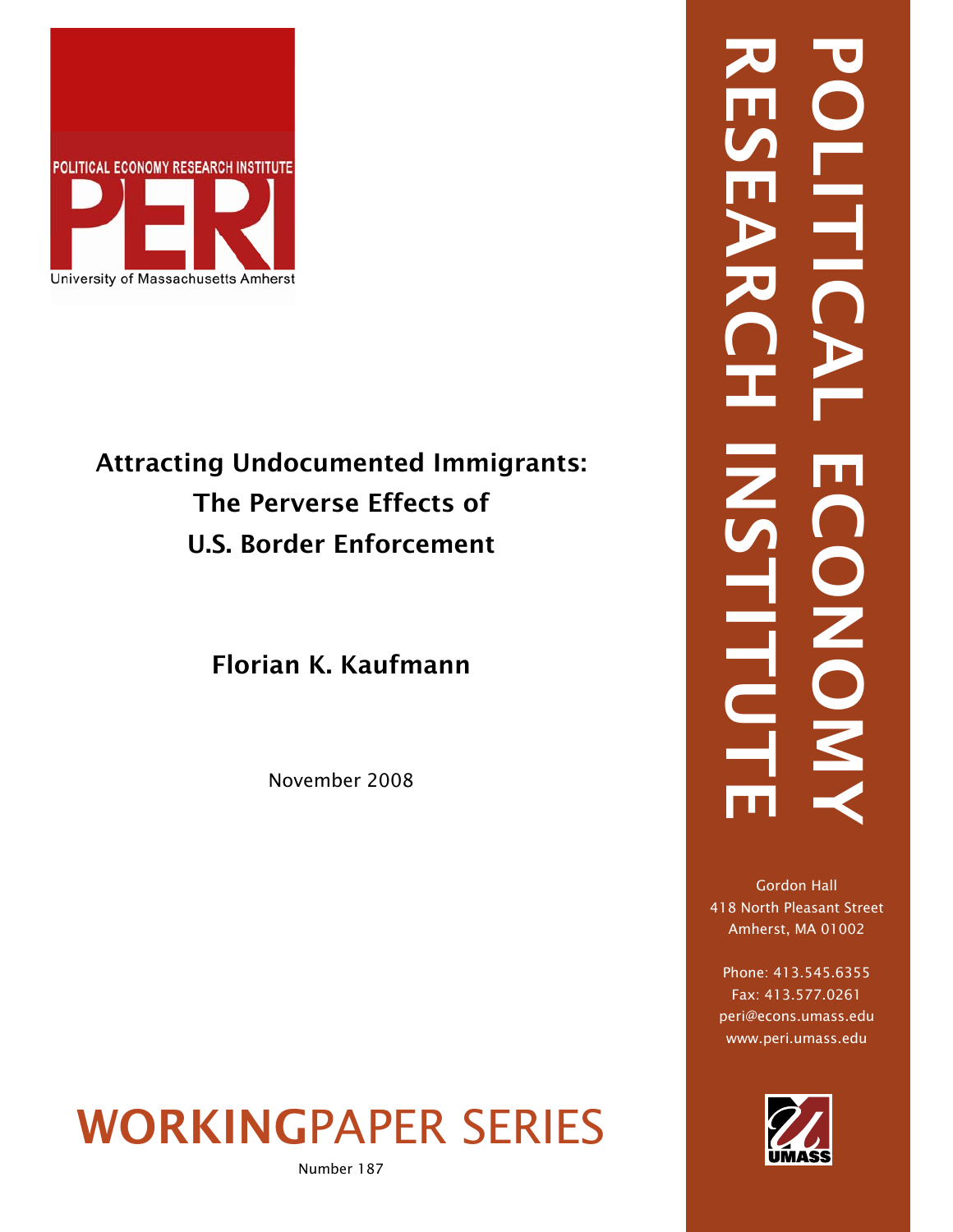## **Attracting Undocumented Immigrants: The Perverse Effects of U.S. Border Enforcement**

Florian K. Kaufmann<sup>1</sup>

November 2008

This paper examines how U.S. migration management techniques affect the flow of undocumented migrants from Mexico and Mexican migrants' degree of socio-economic reorientation. The findings support the hypothesis that stricter U.S. border enforcement increases migrants' detachment from their place of origin, and that this in turn leads to a *net increase* in the volume of illegal Mexican migration. Estimates suggest that the increase in border enforcement in the 1990s induced between 245,000 and 360,000 Mexicans per year to migrate illegally. The results also suggest that narrowing the U.S. – Mexican wage gap would reduce both the extent of illegal Mexican migration and the degree of migrants' detachment from their place of origin. In addition, the results indicate that guest-worker programs, which facilitate continuing attachment to the migrant's place of origin, might be a desirable option in the short-term.

Keywords: International Migration, Border Enforcement, Migration Strategies, Assimilation JEL Classification: F22, F24, J61, J18

<sup>&</sup>lt;sup>1</sup> The author may be reached at Florian.Kaufmann@gmail.com. I am grateful to James K. Boyce, Melissa Gonzalez-Brenes, and Peter Skott for their guidance and support. I thank participants of the 2005 and 2006 New School-UMass workshop for helpful comments. I am grateful to the Political Economy Research Institute at the University of Massachusetts for their financial support. Any remaining errors are my own.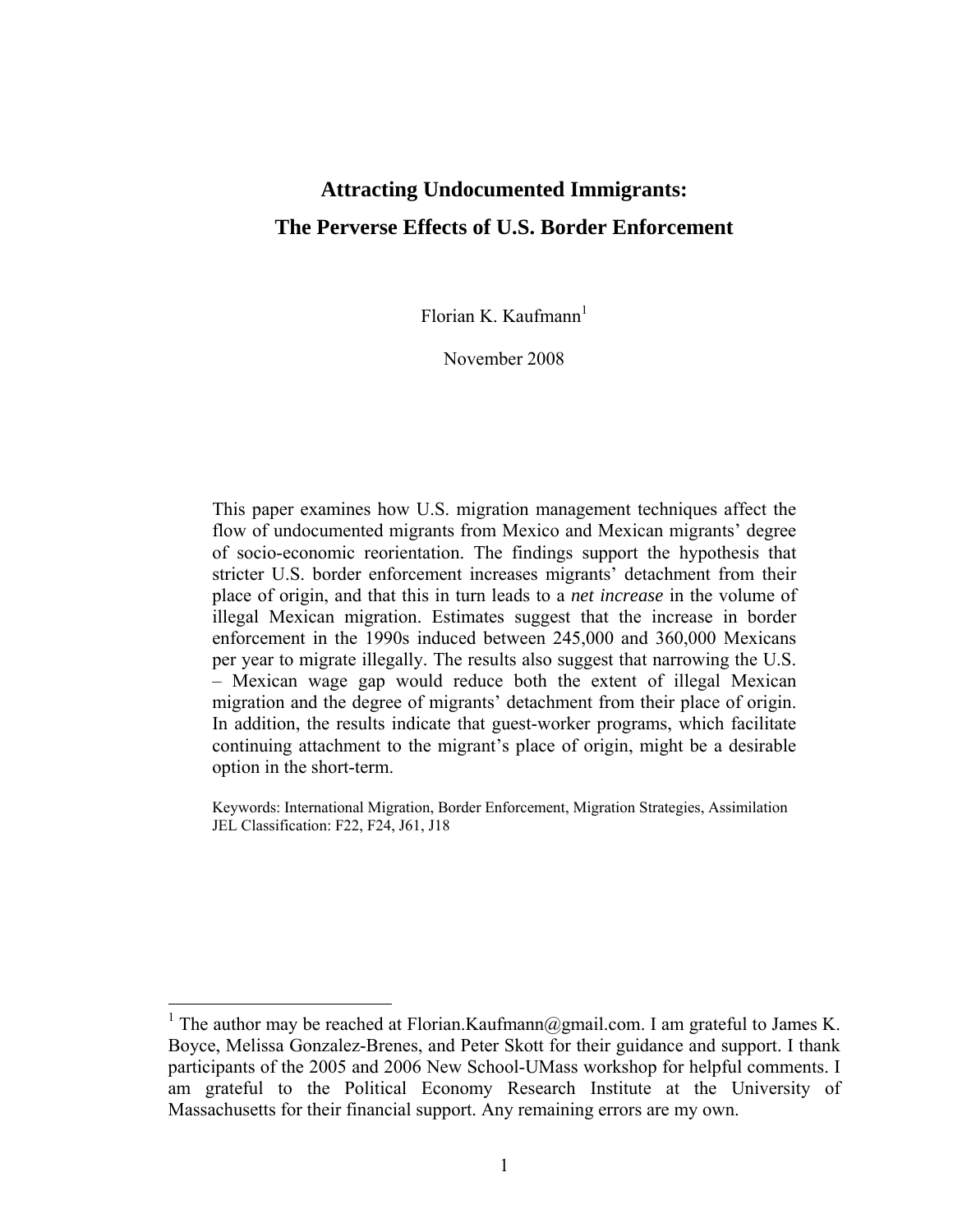*A perverse consequence of draconian border enforcement is that it does not deter would-be migrants from trying to enter the country so much as it discourages those who are already here from returning home. The end result of a border buildup is typically longer trip durations, lower probabilities of return migration, and a shift toward permanent settlement. [Massey et al. 2002, pp. 128 – 129]* 

### **1. INTRODUCTION**

The Department of Homeland Security (2007) estimated that in January 2006, 11.6 million undocumented migrants resided in the U.S., of whom 57 percent were Mexican. The net inflow of undocumented aliens in the new millennium alone was estimated to average 690,000 per year, an amount larger than the populations of Wyoming, Vermont, North Dakota or Alaska (for data, see Passel and Suro 2005). Given the apparent mass influx of undocumented migrants, neither the extent to which the U.S. society and politics have recently been captivated by the "immigration debate" nor the proposed concentration on enforcement activities to "get the border back under control" might seem surprising. Indeed, over the last two decades U.S. immigration authorities have already hired several thousand additional enforcement personnel; begun to install fencing, vehicle barriers, and automated biometric scanning devises at U.S. borders; and, recently, hired a private military contractor to install a "virtual fence" of high-tech surveillance facilities along the U.S. border.

Beyond their intuitive appeal, however, little scientific evidence exists to support the efficacy of costly enforcement activities. The few studies that have analyzed the impact of U.S. border enforcement on the volume of illegal Mexican migration have reported mixed results. Even more striking is the lack of studies that examine the impact of U.S. border enforcement on other aspects of Mexican migration behavior, such as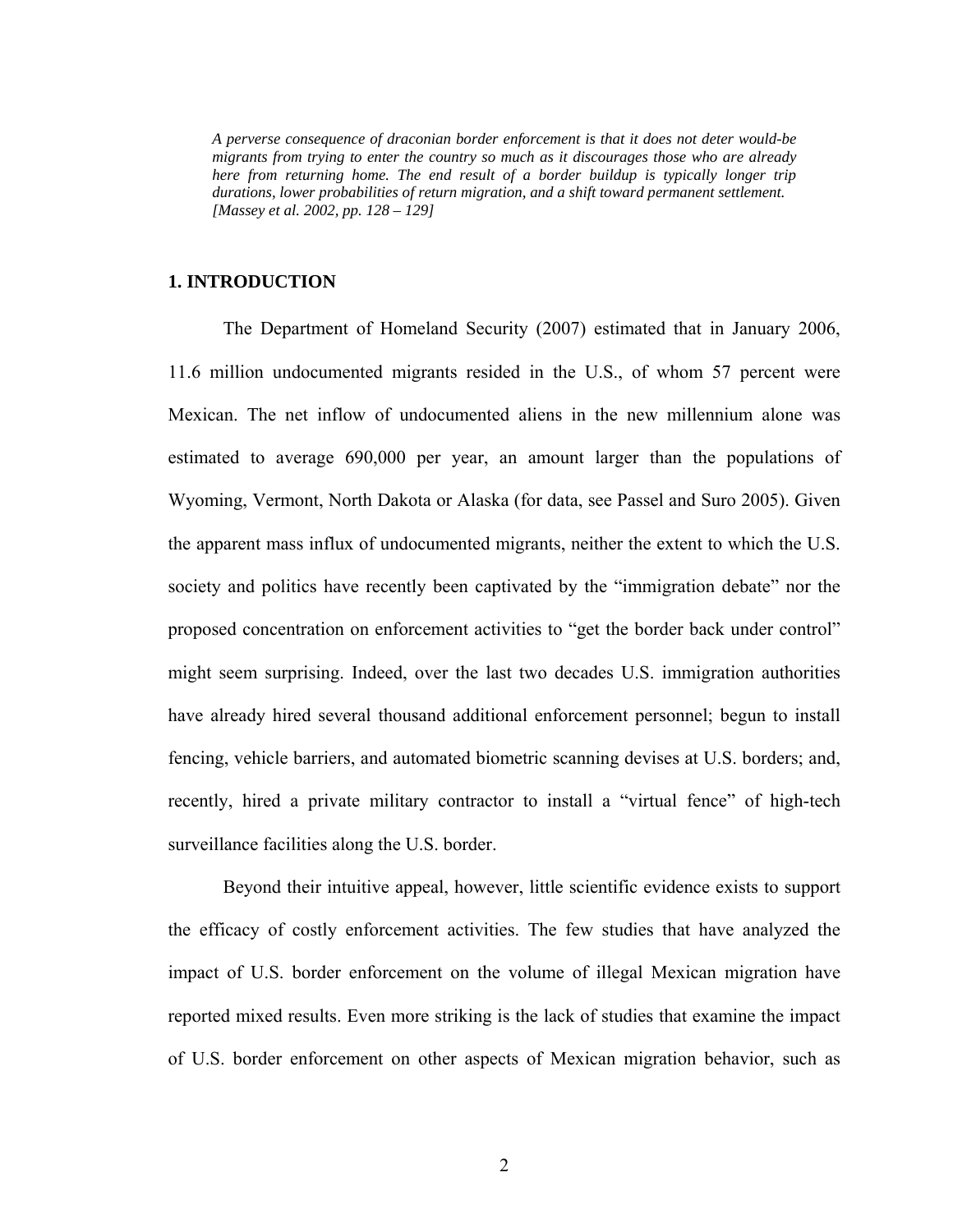preferred migration strategies or migrants' degree of socio-economic reorientation from Mexico to the United States. This study attempts to shed light on these questions.

Using a summary index to measure migrants' degree of socio-economic reorientation, and controlling for individual heterogeneity and the potential endogeneity of border enforcement, I find that U.S. border enforcement significantly increases Mexican migrants' detachment from their country of origin. Furthermore, I find that greater U.S. border enforcement increases Mexicans' propensity to migrate illegally. I attribute this perverse effect to the enforcement-induced increase in migrants' detachment, which reduces migrants' remittances and economic activity at home, thereby prompting other community members to out-migrate to the United States. I estimate that the tripling of U.S. border enforcement in the 1990s, as measured by "line-watch hours" of U.S. border patrol agents, encouraged between 245,000 and 360,000 Mexicans per year to migrate illegally. It also induced Mexican migrants' to move one-forth of their family dependents to the. U.S., elevated their total U.S. time by 17.6 percent, reinforced their efforts to obtain long-term visas by 23 percent, and increased their likelihood of acquiring a U.S. house by 6 percent.

The paper is structured as follows. The next section describes the setting and reviews the relevant literature. The third section presents a simple model of international migration behavior. The fourth section discusses the data, and the fifth section develops an econometric model. The following three sections present the results of econometric estimations: section six examines the net impact of border enforcement on Mexicans' propensity to migrate illegally; section seven examines the effect of border enforcement on Mexican migrants' degree of socio-economic reorientation; and section eight re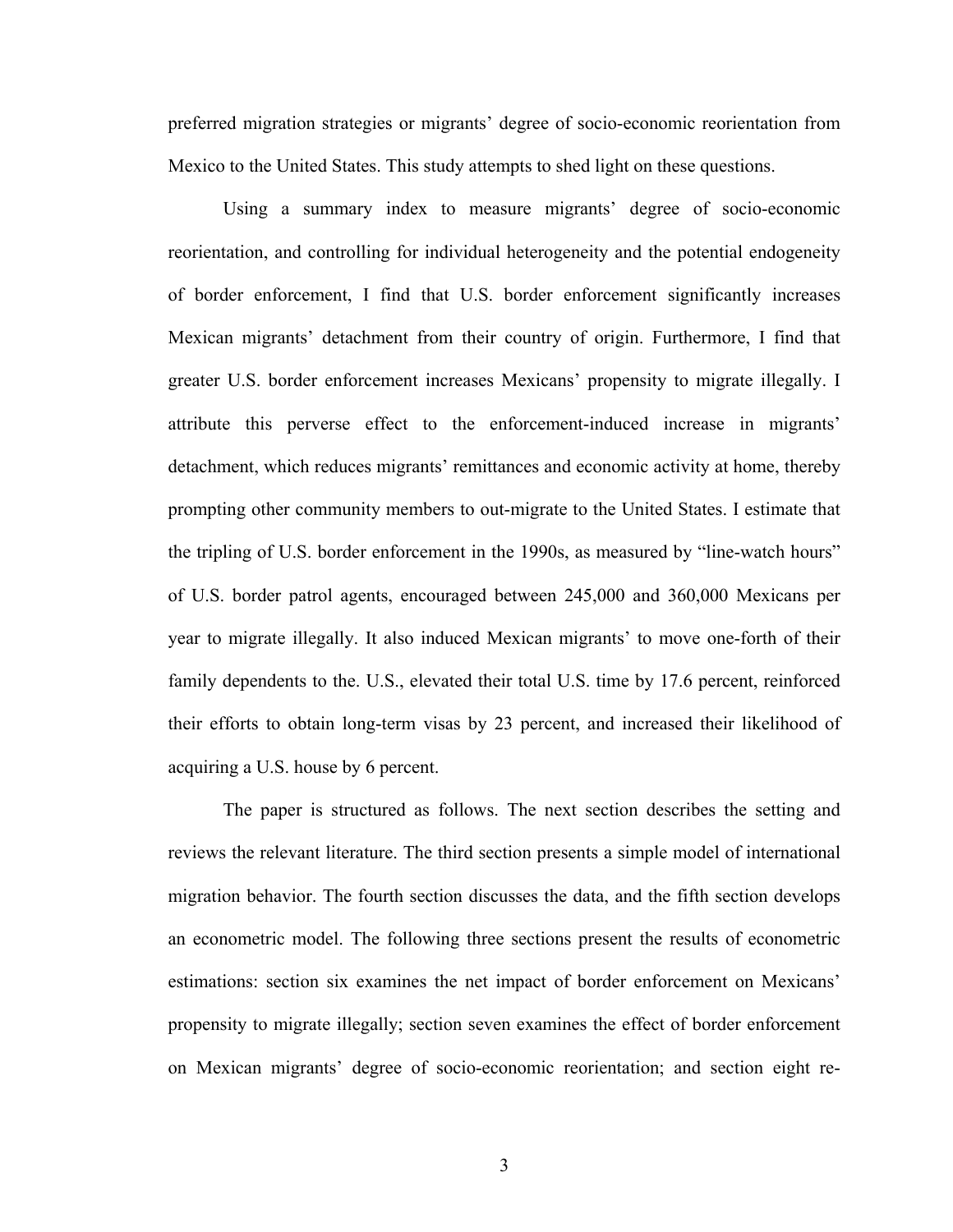evaluates border enforcement's impact on Mexicans' propensity to migrate illegally when accounting for its indirect stimulation channel. Section nine discusses policy implications and the final section provides a summary.

### **2. BACKGROUND**

### **The Recent History of Mexico – U.S. Migration and U.S. Migration Management**

The U.S. - Mexican farm labor program of 1942, known as "Bracero Program," marks a milestone in the history of Mexico – U.S. migration: the beginning of Mexican mass migration. At its height in the late 1950s, between 400,000 and 450,000 Mexican farm workers legally entered the U.S. every year (Massey et al. 2002). When the Bracero Program concluded in 1964 without a successor, many Mexican villages and rural towns, particularly in the central-western region, began to develop a tradition of undocumented migration to the U.S. (Massey et. al 1987). However, the typical migrant – a young, male blue-collar worker laboring in California – still remained strongly connected to his community of origin. He normally chose a seasonal or temporary migration strategy, with his spouse, children, and assets remaining in Mexico, which motivated frequent return trips and generous remittances (Massey et al. 1987).

Hoping to manage rising illegal migration, the bipartisan Immigration Reform and Control Act (IRCA) of 1986 offered both carrots and sticks. On the one hand, it legalized about 2 million undocumented Mexican migrants with prior U.S. work experience. On the other hand, it also paved the way for an escalation of U.S. border enforcement in the 1990s. Yet apprehending undocumented migrants at the U.S. border proved ineffective in stemming the inflow, as undocumented migrants became accustomed to contracting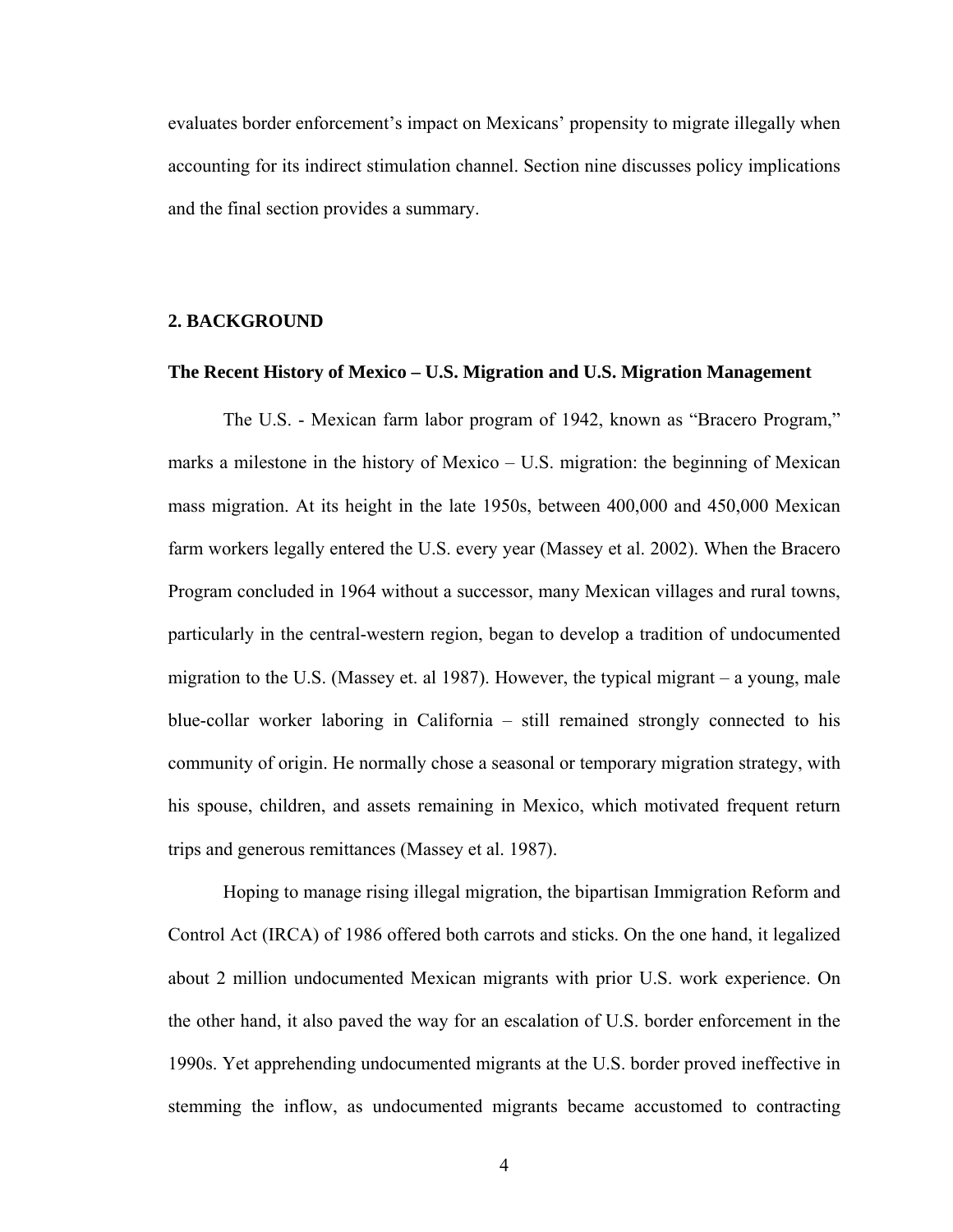smuggling experts and multiple entry trials, enabled by a U.S. "catch-and-release" policy. Hence, U.S. migration management shifted to a "prevention-through-deterrence" strategy (Cornelius 2007). Rather than trying to apprehend undocumented migrants at the U.S. border, this strategy intended to dissuade potential migrants from attempting to cross the border. Visible enforcement resources were concentrated at the main illegal border crossing points. Illegal Mexican mass migration did not cease (Passel and Suro 2005), but migrants appear to have become more permanent and diversified (Massey et al. 2002): female and dependent migration rose, trip duration increased, and migrants' destinations diversified (Reyes et al. 2002).

### **U.S. Border Enforcement and the Volume of Illegal Migration**

 $\overline{a}$ 

Hanson and Spilimbergo (1999) examine how U.S. border enforcement affects the number of migrants apprehended at U.S. borders. Controlling for possible endogeneity of border enforcement, they find that stricter controls result in more border apprehensions. Yet in a later study, the same authors find that border enforcement does not "Grangercause" border apprehension (Hanson and Spilimbergo, 2001). Orrenius and Zavodny (2003) report mixed results. Moreover, the implication of a rise or fall in the number of border apprehensions for the volume of undocumented migration is unclear. While Hanson and Spilimbergo (1999) take an increase in border apprehensions as an indication of deterrence, Espenshade (1995), Orrenius and Zavodny (2003), and others argue that border apprehensions are a proxy for the inflow of illegal migration.<sup>2</sup>

 $2$  These diametrically opposed interpretations seem to stem from a disagreement about the consequences of being apprehended. While Hanson and Spilimbergo (1999) *assume* that apprehended migrants are deterred from entering into the U.S., Espenshade (1995) draws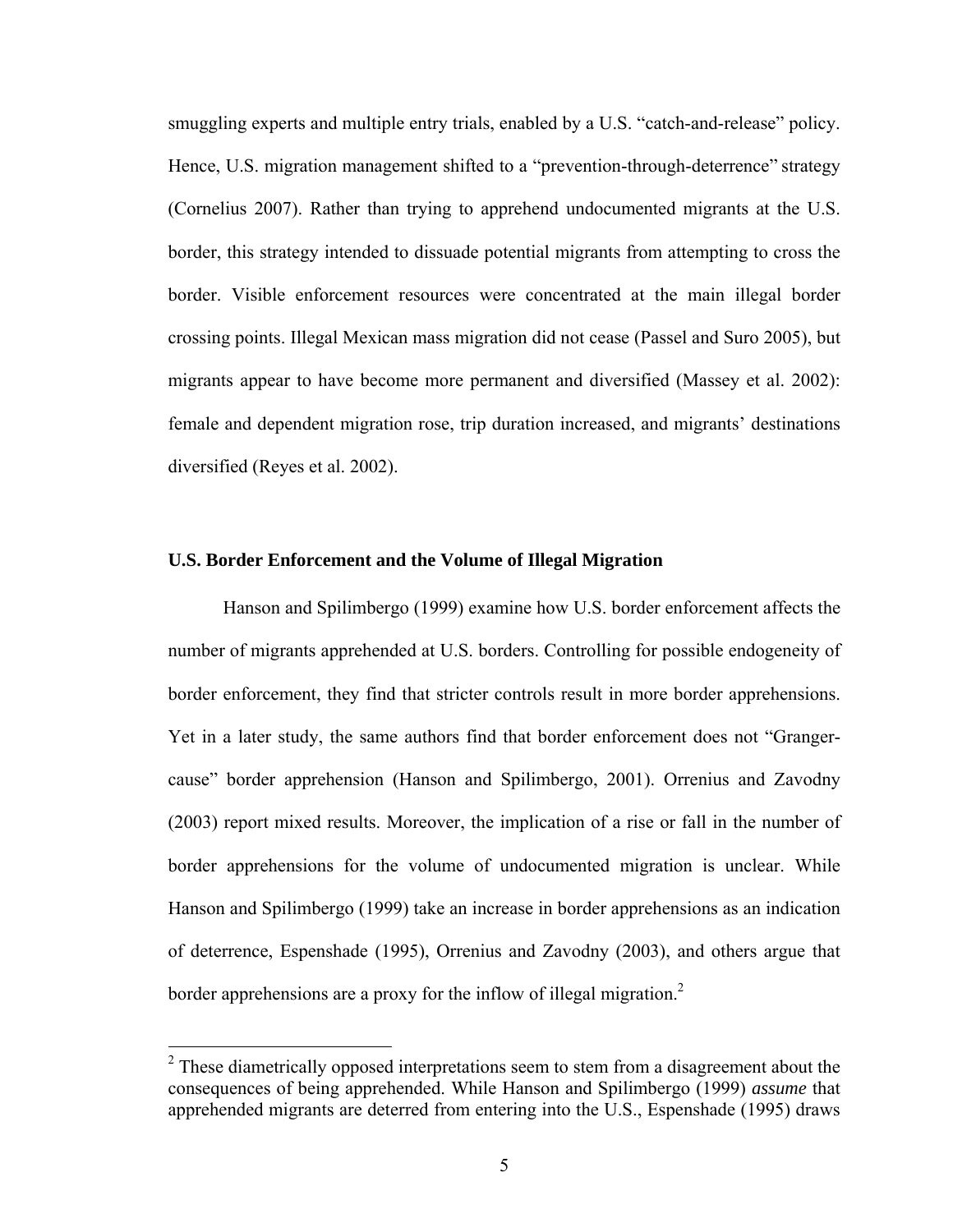Angelucci (2005) examines Mexicans' decisions whether or not to migrate. She finds that U.S. border enforcement significantly reduces Mexicans' propensity to migrate illegally. Yet in a similar specification and data set, Gathmann (2004) finds no statistically significant effect.<sup>3</sup> Kossoudji (1992) reports that being apprehended *increases* migrants' hazard of making another U.S. trip (see also Carrion and Sorensen 2006; Reyes et al. 2002; Richter at al 2005). Summarizing the relevant econometric studies, Table C.1 in Appendix C highlights the disagreement in the literature regarding border enforcement's impact on the volume of illegal migration: about one-third of the studies find a significant deterrence effect, one-third find a significant stimulation effect, and one-third find no statistically significant effect.

### **Border Enforcement's Impact on Migration Strategies**

 $\overline{a}$ 

When policy makers propose to "tighten borders," they appear unaware of the fact that this may provoke other unwanted changes in migration behavior. Kossoudji (1992) seems to have been the first to note that Mexican migrants change their migration patterns in response to heightened U.S. border enforcement. She finds that migrants who are apprehended stay a longer period in the U.S. on their next successful trip, attributing this to lost income and additional migration costs. Reyes et al. (2002) link Mexicans' falling probability to return home in the 1990s to increased border vigilance. While they

on field researchers' observation that many apprehended migrants simply try again (see also Donato et al. 1992; Cornelius 2005).

<sup>&</sup>lt;sup>3</sup> Gathmann further reports that Mexican migrants' demand for smuggling services and the smuggling price have very low elasticities with respect to border enforcement, around 0.4 and 0.12, respectively.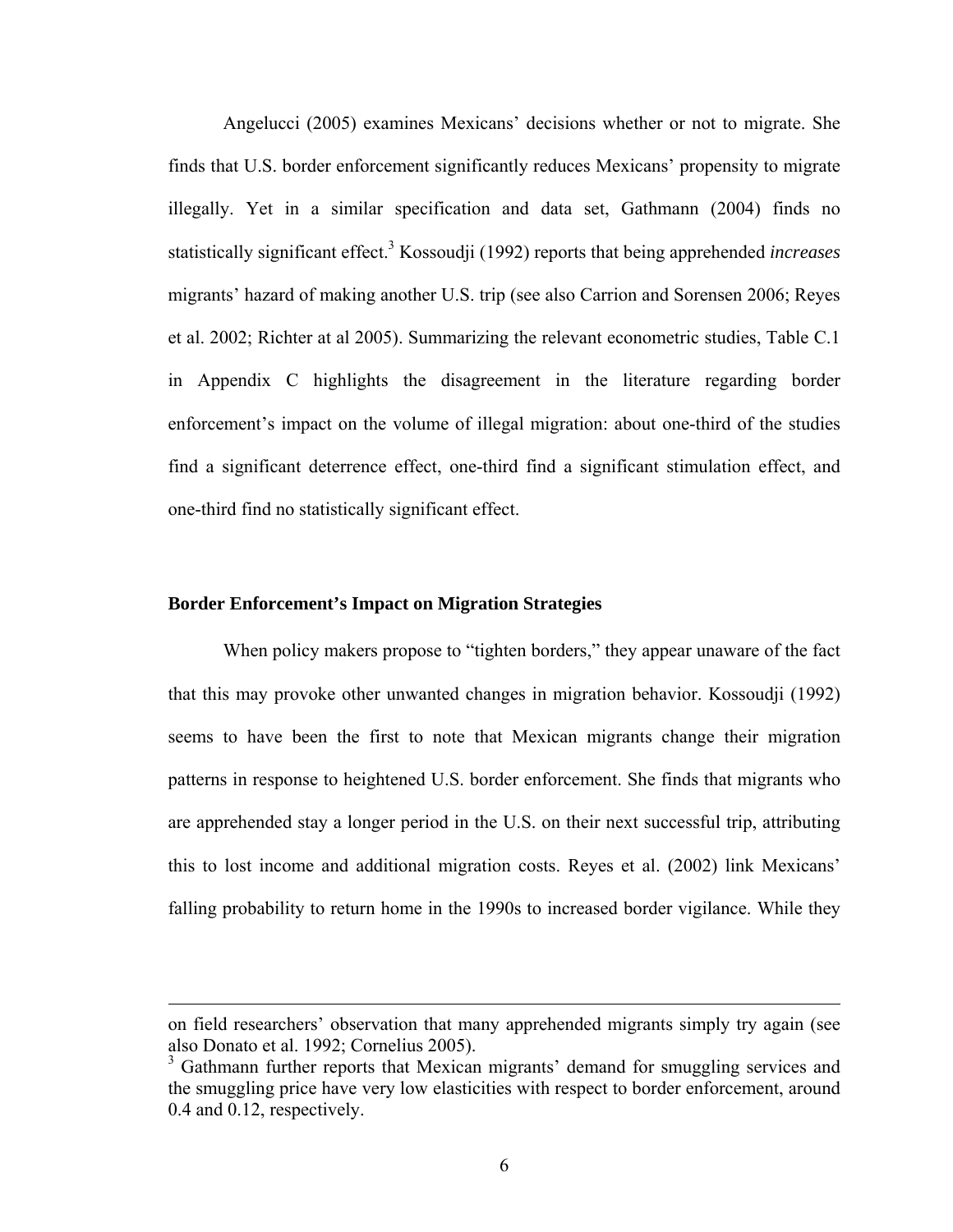fail to confirm this hypothesis econometrically, possibly due to the low statistical power of their specification, Angelucci (2005) reports supporting regression results.

There are indications that U.S. border enforcement has changed Mexicans' migration behavior in other ways, as well. Migrants' degree of socio-economic reorientation towards the U.S. appears to have risen: dependent migration has increased, settlement in the U.S. has become more common, and more migrants have successfully legalized (Cornelius 2007; Reyes et al. 2002).<sup>4</sup> Massey et al. (2002) have related this reorientation to the concurrent tightening of U.S. border controls. However, no study has yet examined this link econometrically, possibly because it has been difficult to quantify migrants' degree of socio-economic reorientation.

In another study (Kaufmann 2008a) I have argued that choices that reflect migrants' latent degree of socio-economic reorientation (or *migration intensity)*, such as investments into localized assets, remittance sending, and migration patterns (return and repeat migration behavior), are likely to be complementary. Finding empirical evidence that in the U.S. - Mexican case these choices are strongly correlated, I derive an Index of Migration Intensity (IMI) that summarizes migrants' degree of socio-economic reorientation. In the present paper, I use the IMI to examine the impact of U.S. migration policy on migrants' degree of socio-economic reorientation.

<u>.</u>

<sup>&</sup>lt;sup>4</sup> Another reaction appears to be a shifting of Mexicans' crossing routes away from the traditional Tijuana-San Diego region to border segments further east (see Eschbach et al. 2003). Since these new crossing routes are often more remote and dangerous, Eschbach et al. identify this development as one of the reasons for the increase in border-crossingrelated deaths from 180 in 1990 to 490 (GAO 2006) in 2005.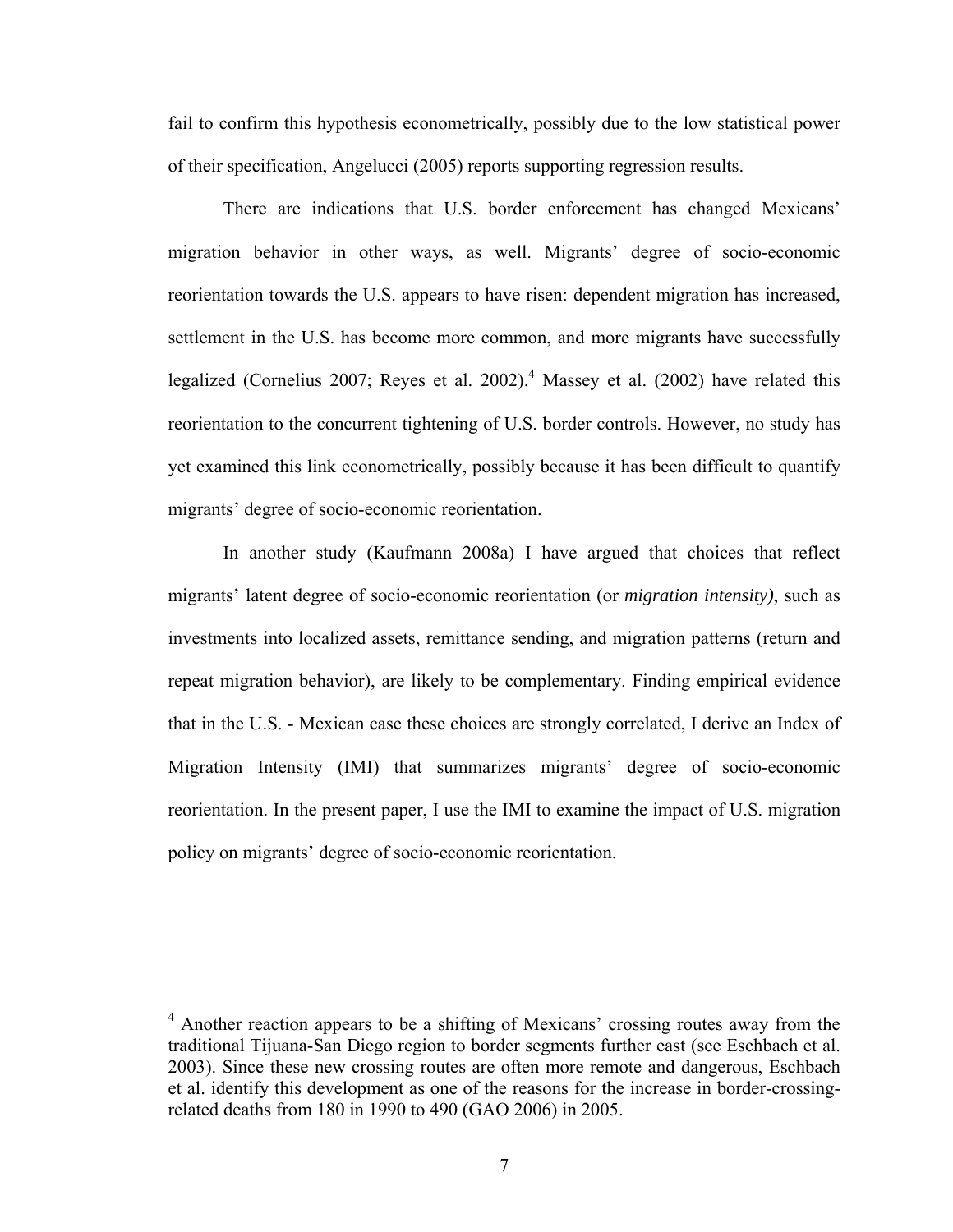### **3. A SIMPLE MODEL OF INTERNATIONAL MIGRATION BEHAVIOR**

In modeling international migration behavior I will distinguish two types of migration-related choices: first, agents' decisions whether to become a migrant or not ("extensive migration behavior") and, secondly, migrants' decisions about how strongly to reorient themselves from the place of origin to the destination ("intensive migration behavior"). The latter is reflected in choices regarding return and repeat migration, remittance sending, and investment into localized assets. I construct a two-stage model, in which the first stage is a traditional Harris-Todaro (1970) model of the "go-no-go" decision, and the second considers intensive migration behavior.<sup>5</sup>

Assume that individuals value two commodities: consumption of goods (C) and spending time at home ("home-time consumption").  $6$  By home-time consumption (HT), I refer to migrants' desire to return home to spend time with family and friends or to be in their homeland (e.g., Massey et al. 1987). Individuals can choose between migrating to a foreign country called "U.S.," where they earn a real wage rate w<sup>\*</sup>, or staying in their home country called "Mexico," where they earn w. In addition to this "go-no-go" decision, migrants can also decide whether to return home and whether to make additional trips. This is represented by the number of return trips to Mexico (n), with values  $n_1$  larger than one indicating that migrants make a total of  $n_1$  round trips. Each time a migrant enters the foreign country he incurs migration costs (M), which include traveling costs, border crossing expenses (e.g., smuggler fees) and job search costs.

 $\overline{a}$ 

<sup>&</sup>lt;sup>5</sup> This section is a shortened version of Chapter four in Kaufmann (2008b). While I do not model localized investment behavior here, due to simplicity, the interested reader may refer to the longer version.

<sup>&</sup>lt;sup>6</sup> My model is related to Hill (1987), who assumes that agents value consumption, total time at home, and traveling.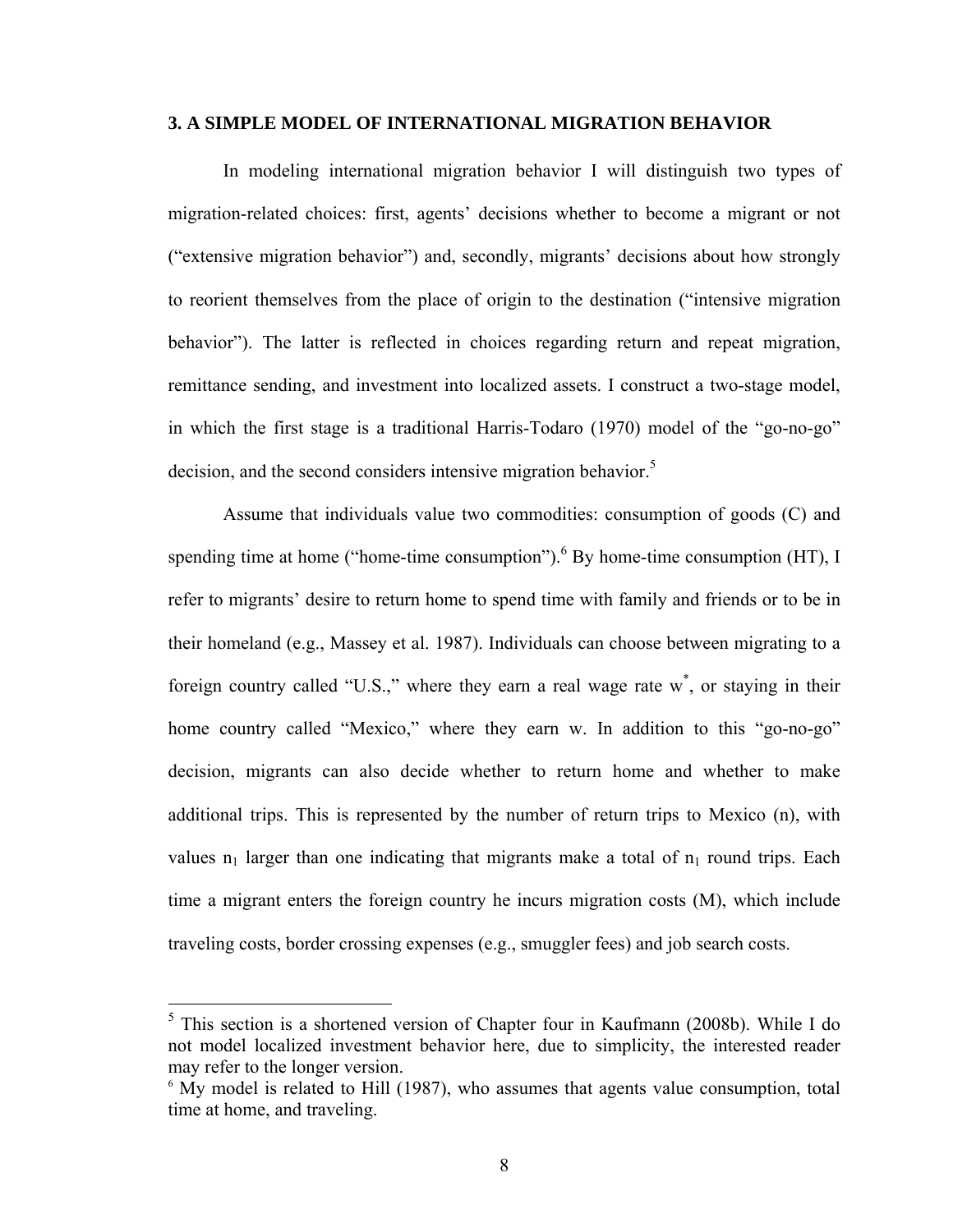Let the average trip lengths in the U.S. and Mexico be  $t^*$  and t, respectively. Each individual may then select his preferred number of trips and his preferred average trip lengths, as long as his budget constraint holds and the joint trip lengths do not surpass his time endowment T, or max $\{n,1\}$ (t+t<sup>\*</sup>)=T. For example, for an emigrant (n,t=0) t<sup>\*</sup> equals T, while  $t + t^* = T$  holds in the case of a single-visit "target earner" (n=1).

Let agents' home-time consumption be  $HT(n,t)=nt^{\alpha}$ , with  $0<\alpha<1$ . This specification has two desirable properties. First, utility increases as total time at home (nt) rises and, secondly, it allows for smoothing over time (see Hill 1987); that is, migrants experience home-sickness and therefore value several short trips more than one long trip of equal length. Non-migrants enjoy maximal HT, which I define as L. Furthermore, I assume that migrants' home-time consumption is complementary to the amount of remittances they send  $(R)$ .<sup>7</sup> For simplicity, I take HT and R to be perfect complements, bundling both into the composite good  $Z(HT, R) = min{R, HT}$ ; thus for non-migrants, Z = L holds. Finally, I assume that both migrants and non-migrants have identical Cobb-Douglas utility functions:  $U(C,Z) = C^{\delta}Z^{(1-\delta)}$ .

The solution of the first stage of the model, the "go-no-go" decision, involves a comparison between the utility of non-migration,  $U^{NM} = (Tw)^{\delta} L^{(1-\delta)}$ , and the utility derived

 $\overline{a}$ 

<sup>7</sup> The remittance literature offers three main motives for remitting - altruism, reciprocal exchanges, and self-regarding behavior (see Rapoport and Docquier 2007). Each of these rationales is linked to the migrant's intention to return home. If a migrant were to remit to increase his "status" at home or improve his chances to inherit land (Lucas and Stark 1985) he would generally have to return home to claim these localized goods or services. Similarly, in the case of reciprocal exchanges, such as paying somebody to supervise one's assets at home, the migrant benefits only if he returns. Indeed Rapoport and Docquier (2005, p. 13) state, "[s]uch [exchange] motivations are generally the sign of a temporary migration, and signal the migrants' intention to return." Remitting out of altruism may also depend on return in order to maintain the relationship with the beneficiary. At the same time, remitting makes home-time consumption more valuable because of the acquired local services or goods, or continuing affection.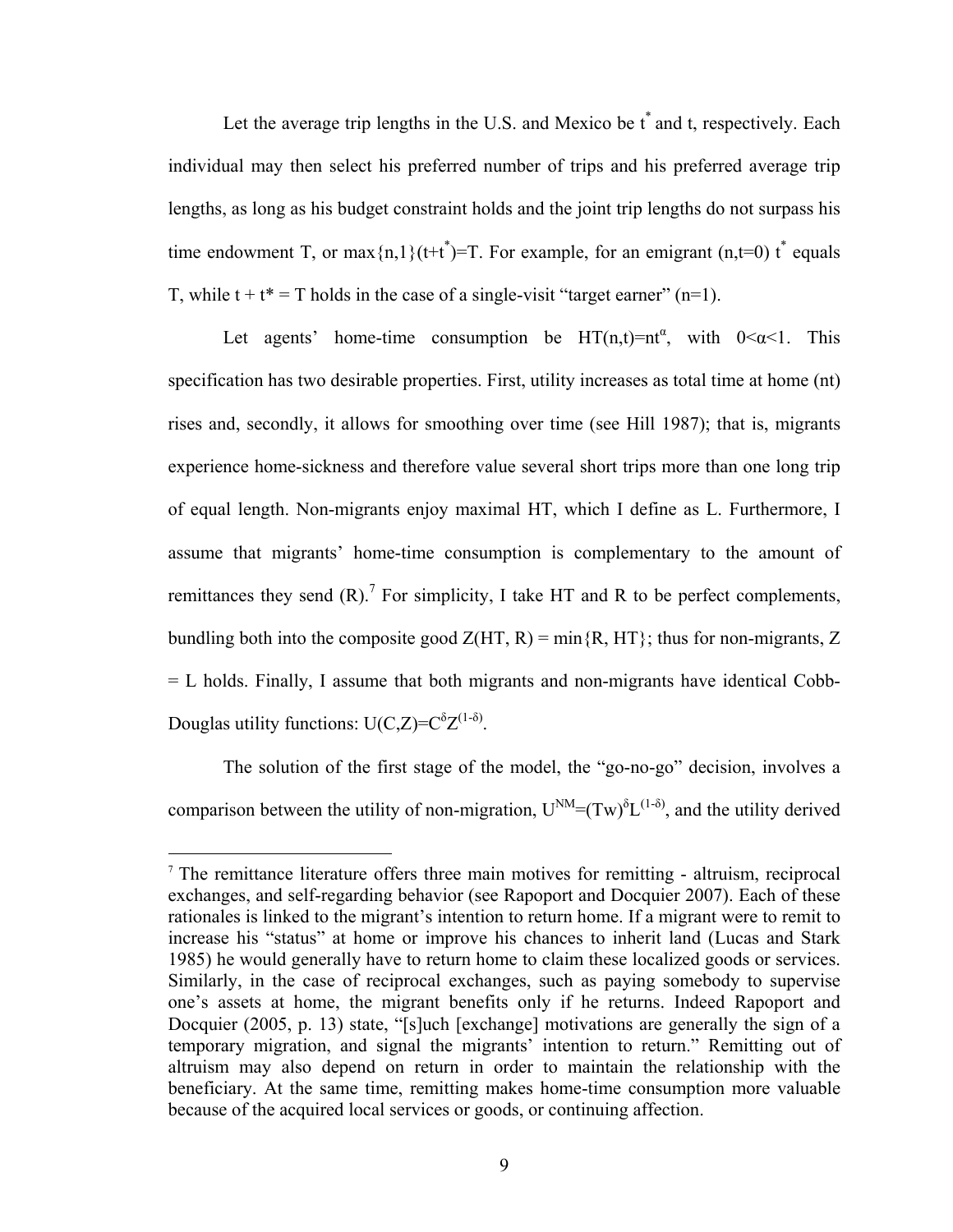from the optimal migration strategy,  $U^M$ . The latter can be determined by solving the second stage of the model:

max 
$$
C^{\delta}Z(R, HT(n, t))^{(1-\delta)}
$$
  
\n{C, R, n, t}  
\nsubject to  
\n-Budget constant:  $C + M + \max\{n-1, 0\}M + R \le Tw^* - nt(w^* - w)$   
\n-Time constant:  $\max\{n, 1\}(t + t^*) = T$   
\n-Remittances/ HT:  $Z = A + \min\{R, HT\}$ ;  $HT(n, t) = nt^{\alpha}$   
\n-Range:  $A, R, C, t, t^* \ge 0$ ;  $n \in \{0, 1, 2, \ldots\}$ ;  $\alpha, \delta \in (0, 1)$ 

where, to recapitulate, C refers to consumption of goods, HT refers to home-time consumption, R refers to remittances, n is the return trip frequency, t refers to average trip duration in Mexico, w is the real wage rate in Mexico, M refers to migration costs, T is the total time endowment, A is a technical parameter, $<sup>8</sup>$  and the asterisk indicates U.S.</sup> variables.

### Solution and Comparative Statics

 $\overline{a}$ 

It is now possible to calculate the first order conditions (FOCs) of maximization problem (1) and search for interior solutions; that is, solutions that satisfy the FOCs, and imply t,  $t^*$  >0 and n>1.<sup>9</sup> Transforming the Cobb-Douglas function into logs and facilitating, two FOCs describe the model's second stage:

 $8$  A is included to prevent the marginal utility of Z from going to infinity as HT or R approach zero – a peculiarity of the Cobb-Douglas utility function – which would rule out emigration strategies. A may be interpreted as indicating migrants' "relative comfort of living abroad."

<sup>&</sup>lt;sup>9</sup> Allowing any interior solution  $(n^*, t^*)$  to be non-integer with respect to n is an approximation that reduces mathematical costs considerably while the comparative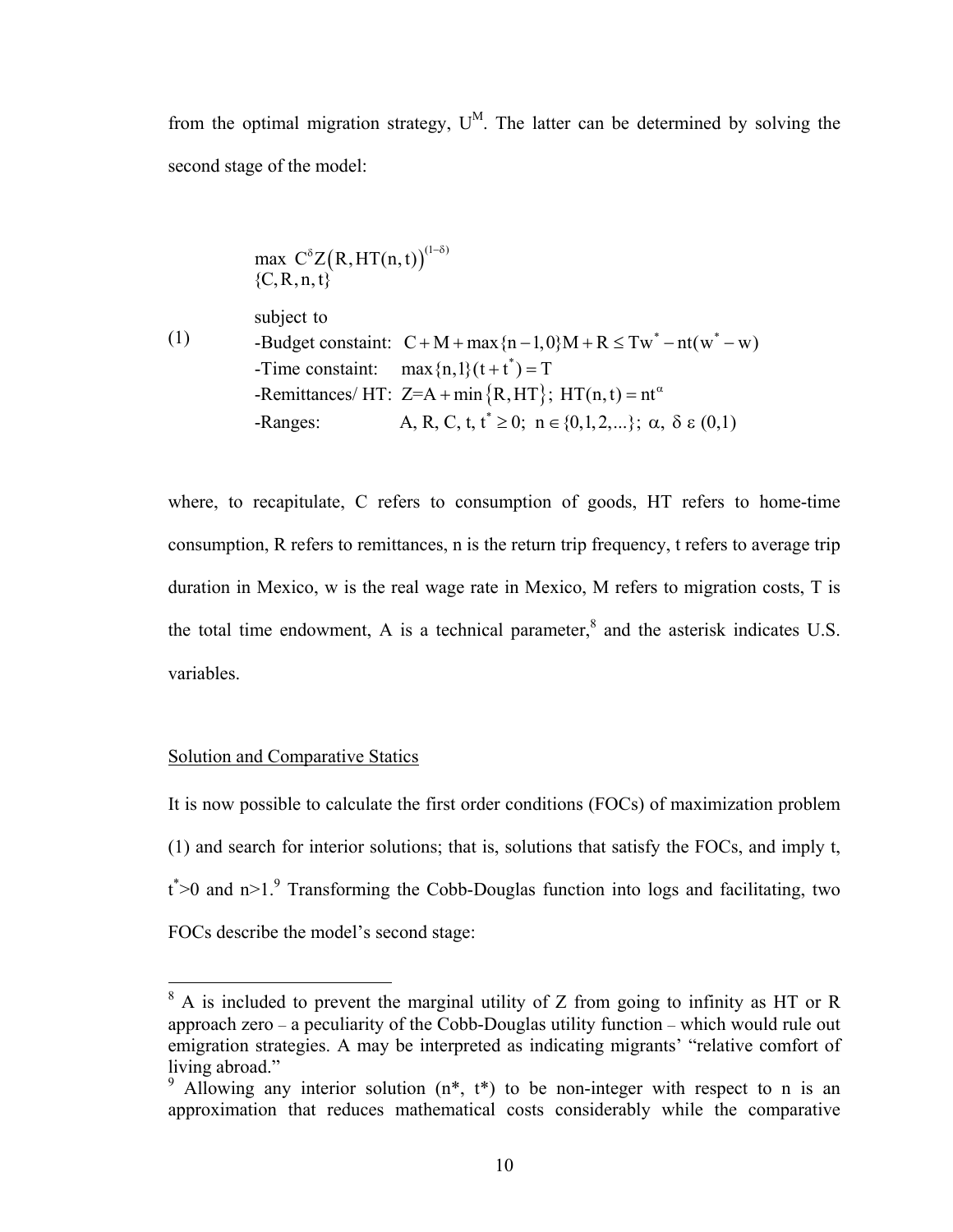(1a) 
$$
\frac{1-\delta}{\delta} \frac{\alpha n t^{\alpha-1}}{Z} = \frac{n(w^* - w) + \alpha n t^{\alpha-1}}{C}
$$

$$
(1b) \qquad \frac{1-\delta}{\delta} \frac{t^{\alpha}}{Z} = \frac{t(w^* - w) + t^{\alpha} + M}{C}
$$

 $\overline{a}$ 

Equations (1a) and (1b) show that migrants need to balance the marginal benefits of more home-time consumption due to longer average stays in Mexico (1a) or more frequent returns (1b) against the opportunity cost of lost consumption due to missed U.S. income, increased remittances, and (in the case of 1b) additional migration costs. Equations (1a) and (1b) uniquely determine the optimal interior solution (see Table A.1 in Appendix A).  $10$ 

*Comparative Statics:* We may now examine how marginal changes in parameters affect migrants' intensive migration behavior.<sup>11</sup> Higher migration costs – arising, for example, from stricter border enforcement – raise the opportunity cost of home-time consumption for migrants. This reduces the equilibrium values of home timeconsumption and complementary remittances, while increasing the optimal consumption of goods. Furthermore, in trying to reduce the "price shock" to traveling, migrants make

statics of (n\*, t\*) should approximate average effects well. To find exact solutions, the utility at the two integer values closest to n\* (and associated t values) would need to be compared.

 $10$  It should be noted that a second migration strategy exists - the boundary where migrants make exactly one return trip  $(n=1)$ . This strategy is optimal under certain conditions. However, due to simplicity and similar marginal effects, I concentrate on the migration strategy as defined in table 1 (for additional results, see Kaufmann 2008b).

<sup>&</sup>lt;sup>11</sup> The mathematical details behind the cited results are given in Appendix A. The simulation results cited here can be found in Kaufmann (2008b).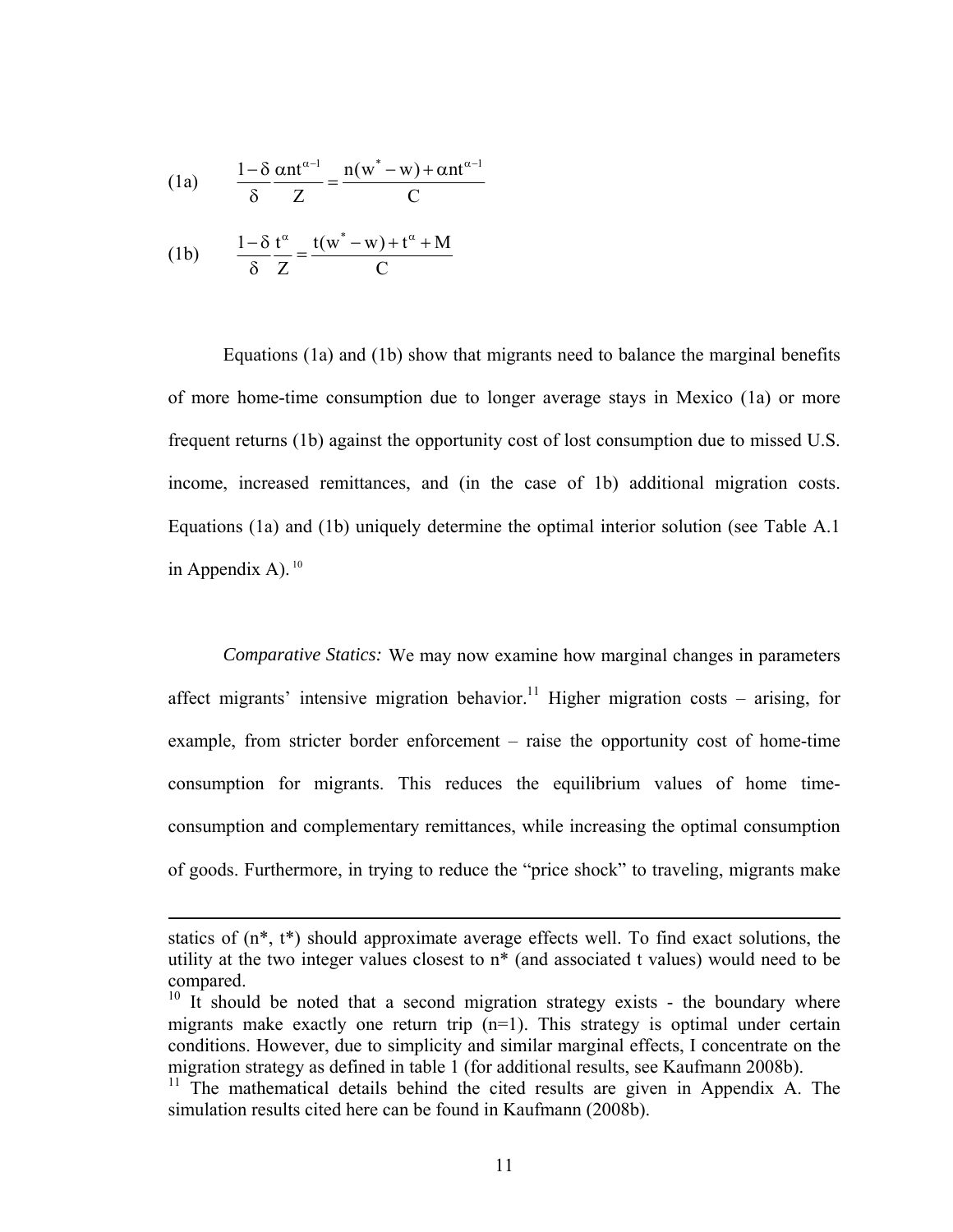fewer trips but stay longer; simulations suggest that total U.S. time is likely to rise. In sum, if migration costs increase migrants' reorient more to the U.S. A rise in the real U.S. wage rate has, c*eteris paribus*, the opposite effect on migrants' intensive migration behavior. Migrants choose to reorient less to the U.S.: as a higher U.S. wage rate enlarges migrants' total income, migrants consume more goods but also remit more and travel more frequently; according to simulations, total U.S. time is likely to fall.

The direct effects of marginal parameter changes on the first stage of the model are quite intuitive: *ceteris paribus,* if the U.S. - Mexican wage gap shrinks, or if tighter border controls raise migration costs, agents' likelihood to remain in Mexico increases, as the net benefit of migration falls. However, it should be noted that the deterrence effect of border enforcement depends on the assumption that non-migrants' income is unaffected by changes in border enforcement. In labor-exporting regions, such as the central highlands of Mexico, this assumed independence may not hold. Non-migrants benefit from other migrants' transfers, due to both direct income transfers and indirect multiplier effects.<sup>12</sup> Recalling that remittances fall if migration costs rise ( $dR/dM < 0$ ), we note that non-migrants' income shrinks if migration costs increase. This indirect effect weakens border enforcement's direct deterrence effect. Indeed, the indirect effect may outstrip the direct one, in which case border enforcement would stimulate more migration.

### **Hypotheses for Empirical Testing**

 $\overline{a}$ 

The model presented above generates the following hypotheses:

H1: The direct impact of elevated border controls is to reduce Mexicans'

<sup>&</sup>lt;sup>12</sup> Adelman et al. (1988) found that every remitted U.S. dollar increased the Mexican GNP by about three.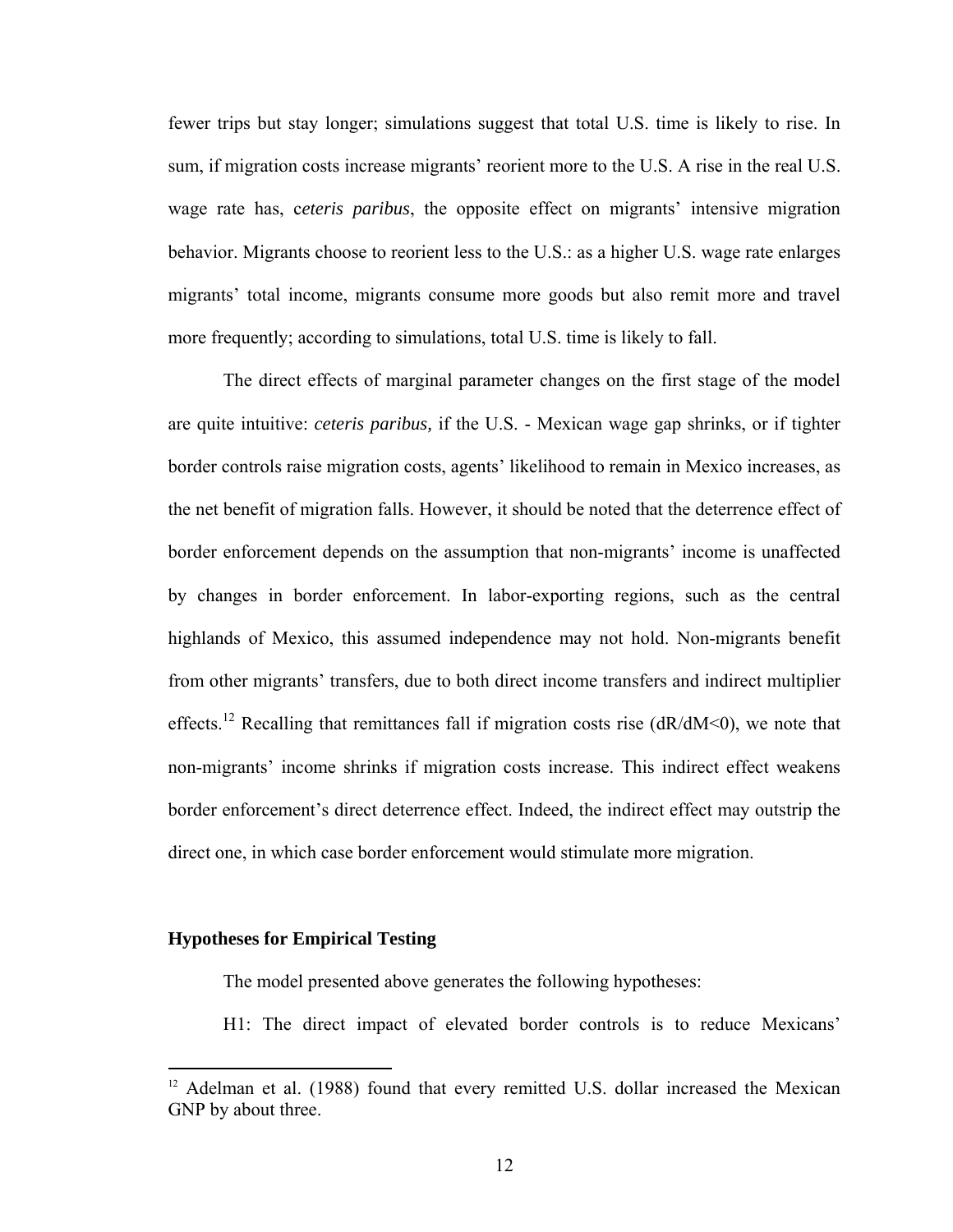propensity to migrate illegally.

H2: Elevated border enforcement also leads to a further detachment of Mexicans who succeed in migrating or have already migrated, resulting in a reduction in remittances.

H3: The latter effect is expected to stimulate more illegal migration. Depending on whether the direct deterrence effect or the indirect stimulation impact carries more weight in Mexicans' decision whether or not to migrate, the net effect of heightened U.S. border enforcement on migration inflows could be negative or positive.

H4: A growing U.S. - Mexican wage gap, due to either rising U.S. earnings or falling Mexican earnings, motivates more Mexicans to migrate.

H5: Wage increases on either side of the border reduce migrants' detachment from their place of origin, as the relaxation of the budget constraint allows for more return trips and remittances. (It is possible, however, that migrants interpret higher U.S. earnings as a sign of "being welcome," which would make the net effect of U.S. wages on home detachment indeterminate, *a priori*.)

In addition, migration networks are expected to facilitate illegal migration (see Palloni et al. 2001; Munshi 2005). Having more family members in the U.S. could also induce detachment from Mexico. An increase in available legal employment opportunities, in particular long-term visas, could also lead to higher detachment, but since visas ease cross-border travel, their net impact is uncertain, *a priori*, and might vary depending on the type of visa.

These hypotheses are tested against empirical evidence in the remainder of this paper.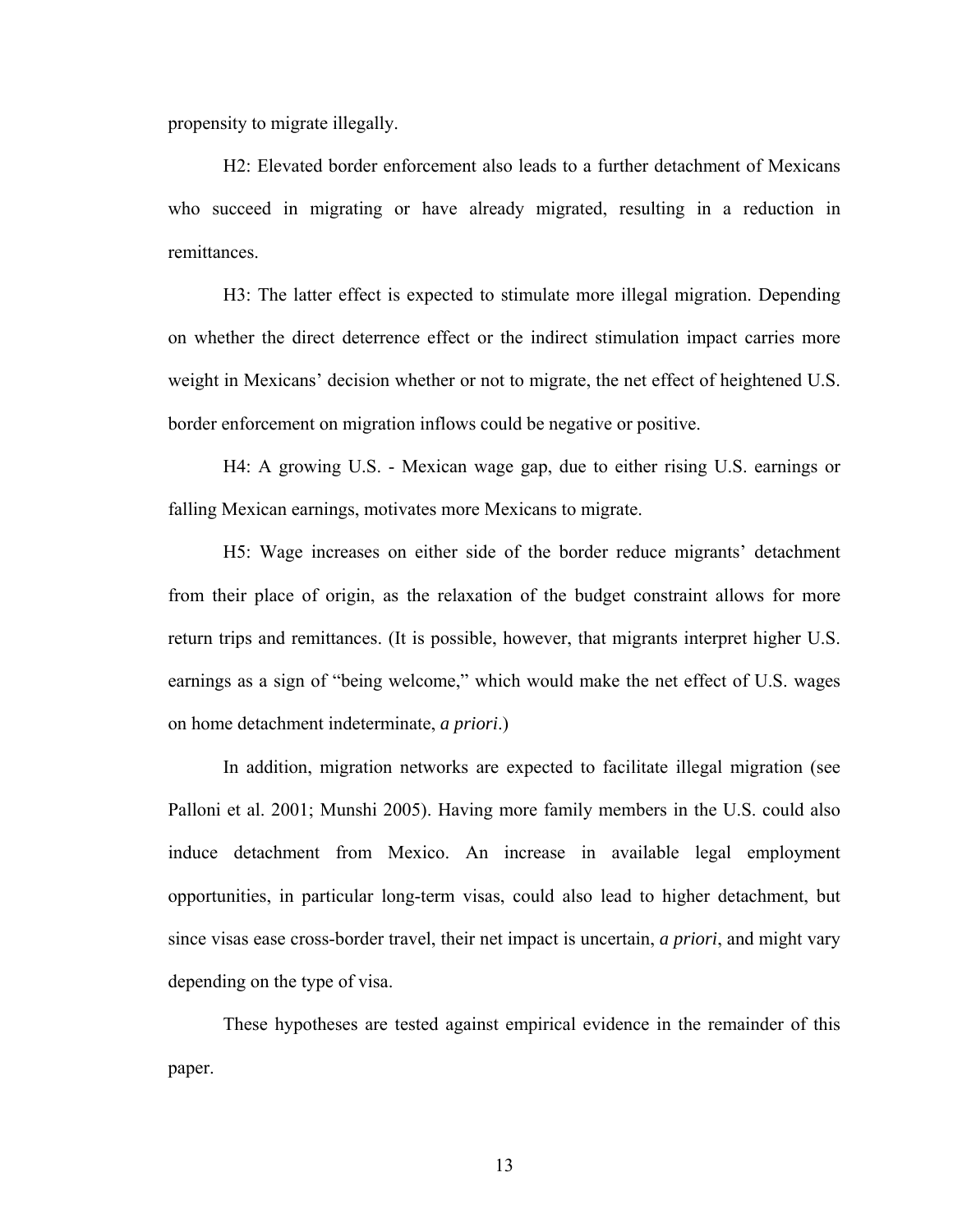### **4. DATA**

 $\overline{a}$ 

This study uses panel data from the Mexican Migration Project (MMP), a collaborative research project based at Princeton University and the University of Guadalajara.13 Since 1982, the MMP has surveyed both migrants and non-migrants in Mexican communities during the winter months to take advantage of the regular return visits of migrants. Each community is visited once, and about five communities are surveyed in a given year. The MMP database for the years 1982 to 2006 includes data from a total of 114 communities, in each of which roughly 170 randomly chosen households were interviewed. This sample gives a total of 19,003 surveyed household heads, of whom  $6,759$  migrated at some point.<sup>14</sup> Using household heads' retrospective accounts, I construct two panels covering the period from  $1972$  to  $2004$ .<sup>15</sup> The "ME panel" includes both non-migrant and migrant household heads in order to examine extensive migration behavior. The "MI panel" includes only migrant household heads in order to examine intensive migration behavior.

### **Extensive Migration Behavior: The Decision Whether or Not to Migrate**

The ME panel includes 362,160 individual-year observations of potential undocumented migrants. Potential undocumented migrants are working-age Mexicans who do not possess legal U.S. immigration documents and are currently not residing in the U.S. on an ongoing trip. The dummy variable  $ME_{i,t}$  equals one if individual i starts a

 $13$  The data set is publicly available at http://mmp.opr.princeton.edu.

<sup>&</sup>lt;sup>14</sup> I use household heads, since their dataset contains all the necessary information.

<sup>&</sup>lt;sup>15</sup> I exclude earlier observations as some of my variables start to be observed in 1972. I choose 2004 as end point as the MMP dataset includes too few observations thereafter.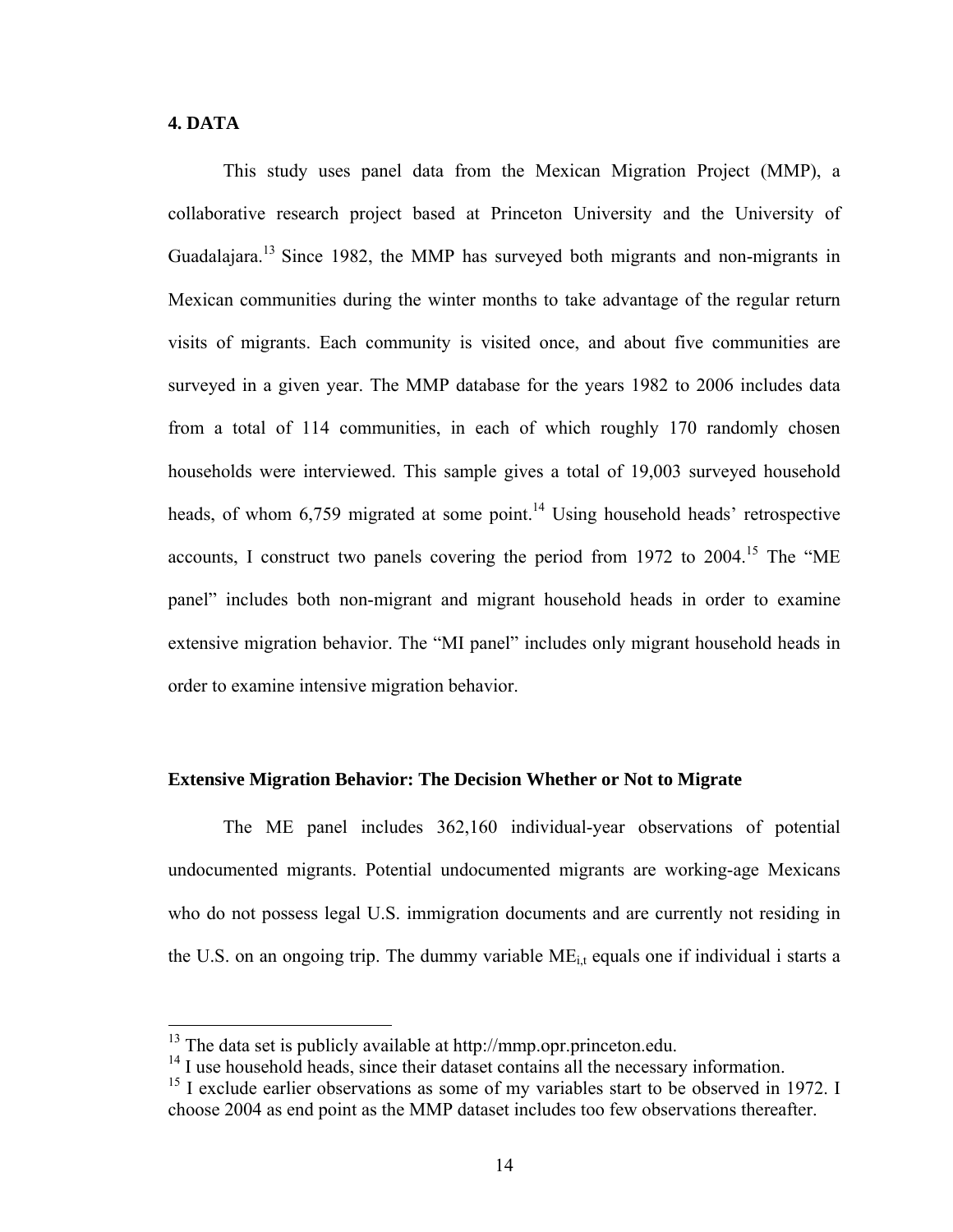new trip to the U.S. in year t, and zero if he stays in Mexico that year.<sup>16</sup> There are many more "non-trip" observations (351,024) than trip observations (11,136), and about twothirds of the household heads never migrate. Figure 1 depicts year averages of individual ME values, sometimes referred to as the average "propensity to migrate illegally." Mexicans' propensity to migrate illegally averaged 0.031 in the sample period. It rose steadily throughout the 1970s as Mexicans were looking for alternative migration opportunities after the conclusion of the Bracero Program. The marked drop in 1987 is due to the IRCA, which enabled around 2 million undocumented Mexican migrants to legalize and thus shrank the pool of potential undocumented migrants.

**Figure 1: Mexicans' Propensity to Migrate Illegally** 

 $\overline{a}$ 



Notes: Graph shows annual likelihood of new U.S trip of Mexicans without U.S. visa.

<sup>&</sup>lt;sup>16</sup> I drop individual-year observations of continued residence in the U.S.; that is, the second, third, and higher years of a multi-year U.S. trip (see also Angelucci 2005).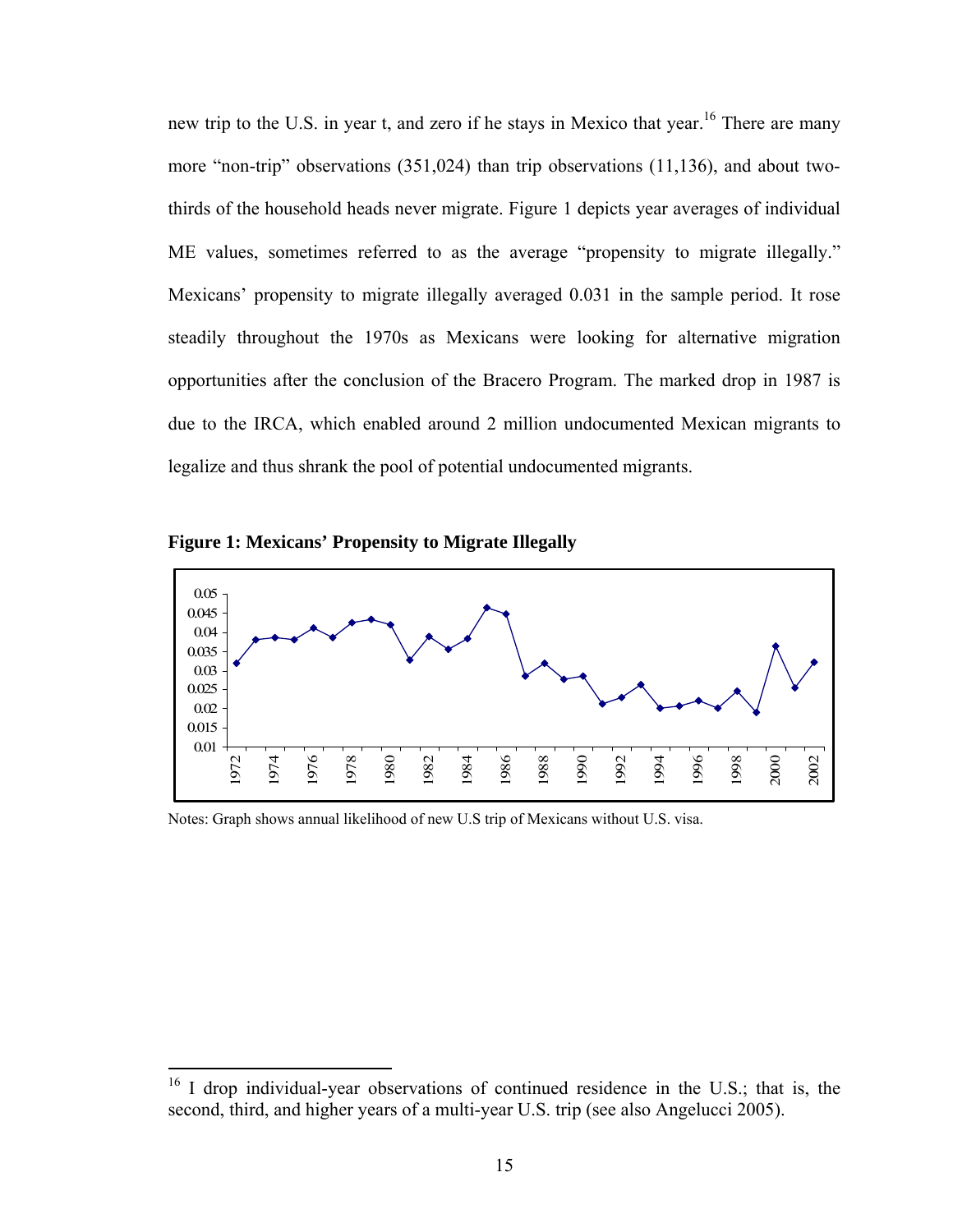### **Intensive Migration Behavior: Migrants' Degree of Socio-Economic Reorientation**

The MI panel includes 24,948 individual-year observations of working-age migrant household heads.<sup>17</sup> Starting with a set of observable indicators that reflect the relevant aspects of migrants' degree of socio-economic reorientation, I use principal component analysis to combine the indicators' information into an Index of Migration Intensity (IMI) (see Kaufmann 2008a). The four indicators are the proportion of total time that the migrant spends abroad; a house index indicating whether, and if so, in which country, the migrant owns a house; the proportion of the migrant's dependents who currently reside in the U.S.; and a dummy variable indicating if the migrant has long-term U.S. immigration documentation (see Table C.2 in Appendix C). Principal component analysis indicates that these indicators are highly correlated and can be well summarized by a unidimensional Index of Migration Intensity  $(IMI)^{18}$  Figure 2 shows the annual progression of the IMI, averaged across individuals and purged of a linear time trend. Mexican migration intensity started to rise strongly in the aftermath of the 1986 IRCA. The increase in the IMI was particularly steep in the mid-1990s, a time of burgeoning U.S. border enforcement (see Figure 3).

 $\overline{a}$ 

 $17$  In the MI panel observations of individual migrants are included once every five years, in accordance with the sampling frequency of the Index of Migration Intensity (for more details, see Kaufmann 2008a).

 $18$  The construction of the IMI is also robust to the inclusion of additional variables, such as indicators for remittance sending, language capability (both of which are not used here, as they are available only as time-invariant variables in the MMP), and business ownership. For details, see Kaufmann (2008a).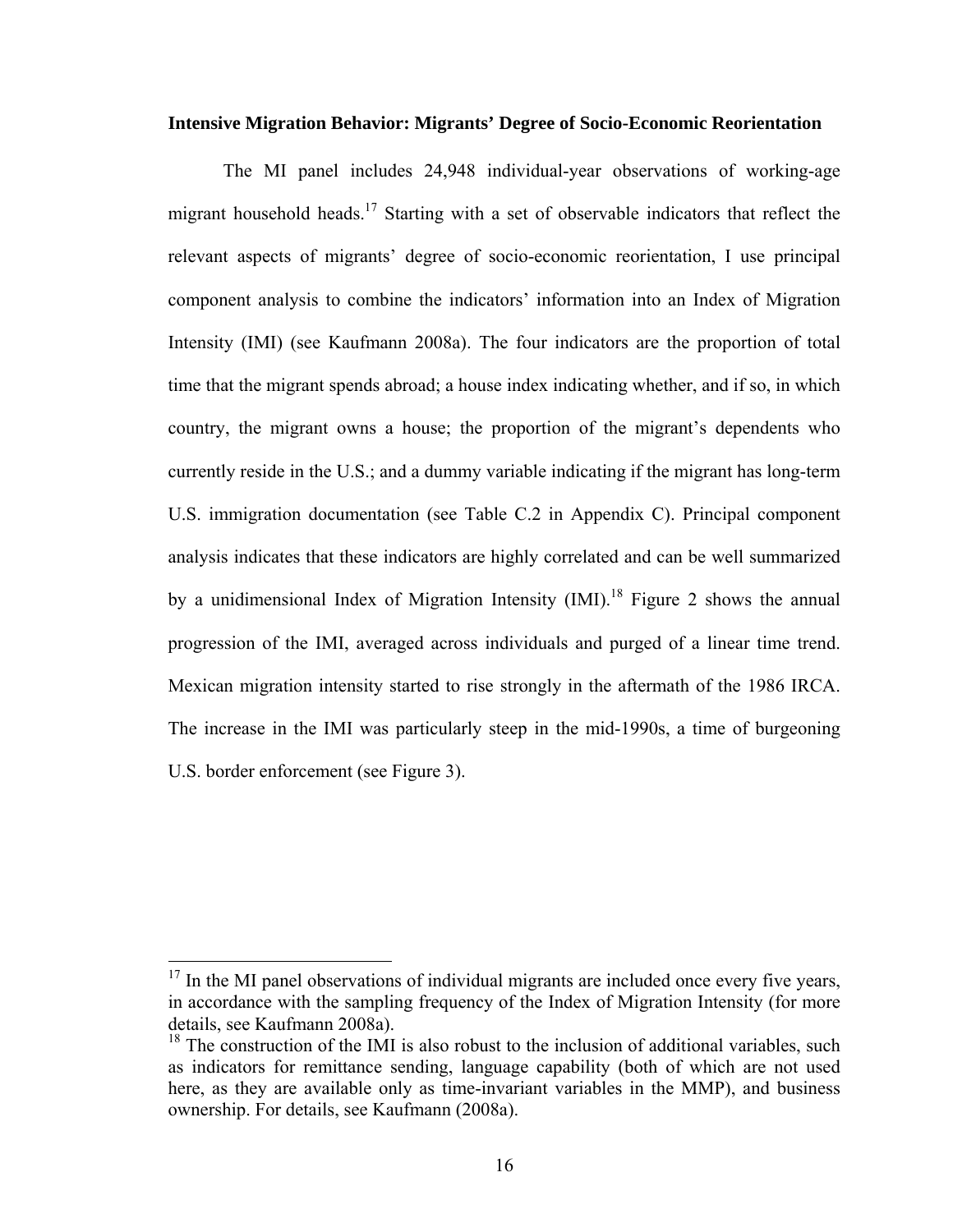

**Figure 2: Annual Progression of the Index of Migration Intensity (De-Trended)** 

Notes: Graph shows annual average of IMI after purging a linear time trend and smoothing over five years; Graph includes only migrants interviewed after 1997 to improve comparability across time (n=10,550).

### **U.S. Border Enforcement and Instruments**

 $\overline{a}$ 

To measure U.S. border enforcement, I use an updated version of Hanson and Spilimbergo's (1999) time-series on the number of hours that U.S. border patrol agents at the southern U.S. border use for "line-watch activities" ("line-watch hours"). As Figure 3 shows, line-watch hours rose sluggishly until the early 1990s. Then they grew rapidly, tripling in less than one decade to peak at 9.8 million hours in 2001. Simultaneously, the real budget of the border patrol agency quadrupled, reaching \$1.2 billion in 2001 (in dollars of 1995). $19$ 

Hanson and Spilimbergo (1999) argue that U.S. border enforcement might be endogenous if unobservable or uncontrollable shocks change the behavior of both migrants and U.S. immigration authorities. To address this potential problem, the authors

<sup>&</sup>lt;sup>19</sup> I also construct a "regional border enforcement" series which varies across time and Mexican states. For this purpose I use Hanson and Spilimbergo's second time series ("total enforcement hours"), which has a spatial breakdown (for more details, see Appendix A-II). Due to the series' shorter time span and highly collinear progression across regions, I use it only for additional robustness tests.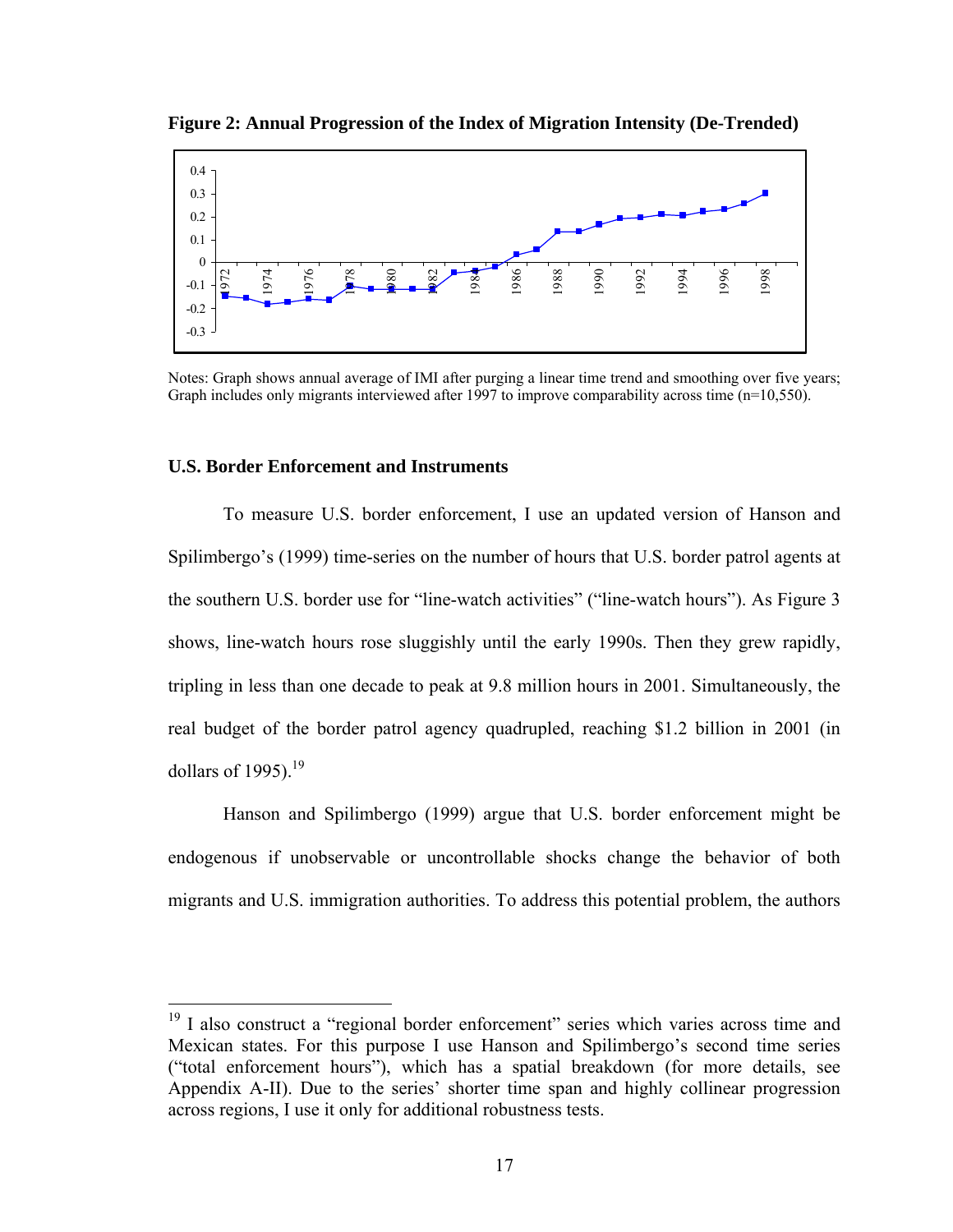propose the use of instrumental variables  $(IV)$  estimation.<sup>20</sup> I test three different sets of instruments for border enforcement. First, I use the real budget of the U.S. Drug Enforcement Agency (DEA), as Angelucci (2005) has proposed.<sup>21</sup> Second, I use Carrion and Sorensen's (2006) indicators for the "political clout" of U.S. border states. Third, I construct dummy variables which indicate the party affiliation of the U.S. president and the majorities in U.S. Congress ("political majority instruments"), the idea being that under Republican rule border enforcement tends to be tougher (see Table C.2 in Appendix C) $^{22}$ 

### **Wages and Other Independent Variables**

 $\overline{a}$ 

As income measures, I include predicted monthly wages in the U.S. and Mexico. These are predicted for each individual, year and country, and deflated into real terms (for details, see Appendix A-II). The use of predicted wages is preferable to the use of observed wages due to possible sample selection bias (Taylor 1987). Furthermore, predicted wages are less prone to be collinear with other macro-level variables than person-invariant wage indexes. To measure migration networks, I create a variable for

 $20$  I found that Hanson and Spilimbergo's proposed instruments – several election dummies, the U.S. defense budget, and lags in border enforcement and border apprehensions – performed poorly with my data set. In my first stage results, the election dummies were not statistically significantly related to line-watch hours and the defense budget was negatively correlated to line-watch hours, which seems unreasonable. Hence I use alternative instruments.

 $21$  Using the DEA budget as an instrument for border enforcement might not solve potential endogeneity problems, as the U.S. border patrol is also involved in drug control activities, according to Massey and Singer (1998).

<sup>&</sup>lt;sup>22</sup> The "political majority instruments" should be uncorrelated to shocks to the Mexican economy as well as to shocks operating at the U.S. local or regional level, such as changes to local employment conditions or housing or enforcement regulations.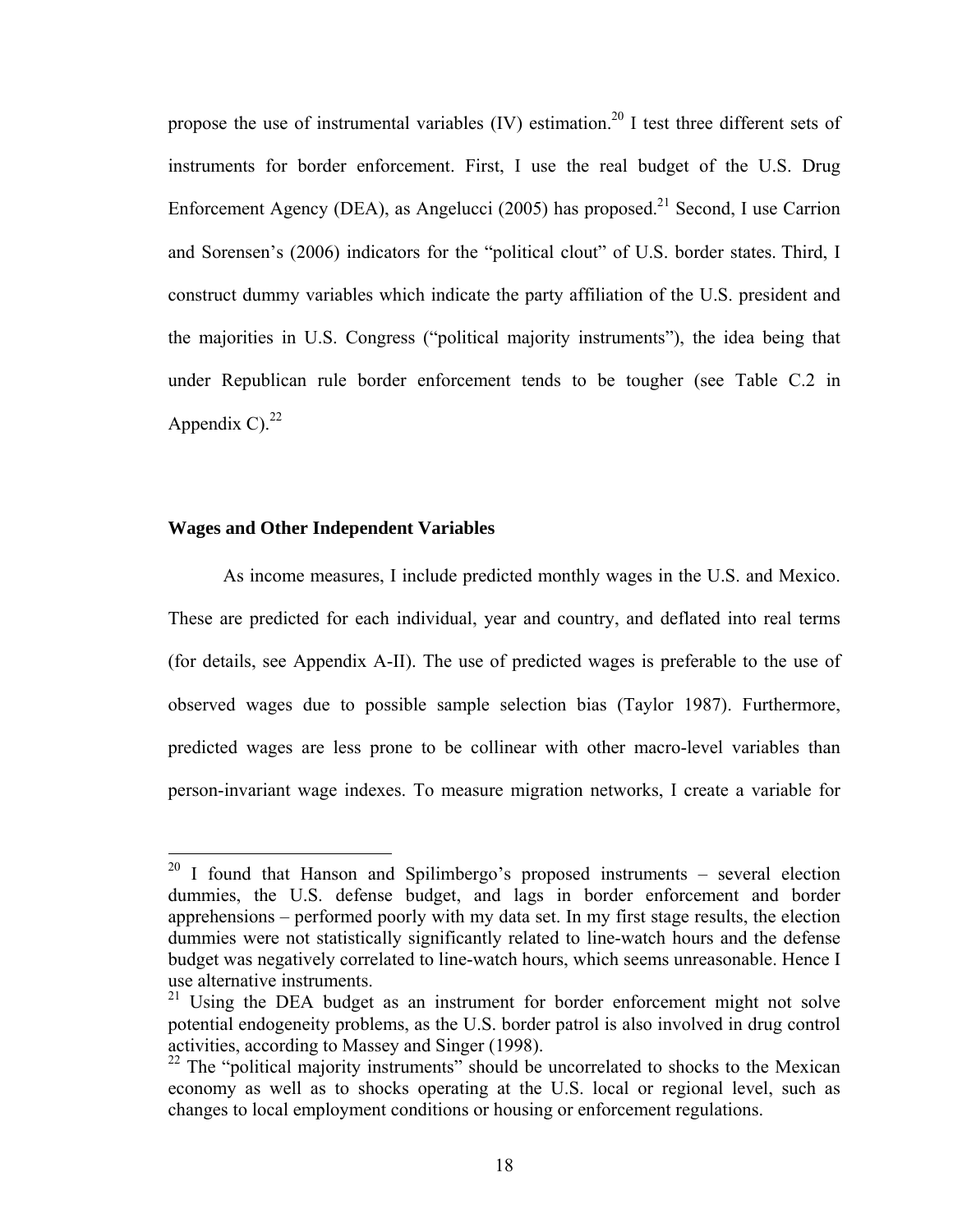how many of the migrant's two parents ever migrated to the U.S. prior to the current period.23 To measure the availability of long-term legal employment opportunities, I include the annual number of green cards granted to Mexicans.<sup>24</sup> I further include two types of short-term visas in additional specification tests. I use the yearly change in the Mexican consumer price index (CPI) to control for Mexican economic crises, and add additional macroeconomic variables in robustness tests. Descriptive statistics of all variables are provided in Table C.2 in Appendix C.

**Figure 3: Line-Watch Hours of U.S. Border Patrol Agents at the Southern U.S. Border**



Source: Hanson and Spilimbergo (1999), updated.

### **Data Issues**

 $\overline{a}$ 

Since the MMP selects communities non-randomly, strictly speaking it is representative only for the populations of the 114 surveyed communities. Fortunately, the selected communities reflect a broad range of sizes and socio-economic conditions.

 $^{23}$  In alternative specifications I also included the number of siblings who ever migrated to the U.S. previous to the current period. This produced no significant changes.

 $24$  The use of individuals' observed immigration status would be inappropriate, as applying for U.S. immigration documentation is an endogenous choice.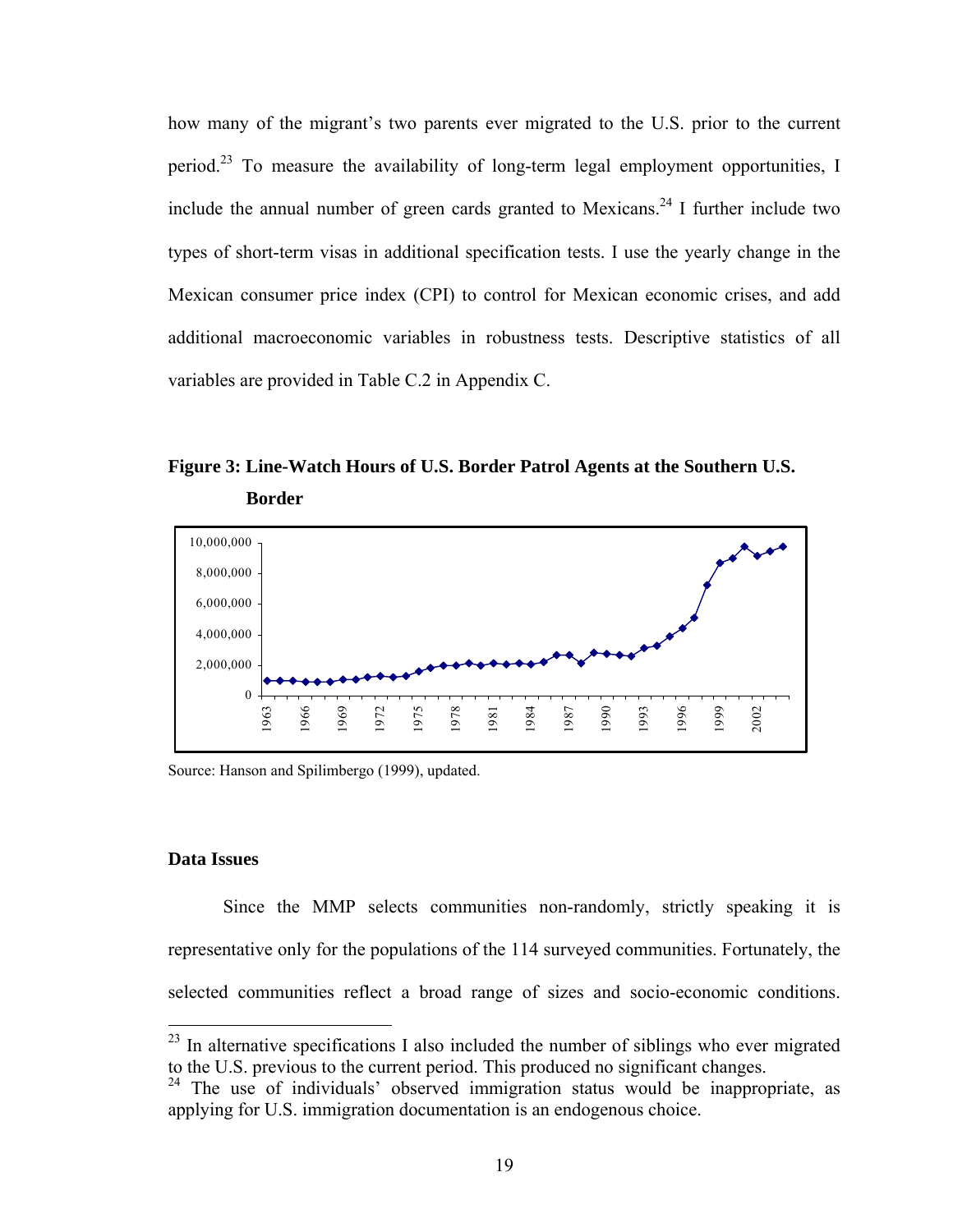Comparison of the MMP to a nationally representative survey has shown a high degree of accordance (Massey and Durand 2005). The sole major bias seems to be its geographic focus, which has favored western Mexican states (other regions have been added more recently).

Representativeness within the communities themselves is often difficult to achieve when communities experience significant out-migration. The MMP takes various steps to deal with this problem: first, MMP staff conducts interviews in Mexico during the winter months when migrants traditionally return; second, spouses frequently remain in Mexico and are interviewed in the absence of the household head; and third, emigrated households are tracked by "snowball sampling" techniques and interviews with them are conducted in the U.S. In this respect, the MMP data are preferable to census or similar survey data that focus only on one location and hence either miss all current migrants or else miss all "stayers" and former migrants.

### **5. AN ECONOMETRIC MODEL OF MEXICAN MIGRATION BEHAVIOR**

I use two reduced-form equations to examine econometrically Mexicans' migration behavior. Equation (2a) is a linear probability model that models decisions regarding whether or not to migrate (extensive migration behavior). Equation (2b) models the migrants' degree of socio-economic reorientation from Mexico to the U.S. (intensive migration behavior):

(2a) 
$$
Pr(ME_{it} = 1) = \alpha^{E} + \beta_{1}^{E}I_{t} + \beta_{2}^{E}W_{it}^{MX} + \beta_{3}^{E}W_{it}^{US} + \beta_{4}^{E}n_{it} + \beta_{5}^{E}g_{t} + \gamma^{E}X_{t} + u_{it}^{E}
$$

(2b)  $IMI_{it} = \alpha^{I} + \beta_{1}^{I}l_{t} + \beta_{2}^{I}w_{it}^{MX} + \beta_{3}^{I}w_{it}^{US} + \beta_{4}^{I}n_{it} + \beta_{5}^{I}g_{t} + \gamma^{I}X_{t} + u_{it}^{I},$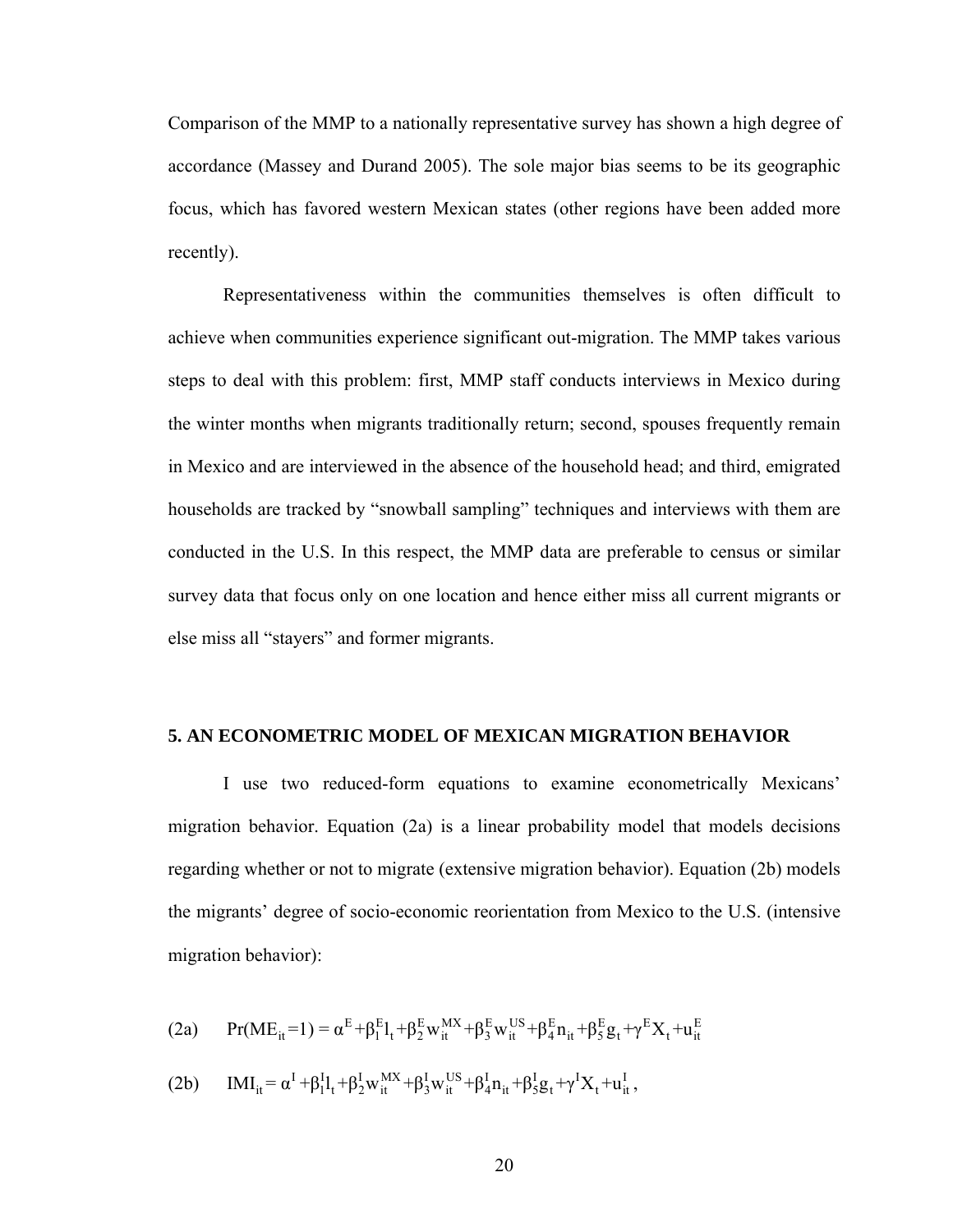where  $ME_{it}$  is a dummy variable that is equal to one if individual i starts a new undocumented U.S. trip in year  $t$  and zero otherwise,  $IMI_{it}$  measures individual i's migration intensity in year t,  $\alpha$  is an intercept term,  $\beta_i$  are the parameters to be estimated,  $l_t$  is a measure of U.S. border enforcement,  $w_{it}^{MX}$  and  $w_{it}^{US}$  are predicted real wage rates in Mexico and the U.S., respectively,  $n_{it}$  is a measure of migration networks,  $g_t$  indicates the availability of visas,  $X_t$  is a vector of additional macroeconomic controls (for a description, see Table C.2 in Appendix C), and  $u_{it}$  is an error term.

To account for unobserved cross-person differences, such as deviating abilities or tastes, I include "individual fixed effects:"

$$
(2c) \qquad u_{it} = \omega_i + \varepsilon_{it},
$$

where  $\omega_i$  is a constant term that captures time-invariant cross-person differences and  $\varepsilon_{it}$  is an independent and identically distributed error term. Ideally, I would also include year dummy variables to better control for unobserved changes over time, but the fact that the measure of U.S. border enforcement varies only across time precludes this. As a secondbest alternative, I include several macroeconomic control variables and correct the error terms for clustering at the year level.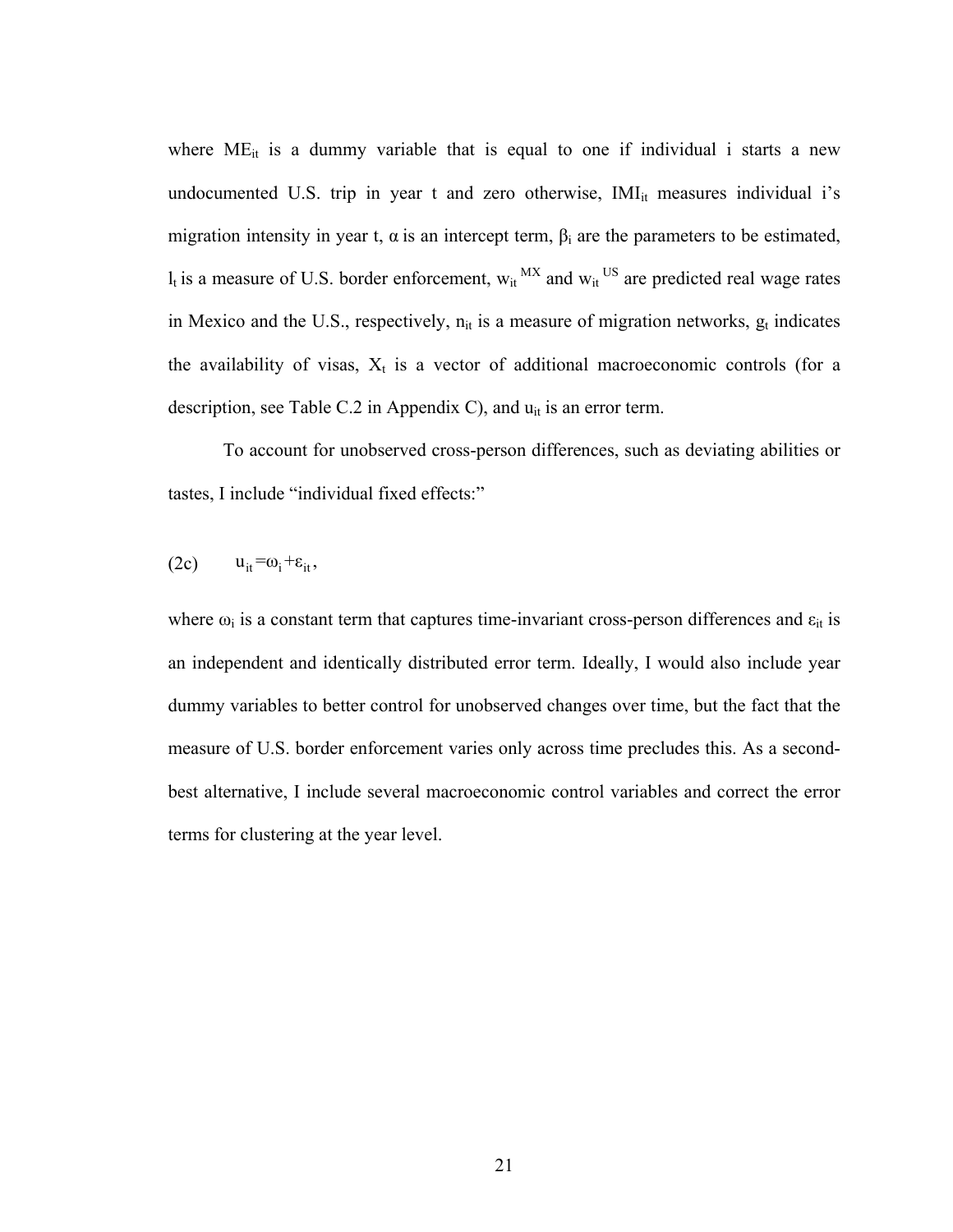### **6. THE DETERMINANTS OF EXTENSIVE MIGRATION BEHAVIOR**

Table 1 presents the results of different regressions that implement equation (2a), which models the choice as to whether or not to migrate illegally. Column one starts with an ordinary least square (OLS) regression that estimates the effect of U.S. border enforcement without controlling for the effects of other variables. Column two also controls for predicted earnings in both countries. Columns three and four further include migration networks, the number of green cards granted to Mexicans, the change in the Mexican CPI, and time-invariant individual control variables.<sup>25</sup> Columns five onward use individual fixed effects instead of the time-invariant individual control variables, and columns six through eight test different instruments for border enforcement.

The results indicate that increases in U.S. border enforcement do not deter Mexicans from migrating illegally. Only in the uncontrolled OLS specification (column one) does greater U.S. border enforcement (slightly) reduce Mexicans' propensity to migrate illegally. In all other specifications, including the IV estimations,  $26$  the estimated coefficient of border enforcement is positive, implying that stricter border controls have a perverse effect: they *stimulate* more illegal migration.

While highly statistically significant throughout, the estimated effect of border enforcement is rather small, with an estimated point elasticity at the sample mean of 0.19

 $\overline{a}$ 

 $25$  I include indicators for individuals' age, sex, educational attainment, marital status, and land and business ownership.

<sup>&</sup>lt;sup>26</sup> All first stage results are reported in Table C.2 in Appendix C. I find that the political clout variables are the weakest instruments. Unlike other authors (Angelucci 2005; Carrion and Sorensen 2006; Hanson and Spilimbergo 1999), I do not find marked differences between OLS and IV estimation results. In particular there are no indications that OLS underestimates border enforcement's deterrence effect.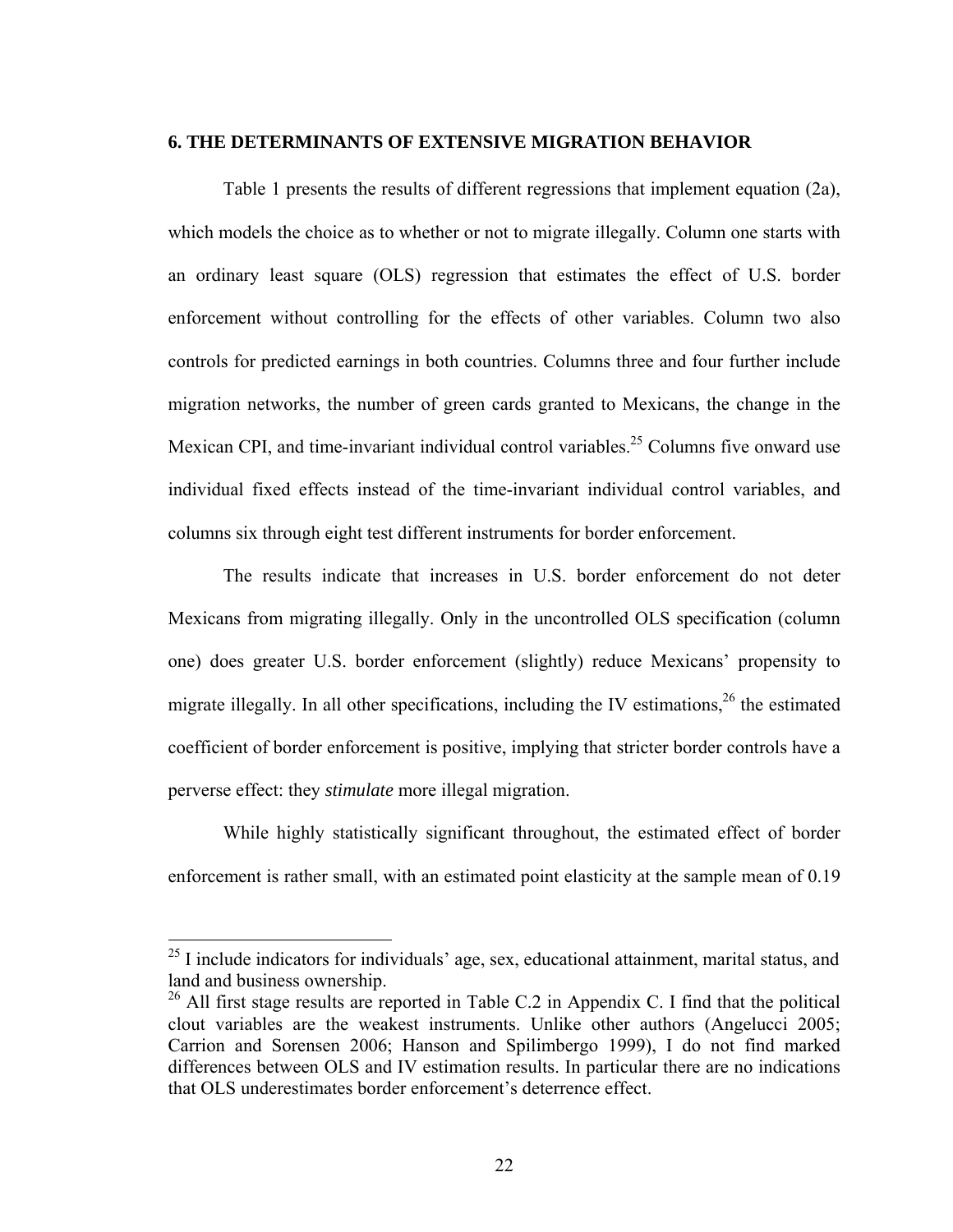to 0.31 (see columns five to eight). Put differently, hiring 1,000 additional U.S. border patrol officers – that is, adding 904,000 line-watch hours<sup>27</sup> – increases a Mexican's probability to migrate illegally by 0.15 to 0.23 percent. Given the population of potential Mexican migrants, this translates into an estimated 34,000 to 50,000 increase in the annual volume of illegal Mexican migration.<sup>28</sup> As discussed in the following sections, the reason for this perverse effect is that Table 1 shows border enforcement's net impact: the reported coefficient of border enforcement is not purged of border enforcement's indirect stimulation effect, resulting from its impact on intensive migration behavior.

In accordance with expectations, predicted real U.S. wages exert a significant pull effect on Mexicans. The estimated point elasticity of undocumented migration with respect to U.S. wages, when controlling for individual heterogeneity, ranges from 0.6 to 1.25. An increase in predicted real Mexican wages deters undocumented migration, with a smaller point elasticity of -0.36. Given that Mexican wages are quite low compared to U.S. wages – in 2004, the Mexican minimum wage rate per *day* was less than the U.S. federal minimum wage rate per *hour* – the binational wage gap is relatively little affected by marginal changes in Mexican wages. Also in accordance with expectations, I find that migration networks significantly raise the likelihood of undocumented migration, supporting the hypothesis that assistance furnished by social networks facilitates migration. Mexicans' propensity to migrate illegally seems little affected by Mexico's inflation rate or by the number of available green cards.

1

 $^{27}$  In 2004, 10,727 border patrol officers performed 9.7 million line-watch hours, giving an average of about 904 line-watch hours per officer and year. This is about half the figure used by Angelucci (2005), who does not correct for non-line watch activities.

 $28^{\circ}$  To approximate the population of potential migrants, I use the International Labor Organization's census-based estimate of the average size of Mexico's labor force during the sample period (22.17 million), available at http://laborsta.ilo.org/.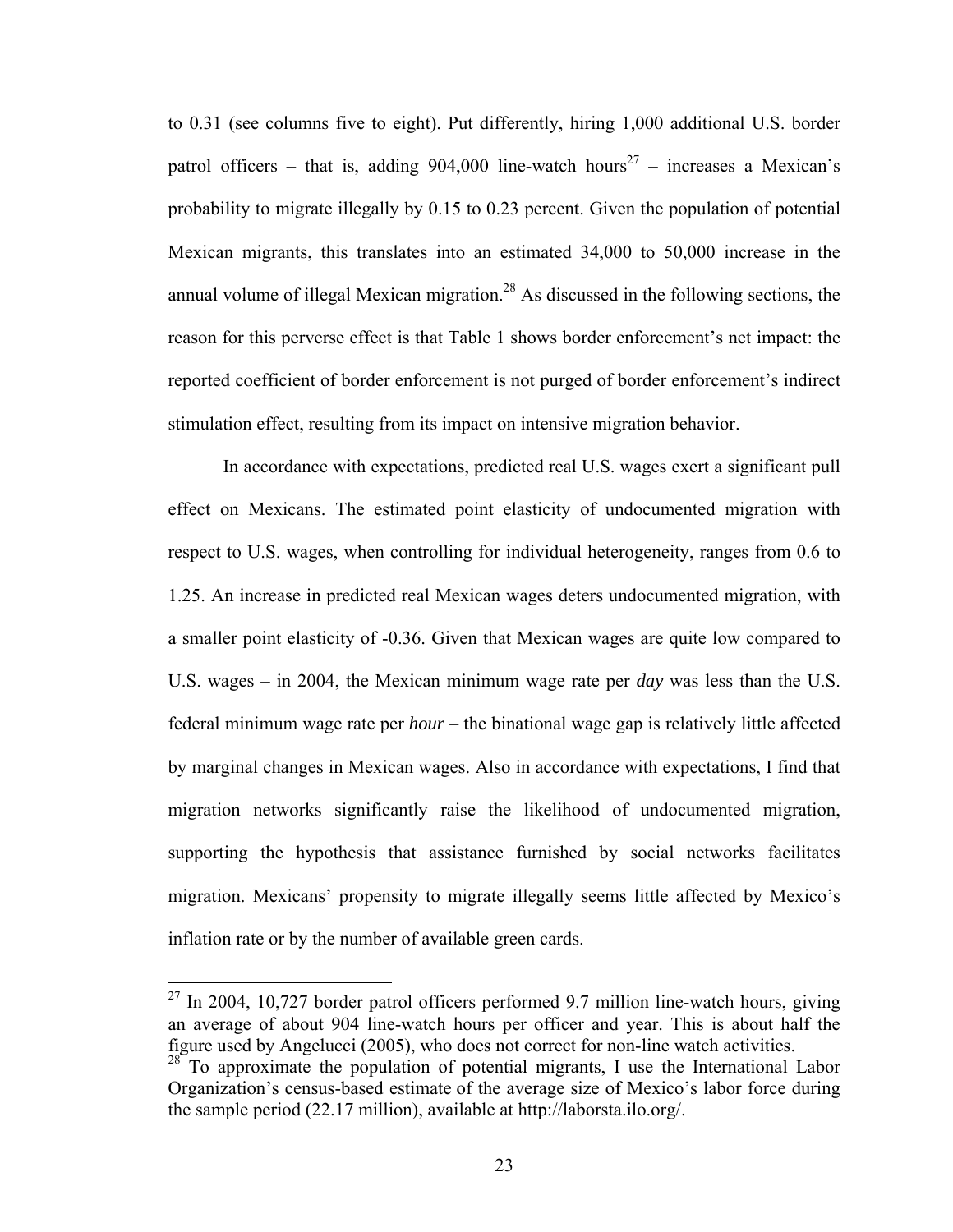|                                          |                  | $\overline{2}$ | 3              | $\overline{\mathbf{4}}$ | $\overline{5}$ | 6              | $7\phantom{.0}$   | $\overline{\mathbf{8}}$ |
|------------------------------------------|------------------|----------------|----------------|-------------------------|----------------|----------------|-------------------|-------------------------|
|                                          | <b>OLS</b>       | <b>OLS</b>     | <b>OLS</b>     | IV                      | <b>OLS-IFE</b> | <b>IV-IFE</b>  | <b>IV-IFE</b>     | <b>IV-IFE</b>           |
| <b>Border Enforcement</b>                | $-0.0015$        | 0.0004         | 0.0034         | 0.0030                  | 0.0020         | 0.0017         | 0.0019            | 0.0025                  |
| (millions of line-watch hours)           | $(0.0002)$ ***   | (0.0006)       | $(0.0006)$ *** | $(0.001)$ ***           | $(0.0004)$ *** | $(0.0005)$ *** | $(0.0009)$ **     | $(0.0006)$ ***          |
| <b>Predicted Mexican Wages</b>           |                  | $-0.0028$      | $-0.0024$      | $-0.0024$               | $-0.0022$      | $-0.0022$      | $-0.0022$         | $-0.0018$               |
| (const. 2000 Pesos, thousands)           |                  | $(0.0010)**$   | $(0.0009)$ **  | $(0.001)$ **            | $(0.0008)$ *** | $(0.0008)$ *** | $(0.0008)$ ***    | $(0.0006)$ ***          |
| <b>Predicted U.S. Wages</b>              |                  | 0.0506         | 0.0423         | 0.0415                  | 0.0144         | 0.0134         | 0.0140            | 0.0297                  |
| (const. 2000 Dollars, thousands)         |                  | $(0.0084)$ *** | $(0.0088)$ *** | $(0.010)$ ***           | $(0.0047)$ *** | $(0.0054)$ **  | $(0.0062)$ **     | $(0.0087)$ ***          |
| <b>Migration Networks</b>                |                  |                | 0.0542         | 0.0541                  | 0.0323         | 0.0325         | 0.0324            | 0.0378                  |
| (# of parents ever in US)                |                  |                | $(0.0032)$ *** | $(0.003)$ ***           | $(0.0071)$ *** | $(0.0072)$ *** | $(0.0070)$ ***    | $(0.0067)$ ***          |
| <b>Green Cards</b>                       |                  |                | 8.9867         | 8.6423                  | 1.1784         | 0.7786         | 1.0096            | 3.4641                  |
| (millions granted to Mexicans)           |                  |                | $(4.3516)$ **  | $(4.465)*$              | (2.8537)       | (3.0817)       | (3.1685)          | (3.2383)                |
| <b>Mexican Inflation</b>                 |                  |                | 0.1760         | 0.1687                  | 0.0442         | 0.0374         | 0.0420            | 0.0364                  |
| (annual change in CPI $*$ 10 $\hat{3}$ ) |                  |                | $(0.0699)**$   | $(0.070)$ **            | (0.0374)       | (0.0347)       | (0.0517)          | (0.0386)                |
| <b>LWH</b> Instrumented                  |                  |                |                | Pol. Majority           |                | Pol. Majority  | <b>DEA</b> Budget | Pol. Clout              |
| Add. Individual Controls                 |                  |                | <b>YES</b>     | <b>YES</b>              |                |                |                   |                         |
| <b>Individual Dummies</b>                |                  |                |                |                         | <b>YES</b>     | <b>YES</b>     | <b>YES</b>        | <b>YES</b>              |
| Observations                             | 362160           | 354350         | 346545         | 346545                  | 346545         | 346545         | 346545            | 290392                  |
| R-squared                                | $\boldsymbol{0}$ | 0.01           | 0.03           | 0.03                    | 0.28           | 0.28           | 0.28              | 0.31                    |
| <b>Elasticity of Enforcement</b>         | $-0.14$          | 0.04           | 0.35           | 0.42                    | 0.23           | 0.19           | 0.21              | 0.31                    |
| <b>Elasticity of Mexican Wages</b>       |                  | $-0.43$        | $-0.39$        | $-0.38$                 | $-0.36$        | $-0.36$        | $-0.36$           | $-0.29$                 |
| Elasticity of U.S. Wages                 |                  | 2.22           | 1.90           | 1.97                    | 0.66           | 0.61           | 0.64              | 1.25                    |
| $\triangle$ ME if +1,000 BP Officers     | $-0.0014$        | 0.0004         | 0.0031         | 0.0028                  | 0.0018         | 0.0015         | 0.0017            | 0.0023                  |
| $\triangle$ Migrants if +1,000 BPO       | $-30063$         | 8017           | 68142          | 60969                   | 40083          | 34071          | 38079             | 50104                   |

### **Table 1: The Determinants of Mexicans' Propensity to Migrate Illegally**

Notes: "\*\*\*," "\*\*," and "\*" significant at the 1%, 5% and 10% level, respectively. Standard errors in parentheses are robust to clustering at year level. All elasticities are predicted point elasticities at the sample mean. The last two rows estimate the effect of hiring 1,000 additional border patrol officers (904,000 linewatch hours) on probability to migrate illegally and on flow of illegal migration, respectively; WDI estimate of male Mexican working-age population was used to approximate population of potential migrants. For a description of the variables and the first stage results see Tables C.2 and C.3 in Appendix C, respectively.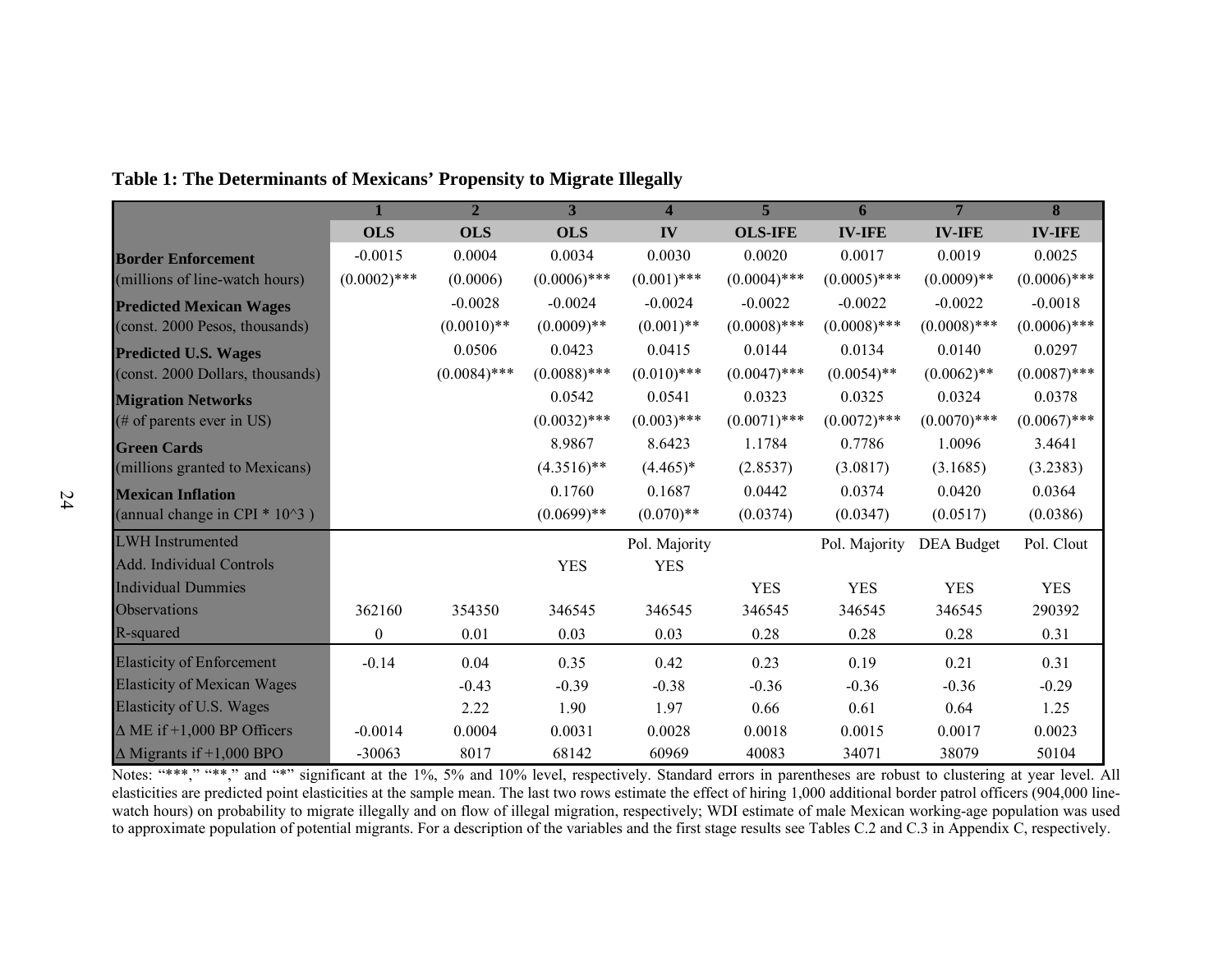### **Robustness Tests**

 $\overline{a}$ 

Additional specifications to test the robustness of these results are reported in Table 2. I first check whether U.S. border enforcement might have a non-linear effect, by including squared line-watch hours. The estimated coefficient of the quadratic term is statistically significant, but the inflection point is beyond the sample range, indicating no reversal of the net stimulation effect (column one). Using a regional border enforcement measure as a substitute for line-watch hours causes the results to change very little (column two). Since previous studies generally have relied on wage or income indexes, I replace my predicted income variables with two commonly used indexes: a real index of earnings in Mexican manufacturing, from the Instituto Nacional de Estadística Geografía e Informática, and real earnings in U.S. manufacturing, from the U.S. Department of Labor. Border enforcement's coefficient remains unaffected (column three).

To test whether unobserved shocks affect the results, I include as additional macroeconomic control variables the U.S. and Mexican unemployment rates, the Mexican GDP growth rate, and a dummy variable indicating whether the IRCA was enacted. The estimated coefficients remain fairly stable, with slightly stronger positive effects of border enforcement and U.S. wages. Next, I include year dummies, dropping all person-invariant variables, using the regional border enforcement measure, and first differencing all independent variables to reduce multicollinearity (column five). None of the estimated coefficients changes sign, but border enforcement's coefficient loses statistical significance, presumably due to remaining multicollinearity.<sup>29</sup>

 $^{29}$  In levels, regional border enforcement's variance inflation factor (VIF) is 20.67. Once I first difference the VIF drops to 12.95.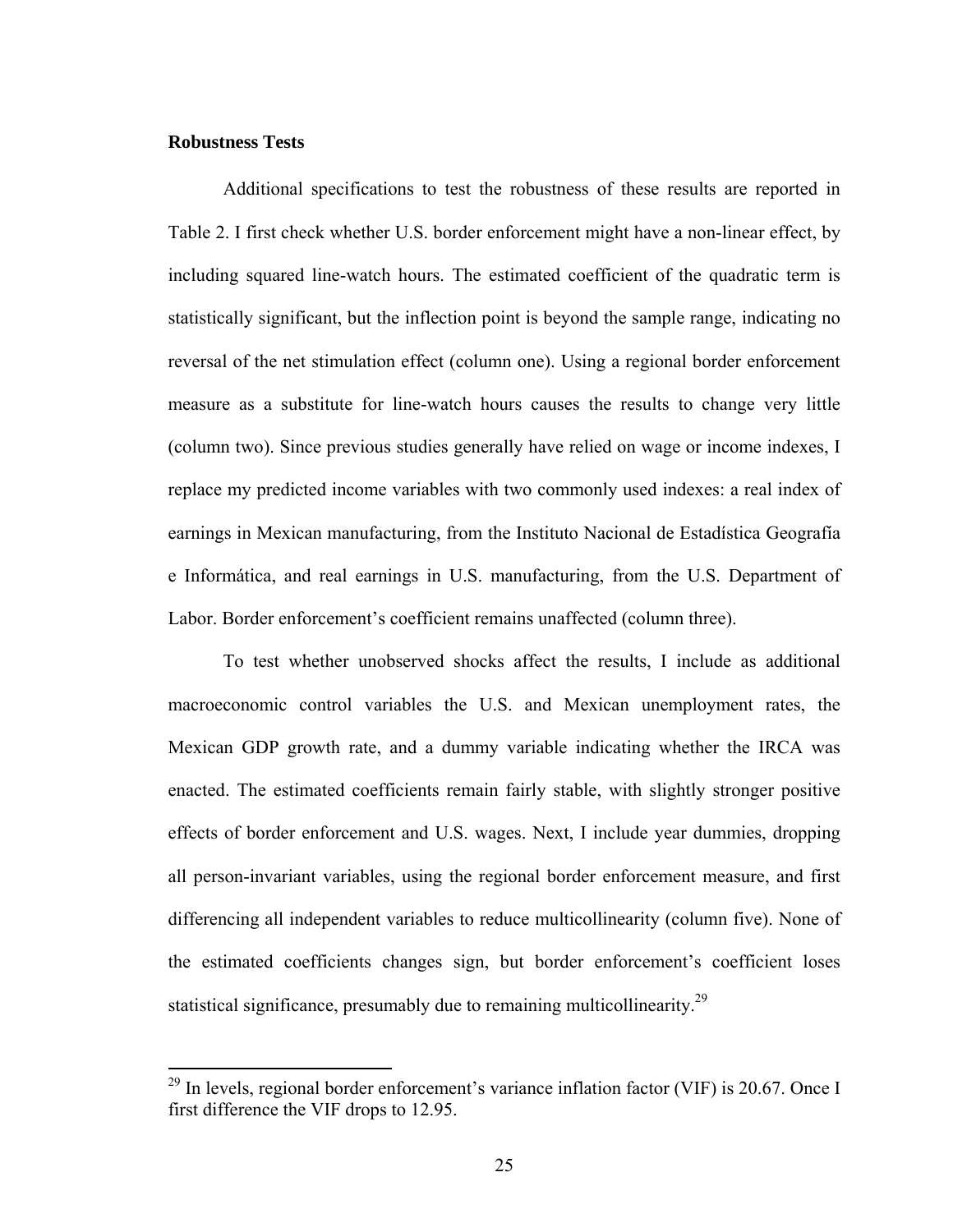|                                              |                    |                | 3              | 4              |                            |                |                                    | 8              |
|----------------------------------------------|--------------------|----------------|----------------|----------------|----------------------------|----------------|------------------------------------|----------------|
|                                              | <b>Enforcement</b> |                | <b>Wages</b>   |                | <b>Changes across Time</b> |                | <b>Discrete Probability Models</b> |                |
|                                              | Non-Linear         | Regional       | Wage-Index     | Macro          | <b>Year Dummies</b>        |                |                                    |                |
|                                              | <b>OLS-IFE</b>     | <b>OLS-IFE</b> | <b>IV-IFE</b>  | <b>IV-IFE</b>  | OLS-IFE,TE                 | Probit         | <b>IV-Probit</b>                   | Cond. Logit    |
| <b>Border Enforcement</b>                    | 0.0143             |                | 0.0015         | 0.0039         |                            | 0.0023         | 0.0019                             | 0.0256         |
| (millions of line-watch hours)               | $(0.0044)$ ***     |                | $(0.0005)$ *** | $(0.0011)$ *** |                            | $(0.0004)$ *** | $(0.001)$ **                       | $(0.0023)$ *** |
| <b>Regional Enforcement</b>                  |                    | 0.0056         |                |                | 0.0086                     |                |                                    |                |
| (millions of enforcement hours)              |                    | $(0.0012)$ *** |                |                | (0.0083)                   |                |                                    |                |
| <b>Border Enforcement squared</b>            | $-0.0011$          |                |                |                |                            |                |                                    |                |
| (millions of line-watch hours $\binom{2}{2}$ | $(0.0004)$ ***     |                |                |                |                            |                |                                    |                |
| <b>Predicted Mexican Wages</b>               | $-0.0021$          | $-0.0020$      |                | $-0.0020$      | $-0.0073$                  | $-0.0021$      | $-0.0021$                          | $-0.0328$      |
| (const. 2000 Pesos, thousands)               | $(0.0008)$ **      | $(0.0006)$ *** |                | $(0.0008)$ **  | $(0.0027)$ **              | $(0.001)$ **   | $(0.0008)$ ***                     | $(0.0028)$ *** |
| <b>Predicted U.S. Wages</b>                  | 0.0291             | 0.0245         |                | 0.0437         | 0.3038                     | 0.0267         | 0.0259                             | 0.1335         |
| (const. 2000 Dollars, thousands)             | $(0.0077)$ ***     | $(0.0073)$ *** |                | $(0.0117)$ *** | $(0.0300)$ ***             | $(0.0050)$ *** | $(0.0056)$ ***                     | $(0.0174)$ *** |
| <b>Migration Networks</b>                    | 0.0307             | 0.0383         | 0.0318         | 0.0330         | 0.0413                     | 0.0217         | 0.0217                             | 0.1100         |
| (# of parents ever in US)                    | $(0.0069)$ ***     | $(0.0065)$ *** | $(0.0073)$ *** | $(0.0077)$ *** | $(0.0163)$ **              | $(0.0019)$ *** | $(0.0018)$ ***                     | $(0.0381)$ *** |
| <b>Green Cards</b>                           | 0.9739             | 3.0062         | 1.8268         | 3.7266         |                            | 6.5850         | 6.3088                             | 4.4271         |
| (millions granted to Mexicans)               | (2.6922)           | (3.3713)       | (3.0943)       | (5.8986)       |                            | $(2.740)$ **   | $(2.895)$ **                       | (18.5770)      |
| <b>Mexican Inflation</b>                     | 0.0648             | 0.0259         | $-0.0005$      | 0.0204         |                            | 0.1233         | 0.1161                             | 0.3680         |
| (annual change in CPI $*$ 10^3)              | (0.0482)           | (0.0355)       | (0.0211)       | (0.0553)       |                            | $(0.0500)$ *** | $(0.050)**$                        | $(0.1000)$ *** |
| <b>MX Manufacturing Earnings</b>             |                    |                | $-0.0345$      |                |                            |                |                                    |                |
| (real index)                                 |                    |                | (0.0449)       |                |                            |                |                                    |                |
| <b>U.S. Manufacturing Earnings</b>           |                    |                | 0.0306         |                |                            |                |                                    |                |
| (constant 2000 Dollars)                      |                    |                | (0.0349)       |                |                            |                |                                    |                |
| <b>LWH</b> Instrumented                      |                    |                | <b>YES</b>     | <b>YES</b>     |                            |                | <b>YES</b>                         |                |
| <b>Individual Dummies</b>                    | <b>YES</b>         | <b>YES</b>     | <b>YES</b>     | <b>YES</b>     | <b>YES</b>                 |                |                                    | <b>YES</b>     |
| <b>Additional Individual Controls</b>        |                    |                |                |                |                            | <b>YES</b>     | <b>YES</b>                         |                |
| <b>Additional Macro Controls</b>             |                    |                |                | <b>YES</b>     |                            |                |                                    |                |
| <b>Year Dummies</b>                          |                    |                |                |                | <b>YES</b>                 |                |                                    |                |
| <b>Observations</b>                          | 346545             | 295614         | 353404         | 313842         | 276909                     | 346545         | 346545                             | 69339          |
| <b>Enforcement Elasticity</b>                | 0.25               | 0.34           | 0.15           | 0.30           | 0.02                       | 0.43           | 0.36                               | 0.11           |

**Table 2: The Determinants of Mexicans' Propensity to Migrate Illegally (Additional Specifications)** 

Notes: "\*\*\*," "\*\*," and "\*" significant at the 1%, 5% and 10 % level, respectively. Standard errors in parentheses are robust to clustering at year level. Regional enforcement is millions of total enforcement hours per year and Mexican state (see Appendix A-II). Additional controls are listed in Table C.2. In column 5 all independent variables are in first differences. Columns 6 to 8 use a probit, probit IV and Chamberlain's (1980) conditional fixed effect specification, respectively; marginal effects at mean and standard errors are shown. IV regressions use political majority instruments.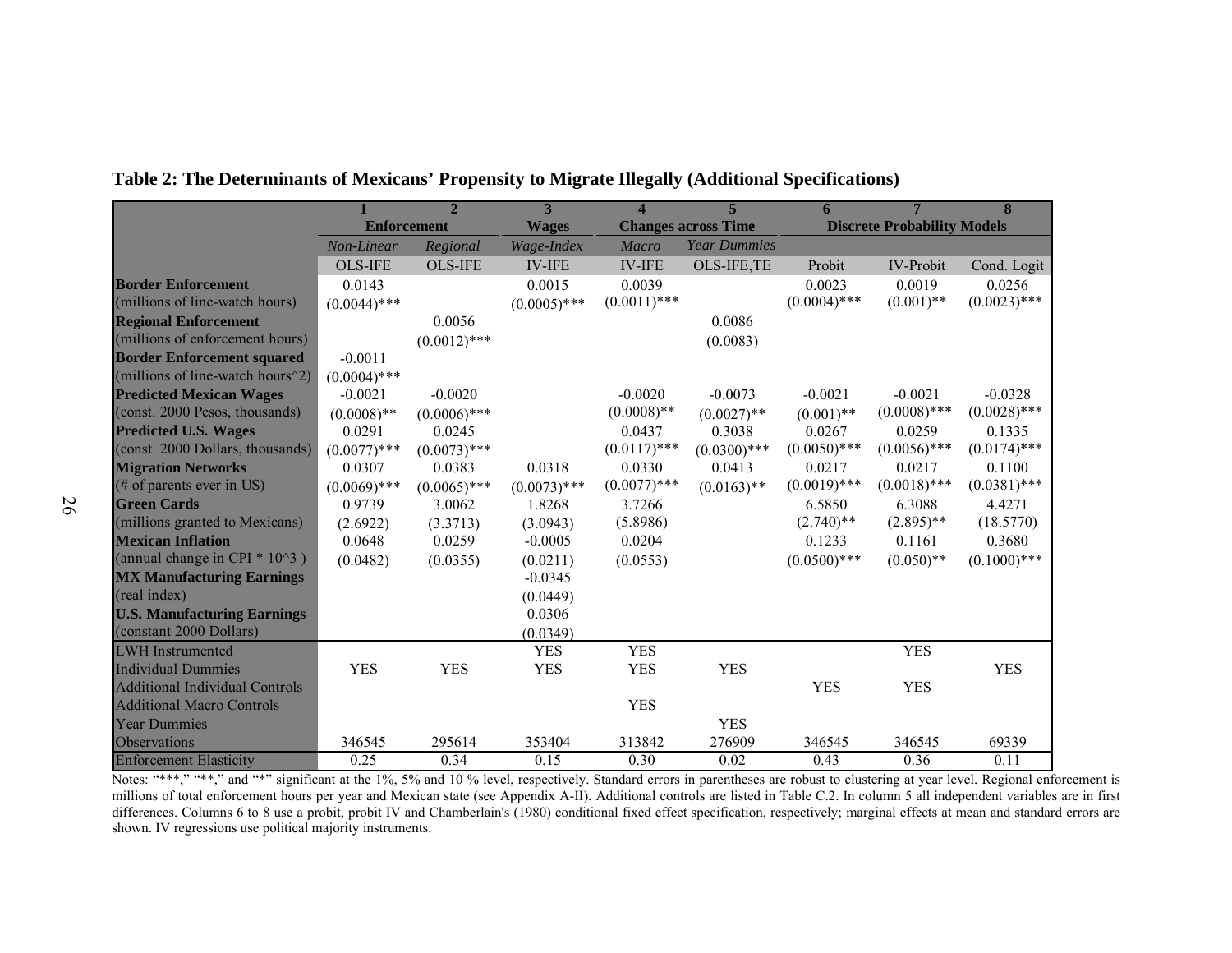Probit specifications, equivalent to the OLS and IV specifications without individual fixed effects in Table 1, produce very similar estimates for marginal effects, statistical significance levels and point elasticities (columns six to eight).<sup>30</sup> The main difference is that the impact of predicted Mexican wages increases by about one-fourth.<sup>31</sup> Finally, my results are robust to a reduction of the recall period to a maximum of fifteen years (see Table C.5 in Appendix C).

### **7. THE DETERMINANTS OF INTENSIVE MIGRATION BEHAVIOR**

I now turn to the determinants of migration intensity, that is, migrants' degree of socio-economic reorientation from their place of origin, as measured by the IMI. Column one of Table 3 reports a simple OLS regression that includes line-watch hours and predicted real wages in the U.S. and Mexico. Column two adds migration networks, the number of green cards granted to Mexicans, and the Mexican inflation rate. Columns three onward include individual fixed effects, and columns four and five instrument linewatch hours.

<u>.</u>

 $30$  Since the decision whether or not to migrate is a discrete choice, a linear probability model is an approximation. I have used linear probability models because, in this case, no unbiased discrete choice model exists that can control for unobserved individual heterogeneity.

 $31$  Results from logit regressions were very similar to the probit results. Column eight uses Chamberlain's (1980) conditional fixed effects logit model. Border enforcement's predicted point elasticity remains positive but is close to zero (0.11). Due to Chamberlain's conditioning procedure all observations of life-time stayers - about 80 percent - have to be dropped, making a comparison to the other results difficult.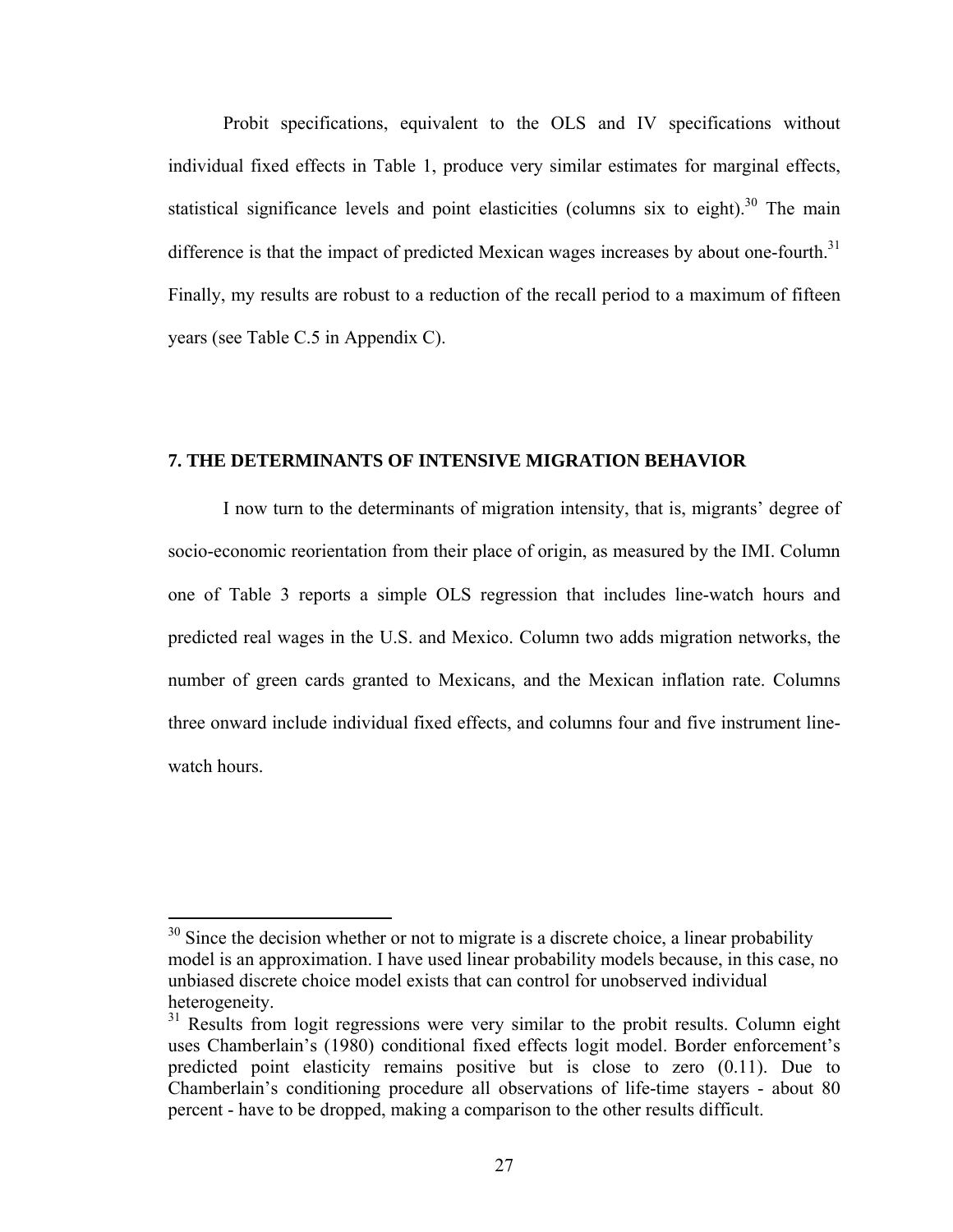|                                         | $\overline{1}$ | $\overline{2}$ | $\overline{\mathbf{3}}$ | $\overline{\mathbf{4}}$ | $\overline{5}$ |
|-----------------------------------------|----------------|----------------|-------------------------|-------------------------|----------------|
|                                         | <b>OLS</b>     | <b>OLS</b>     | <b>OLS-IFE</b>          | <b>IV-IFE</b>           | <b>IV-IFE</b>  |
| <b>Border Enforcement</b>               | 0.0391         | 0.0427         | 0.0241                  | 0.0273                  | 0.0318         |
| (millions of line-watch hours)          | $(0.0022)$ *** | $(0.0084)$ *** | $(0.0052)$ ***          | $(0.0061)$ ***          | $(0.0056)$ *** |
| <b>Predicted Mexican Wages</b>          | $-0.0113$      | $-0.0085$      | $-0.0031$               | $-0.0026$               | $-0.0029$      |
| (const. 2000 Pesos, thousands)          | $(0.0012)$ *** | (0.0070)       | (0.0030)                | (0.0035)                | (0.0025)       |
| <b>Predicted U.S. Wages</b>             | 0.4203         | 0.4482         | 0.0639                  | 0.0725                  | 0.0639         |
| (const. 2000 Dollars, thousands)        | $(0.0100)$ *** | $(0.0411)$ *** | $(0.0264)$ **           | $(0.0334)$ **           | $(0.0228)$ *** |
| <b>Migration Networks</b>               |                | 0.1633         | 0.2068                  | 0.2032                  | 0.1823         |
| (# of parents ever in US)               |                | $(0.0145)$ *** | $(0.0226)$ ***          | $(0.0246)$ ***          | $(0.0257)$ *** |
| <b>Green Cards</b>                      |                | 0.3552         | 0.1575                  | 0.1621                  | 0.1351         |
| (millions granted to Mexicans)          |                | $(0.0285)$ *** | $(0.0302)$ ***          | $(0.0319)$ ***          | $(0.0296)$ *** |
| <b>Mexican Inflation</b>                |                | 2.2271         | 0.6070                  | 0.6684                  | 0.5717         |
| (annual change in CPI)                  |                | $(0.5754)$ *** | $(0.3437)*$             | $(0.3787)*$             | (0.3689)       |
| <b>Indiviudal Dummies</b>               |                |                | <b>YES</b>              | <b>YES</b>              | <b>YES</b>     |
| <b>LWH</b> Instrumented                 |                |                |                         | <b>YES</b>              | <b>YES</b>     |
| Observations                            | 24948          | 24948          | 24948                   | 24948                   | 21371          |
| R-squared                               | 0.26           | 0.41           | 0.82                    | 0.85                    | 0.86           |
| <b>Elasticity of Enforcement</b>        | 4.58           | 5.08           | 2.87                    | 3.24                    | 2.47           |
| <b>Elasticity of Mexican Wages</b>      | $-2.11$        | $-1.59$        | $-0.58$                 | $-0.49$                 | $-0.32$        |
| Elasticity of U.S. Wages                | 26.14          | 27.67          | 3.94                    | 4.47                    | 2.24           |
| $\Delta$ IMI if $\Delta$ -SD in LWH (#) | 21.75%         | 23.75%         | 13.40%                  | 15.18%                  | 17.69%         |
| <b>First Stage:</b>                     |                |                |                         |                         |                |
| President Republican                    |                |                |                         | 0.7359                  |                |
| (past period)                           |                |                |                         | $(0.3712)*$             |                |
| Senate Majority Republican              |                |                |                         | 0.0566                  |                |
| (past period)                           |                |                |                         | (0.4021)                |                |
| House Majority Republican               |                |                |                         | 4.4387                  |                |
| (past period)                           |                |                |                         | $(0.751)$ ***           |                |
| <b>DEA</b> Budget                       |                |                |                         |                         | 0.0058         |
| (const. 2000 Dollars, millions)         |                |                |                         |                         | $(0.0006)$ *** |
| R-squared                               |                |                |                         | 0.85                    | 0.85           |

**Table 3: The Determinants of Mexican Migration Intensity** 

Notes: "\*\*\*," "\*\*," and "\*" significant at the 1%, 5% and 10% level, respectively. Standard errors in parentheses are robust to clustering at year level. All elasticities are predicted point elasticities at sample mean. (#) Normalized change in IMI: change in IMI due to standard deviation increase in border enforcement divided by IMI's standard deviation. First stage regressions include all regressors from second stage. For a description of the variables see Table C.1.

Consistently across all specifications, an increase in U.S. border enforcement results in a sizable and statistically highly significant increase in migration intensity. In other words, it leads to greater socio-economic reorientation of migrants from Mexico to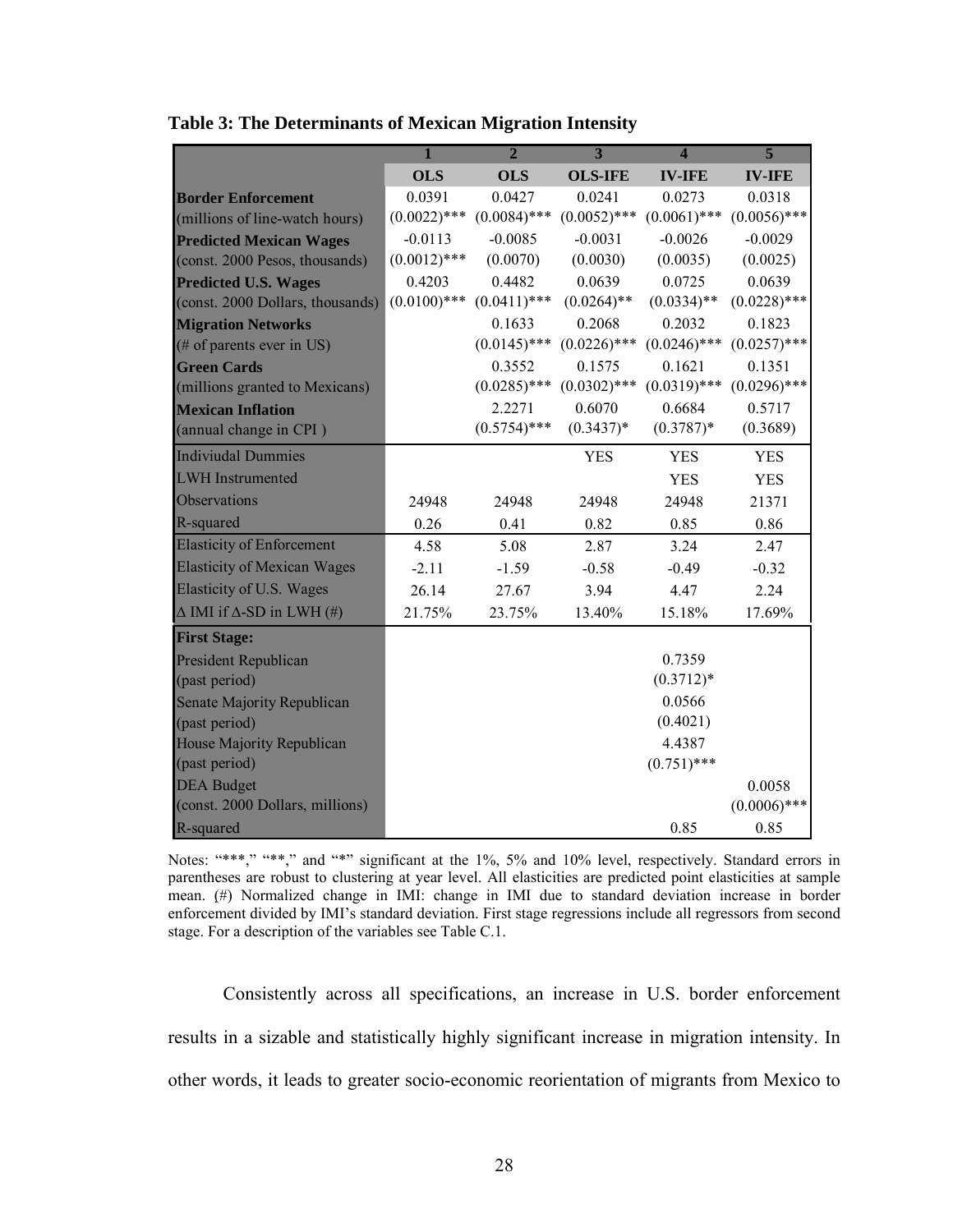the U.S. The magnitude of this intensification effect falls once I control for unobserved individual heterogeneity, suggesting cross-person differences, but it remains strong and indeed increases slightly once line-watch hours are instrumented. Mexicans' intensive migration behavior appears to be more sensitive to changes in U.S. border enforcement than extensive migration behavior. The IMI's predicted point elasticity with respect to border enforcement, evaluated at the sample mean, is quite high: between 2.9 and 3.2, when controlling for individual hetereogeneity. Table 3 also reports marginal changes in the IMI, normalized by the IMI's own standard deviation. If border enforcement increases by one standard deviation, this causes a normalized IMI change of 13.4 to 17.7 percent.

An increase in Mexican wages reduces the IMI, but the effect is small.<sup>32</sup> Higher U.S. wages lead to a greater detachment of migrants. A one standard deviation increase in predicted real U.S. wages results in a normalized IMI change of 12 to 14 percent, comparable to the effect of border enforcement. Nuclear migration networks have a strong intensification effect: having one parent in the U.S. raises normalized IMI by about 55 percent. The availability of long-term visas increases the IMI, while the availability of short-term visas lowers it (see Table C.5 in Appendix C). These findings are consistent with the hypothesis that long-term visas' main impact is to improve migrants' foreign quality-of-life, while short-term visas' main impact is to ease travel restrictions, impacts that increase and decrease migrants' detachment from their place of origin, respectively.

1

 $32$  Moreover, the effect is statistically significant only if the standard errors are not corrected for clustering at the year level (not shown).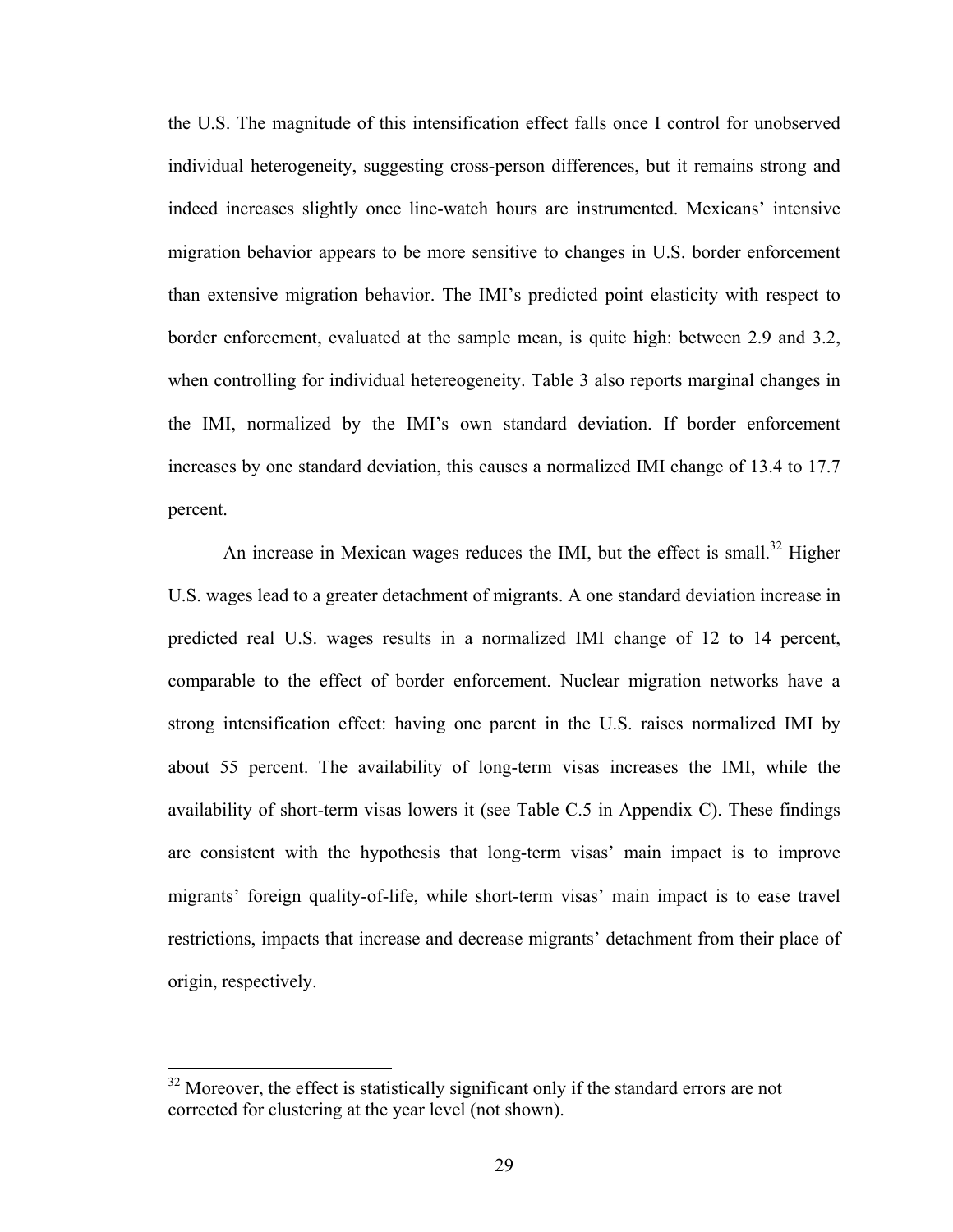|                                          |                    | $\mathbf{2}$   |                          |                                              |                |                |                                             | 8              | 9                             | <b>10</b>       | 11            |
|------------------------------------------|--------------------|----------------|--------------------------|----------------------------------------------|----------------|----------------|---------------------------------------------|----------------|-------------------------------|-----------------|---------------|
|                                          | <b>Enforcement</b> |                | <b>Changes over Time</b> |                                              |                |                | <b>Decomposition: Dependent Variable is</b> |                |                               | "Migrant Types" |               |
|                                          | Regional           | Macro          |                          | <b>Year Dummies</b>                          | % Time in      |                | U.S. House % Dependents                     | U.S. Visa      | Emigrant                      | Active          | First-Time    |
|                                          | Measure            | Controls       |                          |                                              | U.S.           | <b>Index</b>   | in U.S.                                     |                |                               | Migrant         | Migrant       |
|                                          | $IV$ - $IFE$       | $IV$ -IFE      | OLS-TE                   | <b>OLS-IFE,TE</b>                            | <b>IV-IFE</b>  | Mult. Logit    | <b>IV-IFE</b>                               | <b>IV-IFE</b>  | <b>IV-IFE</b>                 | <b>IV-IFE</b>   | IV            |
| <b>Border Enforcement</b>                |                    | 0.0230         |                          |                                              | 0.0270         | 0.0094         | 0.0375                                      | 0.0354         | 0.0906                        | 0.0597          | 0.0089        |
| (millions of line-watch hours)           |                    | $(0.0043)$ *** |                          |                                              | $(0.0068)$ *** | $(0.0011)$ *** | $(0.0071)$ ***                              | $(0.0086)$ *** | $(0.0157)$ *** $(0.0107)$ *** |                 | $(0.004)$ **  |
| <b>Regional Enforcement</b>              | 0.0620             |                | 0.2860                   | 0.0129                                       |                |                |                                             |                |                               |                 |               |
| (millions of enforcement hours)          | $(0.0195)$ ***     |                | $(0.1250)*$              | (0.0242)                                     |                |                |                                             |                |                               |                 |               |
| <b>Predicted Mexican Wages</b>           | $-0.0050$          | 0.0003         | $-0.0364$                | $-0.0115$                                    | $-0.0028$      | $-0.0020$      | 0.0015                                      | $-0.0065$      | 0.0010                        | $-0.0004$       | $-0.0049$     |
| (const. 2000 Pesos, thousands)           | $(0.0027)*$        | (0.0031)       |                          | $(0.0097)$ *** $(0.0023)$ ***                | (0.0058)       | $(0.0011)*$    | (0.0028)                                    | $(0.0037)^*$   | (0.0094)                      | (0.0053)        | (0.003)       |
| <b>Predicted U.S. Wages</b>              | 0.0324             | 0.1648         | 0.7780                   | 0.3693                                       | 0.1270         | 0.0770         | 0.0114                                      | 0.0261         | 0.1115                        | 0.0181          | 0.2692        |
| (const. 2000 Dollars, thousands)         | (0.0391)           |                |                          | $(0.0398)$ *** $(0.0510)$ *** $(0.0373)$ *** | $(0.0339)$ *** | $(0.0067)$ *** | (0.0358)                                    | (0.0497)       | (0.0696)                      | (0.0377)        | $(0.024)$ *** |
| <b>Migration Networks</b>                | 0.1862             | 0.1395         | 0.1150                   | 0.1215                                       | 0.1684         | 0.0416         | 0.1934                                      | 0.2018         | 0.2112                        | 0.1828          | 0.0850        |
| $(\# \text{ of parents ever in US})$     | $(0.0293)$ ***     |                |                          | $(0.0262)$ *** $(0.0106)$ *** $(0.0252)$ *** | $(0.0284)$ *** | $(0.0036)$ *** | $(0.0304)$ ***                              | $(0.0278)$ *** | $(0.0394)$ *** $(0.0294)$ *** |                 | $(0.007)$ *** |
| <b>Green Cards</b>                       | 0.1104             | 0.0694         |                          |                                              | 0.1115         | 0.0713         | 0.1905                                      | 0.2497         | 0.4619                        | 0.2879          | 0.1794        |
| (millions granted to Mexicans)           | $(0.0348)$ ***     | $(0.0384)*$    |                          |                                              | $(0.0338)$ *** | $(0.0107)$ *** | $(0.0304)$ ***                              | $(0.0510)$ *** | $(0.0893)$ *** $(0.0550)$ *** |                 | $(0.031)$ *** |
| <b>Mexican Inflation</b>                 | 0.1233             | $-0.0791$      |                          |                                              | 0.8712         | 0.3450         | 0.6874                                      | 0.9757         | 2.4551                        | 1.200           | 1.4739        |
| (annual change in CPI $*$ 10 $\hat{3}$ ) | (0.3611)           | (0.2150)       |                          |                                              | $(0.3839)$ **  | $(0.0681)$ *** | (0.4099)                                    | (0.5808)       | $(1.0650)**$                  | $(0.600)*$      | $(0.247)$ *** |
| <b>Additional Macro Controls</b>         |                    | <b>YES</b>     |                          |                                              |                |                |                                             |                |                               |                 |               |
| <b>Year Dummies</b>                      |                    |                | <b>YES</b>               | <b>YES</b>                                   |                |                |                                             |                |                               |                 |               |
| <b>Individual Dummies</b>                | <b>YES</b>         | <b>YES</b>     |                          | <b>YES</b>                                   | <b>YES</b>     |                | <b>YES</b>                                  | <b>YES</b>     | <b>YES</b>                    | <b>YES</b>      | <b>YES</b>    |
| <b>LWH</b> Instrumented                  | <b>YES</b>         | <b>YES</b>     |                          |                                              | <b>YES</b>     |                | <b>YES</b>                                  | <b>YES</b>     | <b>YES</b>                    | <b>YES</b>      |               |
| Observations                             | 18462              | 19653          | 18462                    | 18462                                        | 24948          | 24948          | 24948                                       | 24948          | 2861                          | 10597           | 5253          |
| $\Delta$ IMI if $\Delta$ -SD in LWH (#)  | 8.32%              | 12.21%         | 43.73%                   | 1.97%                                        | 13.77%         |                | 29.84%                                      | 17.45%         | 50.26%                        | 26.07%          | 7.59%         |

### **Table 4: The Determinants of Mexican Migration Intensity (Additional Specifications)**

Notes: "\*\*\*," "\*\*," and "\*" significant at the 1%, 5% and 10 % level, respectively. Standard errors in parentheses are robust to clustering at year level. Regional enforcement is millions of total enforcement hours per year and Mexican state (see Appendix A-II). Additional macro controls are listed in Table C.1. In columns 5 to 8 IMI indicators are independent variables (see Table C.1). Column 6 is a multinomial logit regression and reports estimated marginal effects and standard errors (evaluated at sample mean) that individuals choose U.S. house ownership (no ownership is base outcome). Columns 9, 10 and 11 include only observations of individuals whose household is in the U.S., who have made a U.S. trip in the current period, or whose first U.S. trip is no more than five years ago, respectively. All IV regressions use political majority instruments. (#) Normalized change in IMI: change in IMI due to standard deviation increase in border enforcement divided by IMI's standard deviation (columns 5 to 8 refer to respective IMI) indicator).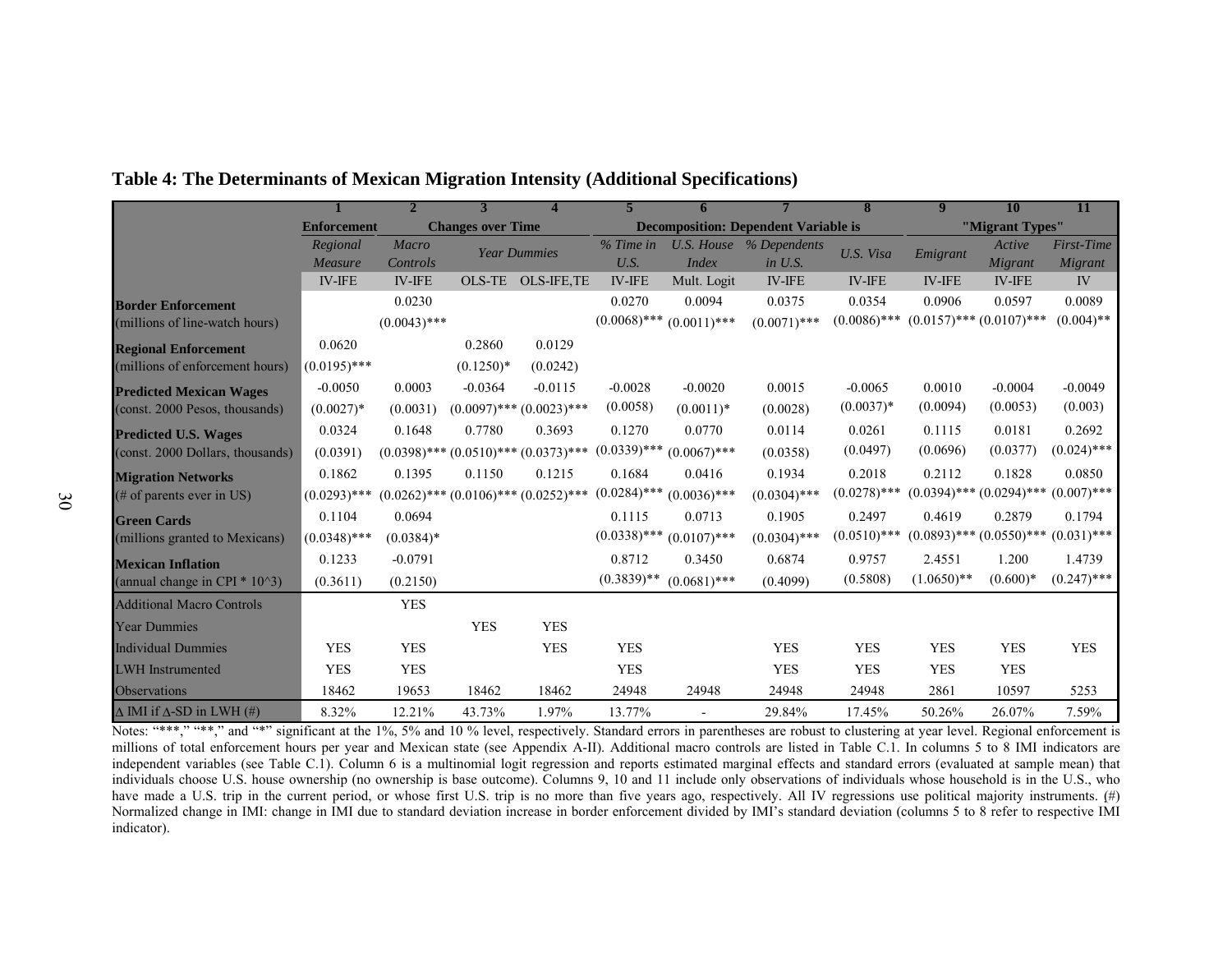### **Robustness Tests**

 $\overline{a}$ 

Table 4 reports the results of additional tests. The first column replaces line-watch hours with the regional border enforcement measure. Border enforcement's effect is somewhat reduced but still strong and statistically significant. To control for possible shocks, additional macroeconomic control variables are included in column two. Border enforcement's intensification effect remains significant, but the coefficient of Mexican wages becomes negligible. Next, I include year dummies, drop all person-invariant variables, and use the regional border enforcement measure. Border enforcement's coefficient remains statistically significant and strong, as long as I do not simultaneously include individual fixed effects (see column three). Once individual fixed effects are added, border enforcement's coefficient becomes insignificant (see column four), which is not surprising.<sup>33</sup> The results also are robust to a restriction of migrants' recall period and remain valid if I do not use the MMP's sampling weights (see Table C.5 in Appendix C, columns eight and nine, respectively).<sup>34</sup>

### **Decomposing Migrants' Intensive Migration Behavior**

Different aspects of migrants' socio-economic reorientation may have distinct trajectories. For example, in response to tighter border controls migrants might cut back on home-time consumption but continue to invest, or even invest more, at home. The IMI summary measure

<sup>&</sup>lt;sup>33</sup> Enforcement hours progress highly collinear across regions over time. Once I control for different starting levels, by including fixed effects, almost no variation remains.

 $34$  The reason for the coefficients' decrease once I do not use the MMP's sampling weights is a reduction of the IMI's sample variation by three-fourths. As it is costlier to interview emigrants, the MMP samples fewer emigrants but weights them more strongly to achieve better representativeness. Since emigrants are high-intensity migrants, the right tail of the IMI's sampling distribution is effectively deflated if no weighting is used.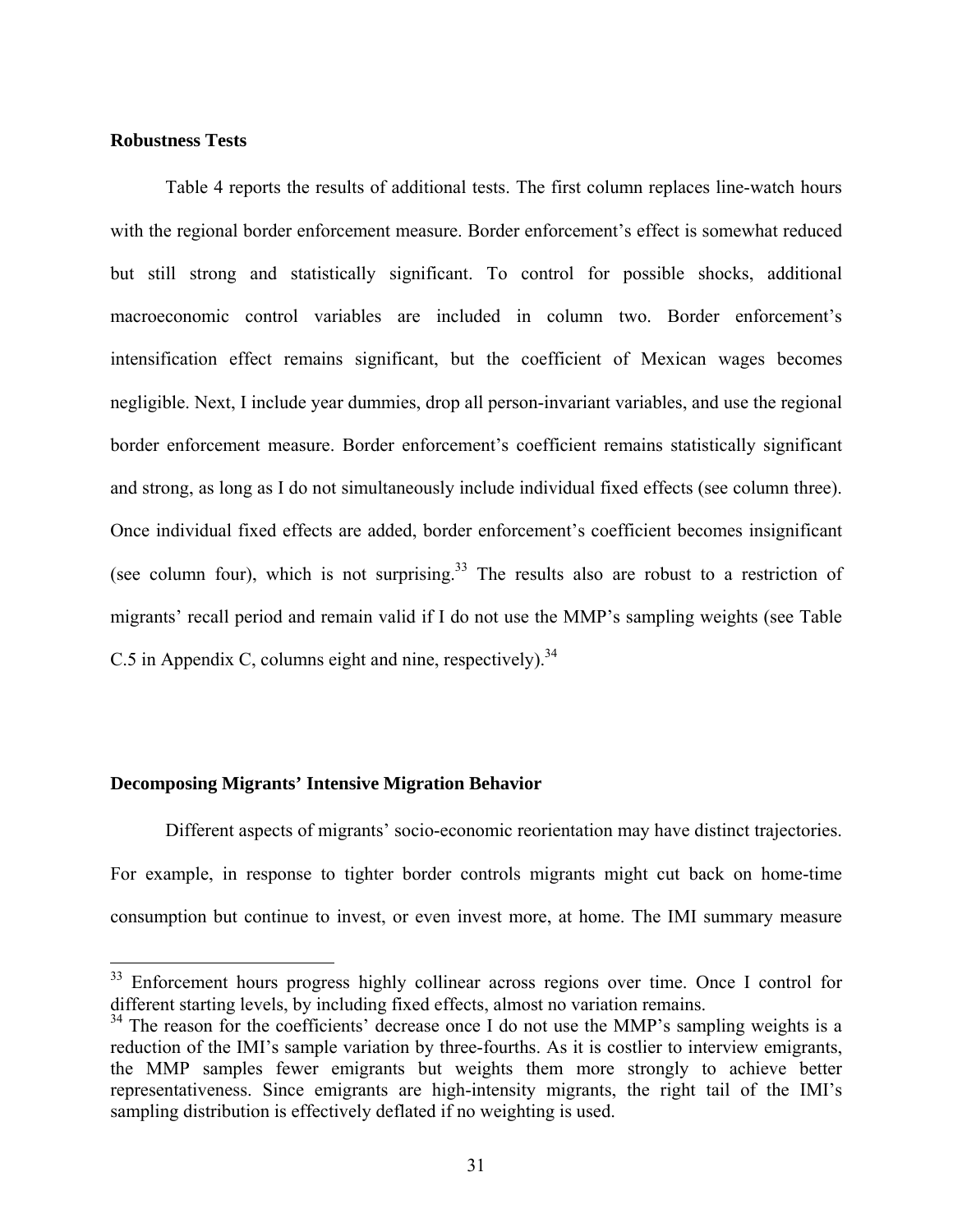could conceal such differential trajectories. To examine this possibility, I decompose the IMI into its four components and use these individually as dependent variables (columns five to eight in Table 4). The previous findings map closely to each of the IMI components: not only are the signs of all coefficients identical and their levels of statistical significance comparable, but the coefficients' relative magnitudes are also similar. <sup>35,36</sup> This strong correspondence vindicates the use of the IMI.

The decomposed estimations again suggest that the tripling of line-watch hours during the 1990s led to a considerable socio-economic reorientation of migrants to the U.S.: it induced Mexican migrant household heads to move one-fourth of their family dependents to the U.S., elevated their total U.S. time by 18 percent, reinforced their efforts to obtain a long-term visa by 23 percent, and increased their likelihood of acquiring a U.S. house by 6 percent.<sup>37</sup>

### **Border Enforcement's Impact on Remittances**

 $\overline{a}$ 

The MMP database does not include data on migrants' remittances that vary across both time and individuals.38 To examine how border enforcement affects migrants' remittance sending

 $35$  Columns five, seven, and eight use IV estimation and include individual fixed effects. As the house index may take on three discrete values – Mexican ownership, no ownership, and U.S. ownership – column six implements a multinomial logit model with three choices (see Greene 2005, Equation 21-45). The base outcome is "no ownership;" that is, all shown results are relative to the "no ownership" case. I report estimated marginal effects, evaluated at the sample mean (average marginal effects were very similar), and associated standard errors.

 $36$  The only exceptions to this strong correspondence are the parameter estimates of the wage variables in column seven.

 $37$  To obtain these estimates, I multiply each component's marginal effect with respect to border enforcement (reported in columns 5 to 8) by the increase in line-watch hours in the 1990s (6.5 million).

<sup>&</sup>lt;sup>38</sup> The lack of both time- and person-variant information is also the reason why the IMI that I have used throughout was constructed without including a remittance indicator, despite the fact that migrants' remittance sending behavior was found to be correlated to the other IMI indicators in a cross-section of Mexican migrants (see Kaufmann 2008a).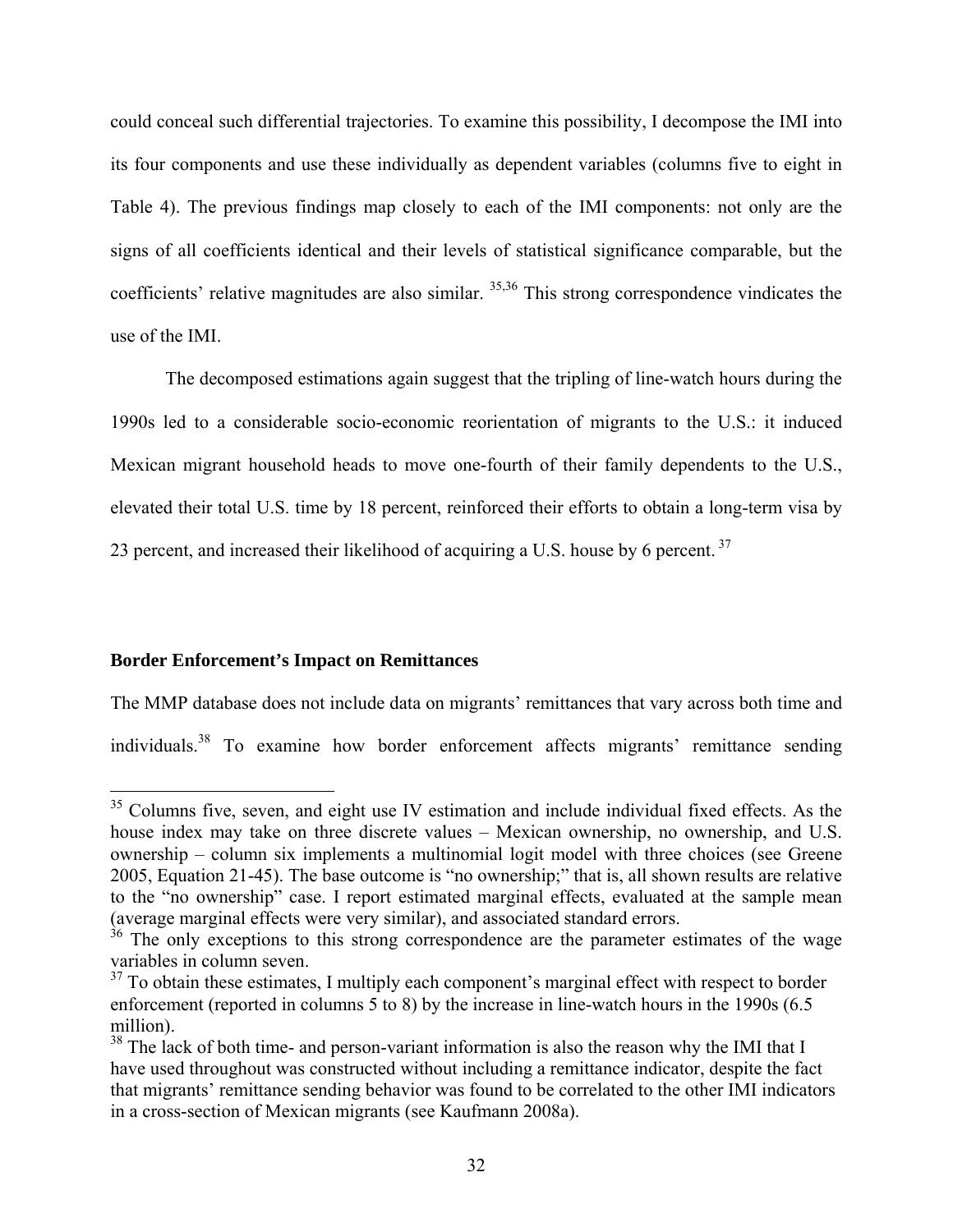behavior, I thus construct a cross-sectional sample, using information on migrants' remittances from their last U.S. trip. Table C.4 in Appendix C then reports the results of different econometric specifications that examine the effects of border enforcement, and other commonly included variables, on migrants' decision whether to remit or not (columns 1 and 2) and the proportion of income remitted (columns 3 to 6). I find that border enforcement reduces both migrants' probability to remit and the proportion of income migrants remit. Border enforcement's impact is most significant for the amount remitted, in terms of both the magnitude of the marginal effect and the level of statistical significance. The results further suggest that the tripling of linewatch hours in the 1990s reduced migrants' probability to remit by 4 to 8 percent and decreased the amount of income they sent by 12 to 17 percent.

### **"Migrant-Type" Differences**

Changes in U.S. immigration policies may affect the migration behavior of different "migrant types" differently. In particular, increases in border enforcement may have a stronger intensification effect on high-intensity migrants, for whom further detachment may be comparatively more appealing than abandonment of migration. Columns nine to eleven of Table 4 report regression results that use sub-samples of migrant types: "emigrants" whose household is in the U.S.; "active" migrants who started a U.S. trip in the current period; and "first-time migrants" whose first U.S. trip happened during the last five years. For emigrants, border enforcement's intensification effect is almost four times higher than in the overall sample; for active migrants, it is double; and for first-time migrants, the intensification effect is 42 percent lower than in the overall sample.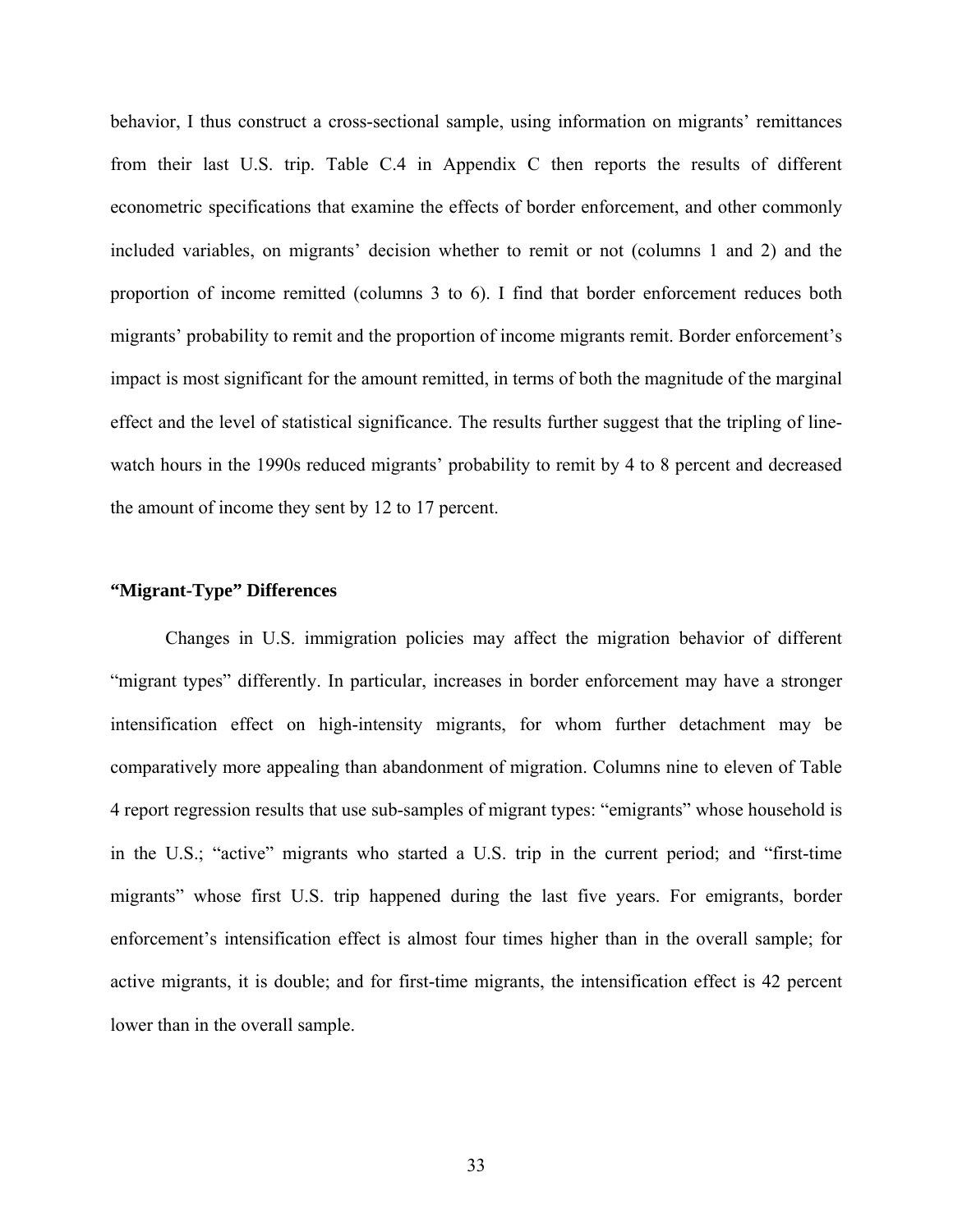# **8. ACCOUNTING FOR BORDER ENFORCEMENT'S INDIRECT STIMULATION OF ILLEGAL MIGRATION**

In Mexican communities with high out-migration rates, the incomes of "stayers" – residents who stay in Mexico – depend not only on their own economic activity but also on migrants' remittances and migrants' economic activity at home, including consumption and investment. In such a setting, the intensification of migration strategies in response to increased border enforcement could importantly impact on stayers' incomes, and this in turn could thus induce more community members to migrate. This would provide a plausible explanation for the perverse effect of border enforcement reported above (section six). To test whether border enforcement exerts an indirect stimulation effect via this pathway, and if so, to quantify its magnitude, I construct a community-level indicator of migrants' average degree of detachment from the community of origin ("average community IMI"): I calculate village-year averages of predicted individual IMI values and lag them to account for time delays.<sup>39</sup> To disentangle border enforcement's direct and indirect effects, I include average community IMI as a regressor in addition to line-watch hours and the other control variables and reproduce the main regressions from section six. The results are reported in Table 5.40

 $\overline{a}$ 

<sup>&</sup>lt;sup>39</sup> Specification three of Table 3 was used for prediction. I use predicted IMI values to avoid endogeneity with border enforcement. I tried different lags of the predicted average community IMI variable. I found that an average of two to six-year lags gave best results and used this in the regressions reported here.

 $40$  One might be concerned about reverse causality; that is, that extensive migration behavior might drive intensive migration behavior. This is not likely to be a problem in this specification, however, for two reasons. First, average community IMI is lagged but ME is not. Second, ME is an individual-level variable, but average community IMI is a community average. It seems unlikely that the choice of one individual would have a noticeable impact on a community aggregate.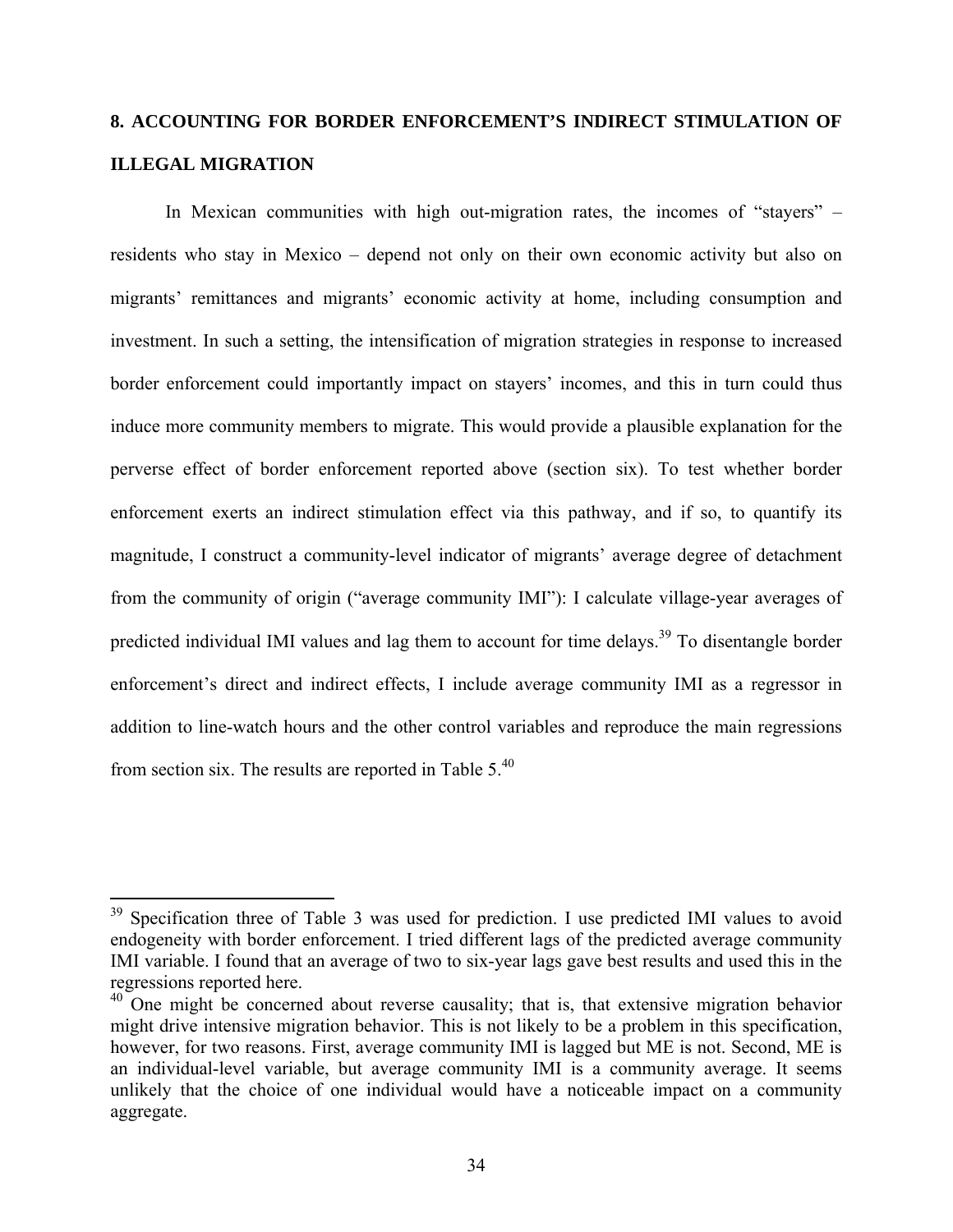**Table 5: Mexicans' Propensity to Migrate Illegally: Accounting for Border Enforcement's Direct and Indirect Effect** 

|                                     |                | $\overline{2}$ | 3              | $\overline{4}$ |
|-------------------------------------|----------------|----------------|----------------|----------------|
|                                     | <b>IV-IFE</b>  | <b>OLS-IFE</b> | <b>IV-IFE</b>  | <b>IV-IFE</b>  |
| <b>Border Enforcement</b>           | 0.0019         | 0.0012         | 0.0004         | 0.0003         |
| (millions of line-watch hours)      | $(0.0009)$ **  | $(0.0004)$ *** | (0.0008)       | (0.0008)       |
| <b>Predicted Mexican Wages</b>      | $-0.0022$      | $-0.0023$      | $-0.0024$      | $-0.0023$      |
| (const. 2000 Pesos, thousands)      | $(0.0008)$ *** | $(0.0008)$ **  | $(0.0008)$ *** | $(0.0008)$ *** |
| <b>Predicted U.S. Wages</b>         | 0.0140         | 0.0226         | 0.0213         | 0.0446         |
| (const. 2000 Dollars, thousands)    | $(0.0062)$ **  | $(0.0063)$ *** | $(0.0069)$ *** | $(0.0111)$ *** |
| <b>Migration Networks</b>           | 0.0324         | 0.0306         | 0.0310         | 0.0327         |
| (# of parents ever in U.S.)         | $(0.0070)$ *** | $(0.0070)$ *** | $(0.0069)$ *** | $(0.0075)$ *** |
| <b>Green Cards</b>                  | 1.0096         | $-1.7377$      | $-3.2640$      | $-6.5871$      |
| (millions granted to Mexicans)      | (3.1685)       | (2.7008)       | (2.8396)       | $(3.7630)*$    |
| <b>Mexican Inflation</b>            | 0.0000         | 0.0001         | 0.0001         | $-0.0000$      |
| (annual change in CPI)              | (0.0001)       | (0.0000)       | (0.0000)       | (0.0001)       |
| <b>Average Community IMI</b>        |                | 0.0751         | 0.0862         | 0.0700         |
| (predicted, lagged)                 |                | $(0.0176)$ *** | $(0.0151)$ *** | $(0.0214)$ *** |
| <b>LWH</b> Instrumented             | <b>YES</b>     |                | <b>YES</b>     | <b>YES</b>     |
| <b>Additional Macro Controls</b>    |                |                |                | <b>YES</b>     |
| <b>Individual Dummies</b>           | <b>YES</b>     | <b>YES</b>     | <b>YES</b>     | <b>YES</b>     |
| Observations                        | 346545         | 327734         | 327734         | 299126         |
| R-squared                           | 0.28           | 0.28           | 0.28           | 0.30           |
| Net Impact of Border Enforcement:   |                |                |                |                |
| $\Delta$ ME if +1,000 BPO (†)       | 0.00172        | 0.00272        | 0.00224        | 0.00180        |
| $\Delta$ Migrants if +1,000 BPO (+) | 35,211         | 55,780         | 45,912         | 36,823         |

Notes: "\*\*\*," "\*\*," and "\*" significant at the 1%, 5% and 10% level, respectively. Standard errors in parentheses are robust to clustering at year level. (†) and (+) estimate the net impact of hiring 1,000 additional U.S. border patrol officers on the probability to migrate illegally and on the flow of illegal Mexican migration for sample period, respectively (see also footnote 28); for calculation of indirect effect see text. All IV regressions use real budget of DEA as instrument. For description of variables see Table C.2 in Appendix C.

Consistently, I find that an increase in migrants' detachment from their community of origin – which heightened border enforcement induces, as shown in the previous section – significantly raises fellow community members' future propensity to migrate illegally. In other words, the empirical evidence supports the existence of an indirect stimulation channel operating through the effect of border enforcement on intensive migration behavior; that is, migrants' heightened detachment from home puts greater pressure on "stayers" to migrate, too, most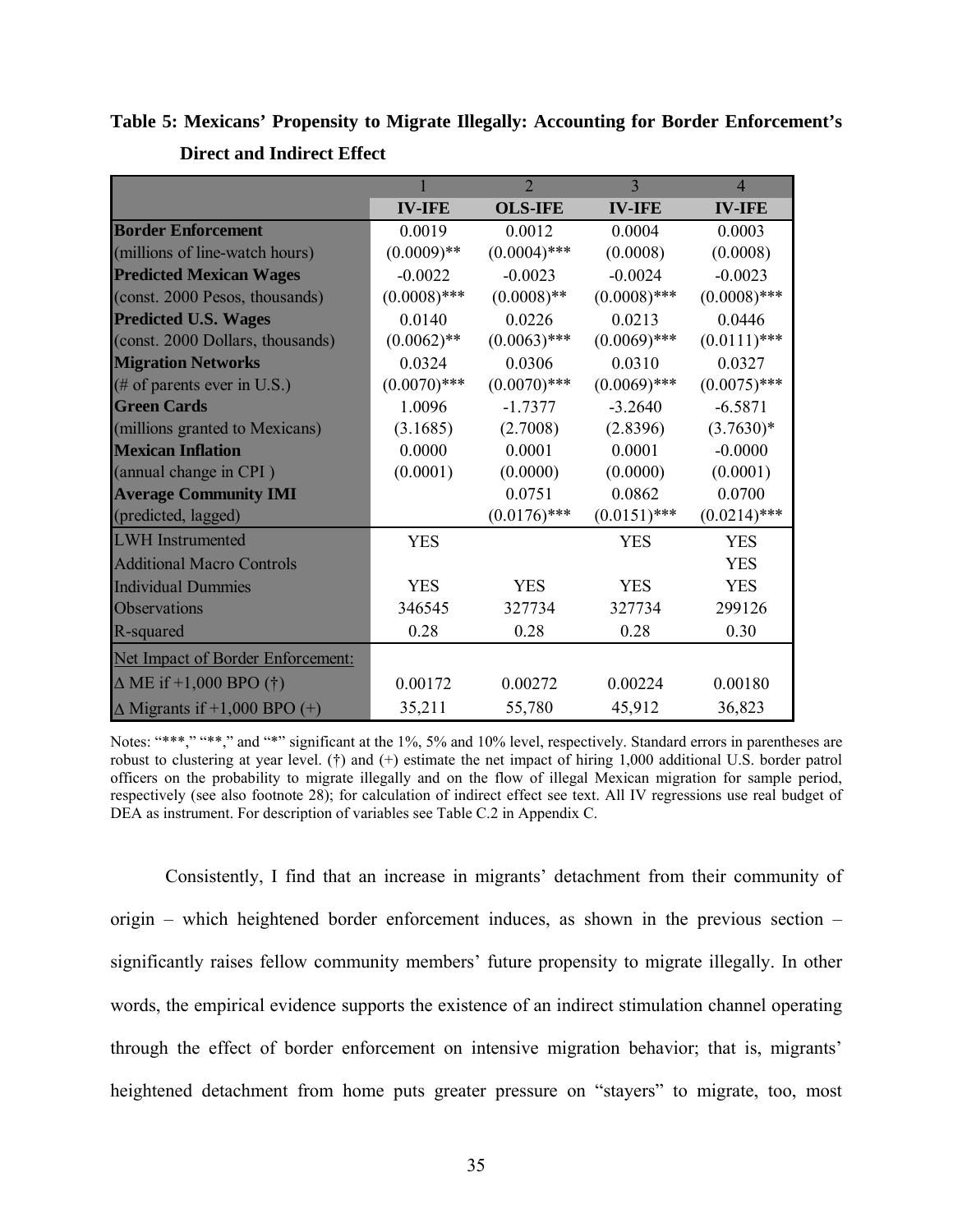plausibly due to a reduction of migrants' remittances and economic activity at home, and associated negative multiplier effects. According to the estimates reported in column three, for example, the addition of 1,000 U.S. border patrol officers (0.904 million line-watch hours) raised individuals' predicted IMI by 0.0218 (0.904 x 0.0241; see column 3 in Table 3), which indirectly increased fellow community members' propensity to migrate illegally by 0.188 percent (0.0218 x 0.0862), and thus indirectly added about 41,600 undocumented migrants per year (0.00188 x 22.17 million; see footnote 28).

Once border enforcement's indirect channel is accounted for, by controlling for average community IMI, the coefficient on border enforcement becomes statistically indistinguishable from zero in the instrumental variables, individual fixed-effects estimates. The finding in section six that U.S. border enforcement increases illegal migration can thus be attributed to border enforcement's adverse impact on migrants' average degree of detachment from the community of origin.

### **9. POLICY IMPLICATIONS**

The Department of Homeland Security estimated in 2006 that the costs of hiring, training, and equipping one additional border patrol agent were \$187,955 per year (cited in Mulhausen 2006; see also CBO 2006). Hiring 14,000 additional U.S. border patrol agents, as proposed by the Senate Agricultural Job Opportunities, Benefits and Security Act of 2007 ("AgJOBS"), would thus cost \$2.6 billion in the hiring year and would create annual expenditures likely to be around \$1.2 billion in subsequent years. Proponents might consider this policy to be worth the expense if its promised goal - deterrence of illegal migration - were achieved. The econometric results presented in this paper suggest that this will not be the case. On the contrary, my estimations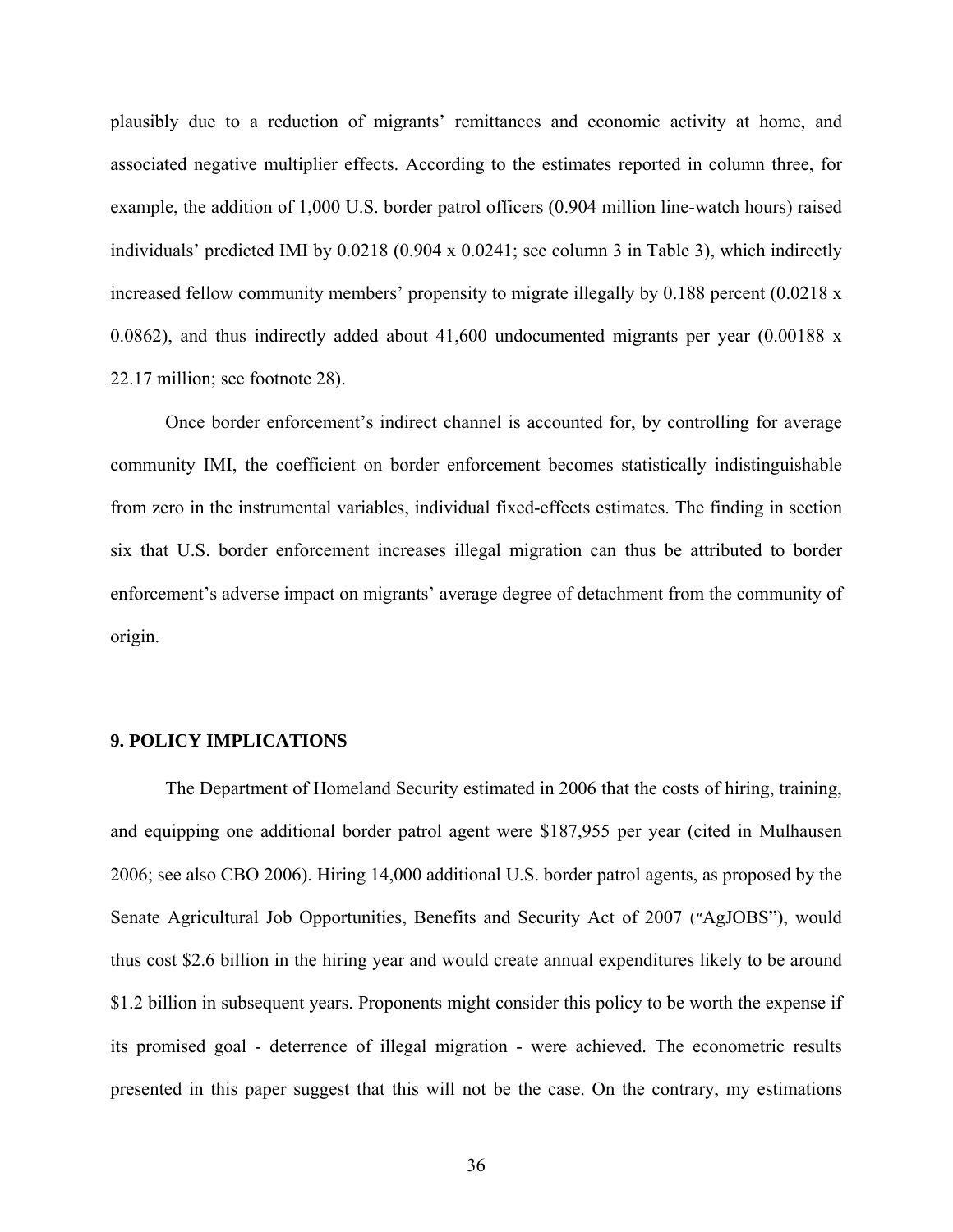suggest that this escalation of border enforcement will induce between 735,000 and 1,081,000 Mexicans per year to migrate illegally.<sup>41,</sup> In the 1990s, a period during which "only" 5,345 of the proposed 14,000 border patrol officers were added, the net increase in the *stock* of undocumented Mexican migrants in the U.S. was on average 300,000 per year (Passel and Suro 2005; DHS 2007); the increase in the *gross inflow,* that is, before subtracting the outflow of migrants*,* was likely even higher.<sup>42</sup> This suggests that the magnitude of the estimated increase is plausible.<sup>43</sup>

My estimation results from Table 4 suggest that the addition of 14,000 U.S. border patrol agents would further induce Mexican migrants to move half of their family dependents to the U.S., expand their total U.S. time by 34 percent, intensify their efforts to obtain a long-term visa by 45 percent, and increase their likelihood of acquiring a U.S. home by 12 percent. Researchers have long noted that once migrants settle, reunify with their family, and legalize, their remittances will drop (e.g., Lucas 2005). If a significant part of the current \$23 billion in annual remittances – equivalent to 2 million full-time annual salaries at the official Mexican minimum wage rate<sup>44</sup> – were to disappear, as my regression results above suggest, a substantial increase in the volume of illegal Mexican migration could be a plausible consequence.

 $\overline{a}$ 

 $^{41}$  I multiply my estimate of the current pool of potential migrants – the ILO's most recent census-based estimate of the size of Mexico's labor force (34.15 million) – with the predicted net increase in the propensity to migrate illegally due to the addition of 12.66 million line-watch hours (between 0.0017 x 12.66 and 0.0025 x 12.66; see Tables 1 and 5).

 $42$  Indeed, according to Espenshade's (1995) method for measuring the gross inflow of undocumented migrants – for which I combine INS data on the number of border apprehensions and MMP data on the annual average probability to be apprehended – an average of 2.5 million undocumented Mexicans entered the U.S. per year in the 1990ies.

 $43$  The estimations should be taken with a grain of salt, however. First, they assume that the inherent propensity to migrate illegally of the average potential migrant does not change as more Mexicans migrate. Second, due to the immense increase in border enforcement, linear extrapolation might be inadequate. Third, migrants' detachment may reach an upper boundary (e.g., "emigration"), at with which point additional border enforcement does not cause additional migration stimuli.

<sup>&</sup>lt;sup>44</sup> The Mexican Central Bank states that the 2005 federal daily minimum wage was 45.24 pesos, corresponding to about 5.7 purchasing-power-corrected U.S. dollars.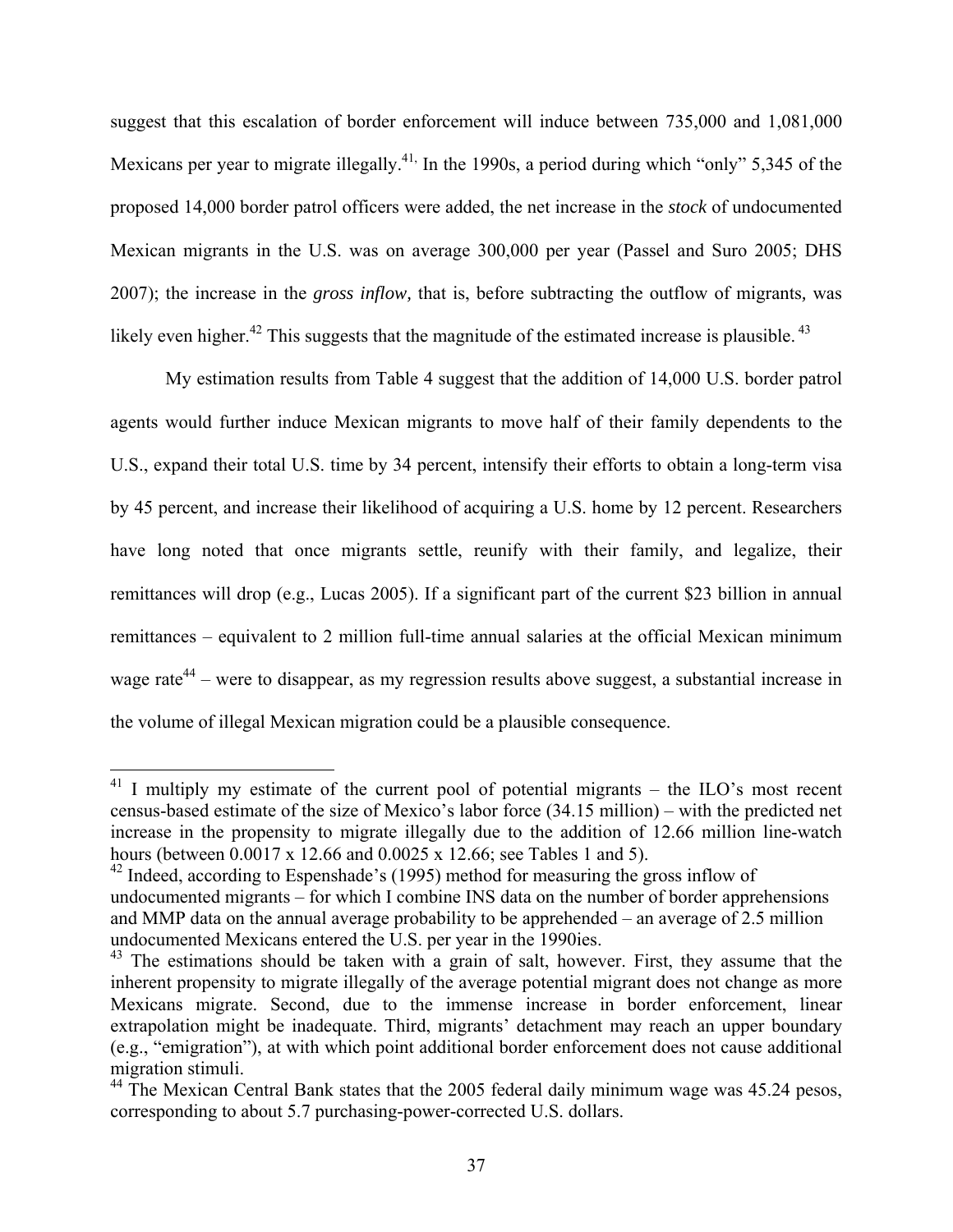U.S. border enforcement thus backfires with respect to its main policy goal. In addition, it is likely to provoke other unwanted consequences, such as reducing transfers that benefit the Mexican society (e.g., remittances), but increasing the volume and permanency of detrimental outflows in human, financial and political capital.<sup>45</sup> This suggests that a profound rethinking of U.S. migration management is in order. When designing immigration policies and visa programs, policy makers may wish to consider their effects on migrants' degree of socio-economic reorientation. Some of the recent proposals for "immigration reform" have included provisions for an expansion of guest-worker programs. Such programs, that facilitate cross-border mobility and seem less prone to cause detachment, might be the preferred short-term policy from both the U.S. and Mexican perspectives. In the longer run, a reduction in the volume of Mexican migration seems most likely if U.S. migration management takes a broader perspective and supports the Mexican government in providing better economic opportunities for Mexicans at home. In this respect, the European Union's support for the convergence of the development levels of its member states may offer useful lessons.

### **10. SUMMARY**

 $\overline{a}$ 

External border enforcement has been the main pillar of U.S. migration management in the recent decades, and there are no signs that this will change in the near future (CRS 2006). This study finds that further escalation of U.S. border enforcement is an ill-advised policy that is likely to yield perverse effects, contrary to the goals of U.S. policy makers as well as to the prospects for Mexico's economic development. Controlling for individual heterogeneity, macroeconomic shocks, and endogeneity of border enforcement, I find that the net impact of U.S.

 $45$  Eschbach et al. (2003) describe the human hardship that border enforcement causes.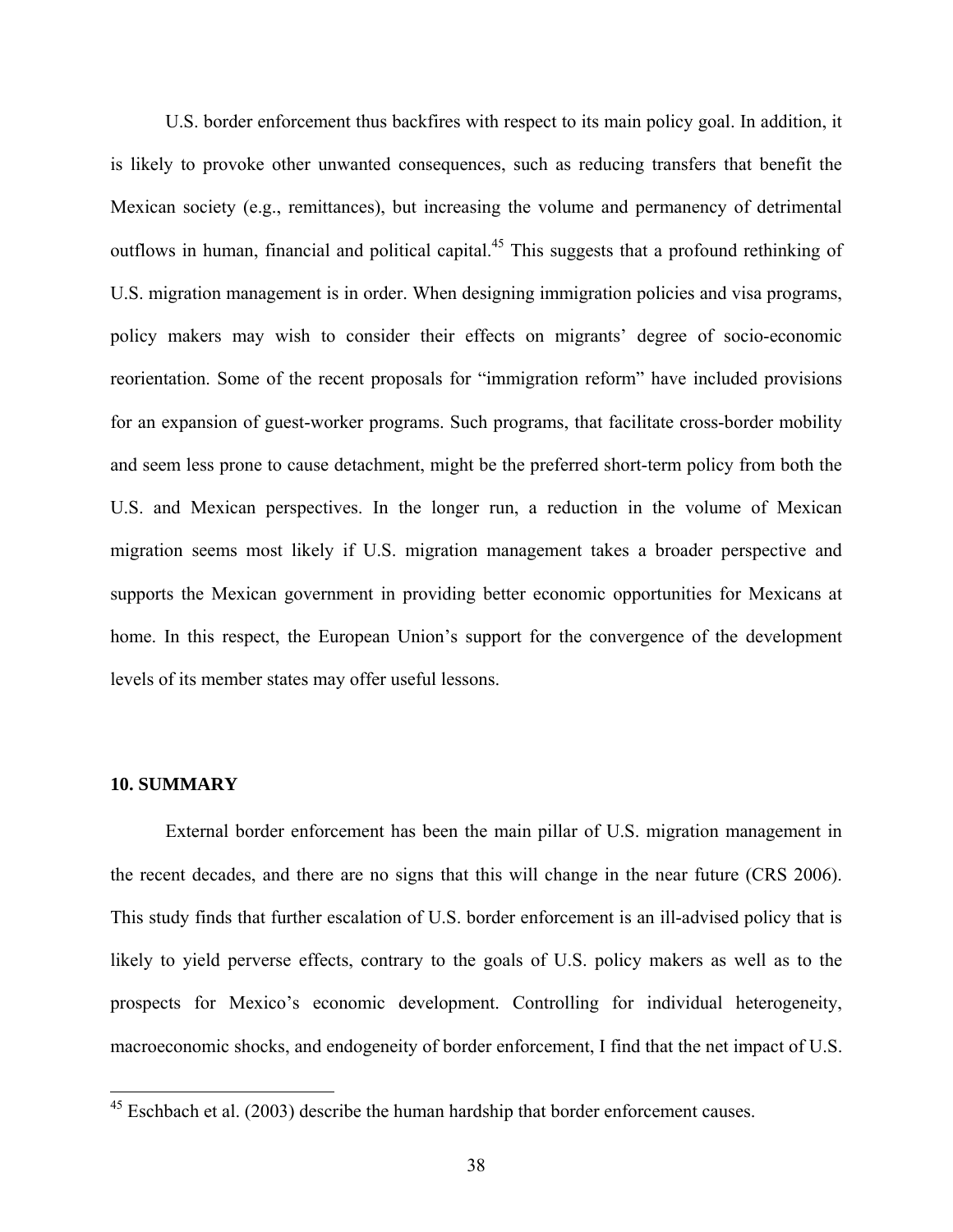border enforcement is to *stimulate* Mexicans' propensity to migrate illegally. For example, I estimate that the tripling of U.S. border enforcement in the 1990s induced between 245,000 and 360,000 Mexicans per year to migrate illegally. I attribute this striking result to border enforcement's impact on migrants' degree of socio-economic reorientation, and the adverse effects this has upon the sending communities.

Using a summary measure of migrants' degree of socio-economic reorientation, the Index of Migration Intensity (IMI), I find strong econometric evidence that stricter U.S. border enforcement causes a significantly greater detachment of Mexican migrants from their community of origin. I argue that such a development can spur new migration by suppressing stayers' incomes from remittances, migrants' economic activity at home, and associated multiplier effects. I find statistical support for the hypothesis that an increase in the community average IMI – which greater border enforcement increases – makes it more likely that fellow community members will migrate illegally. This effect largely accounts for the finding that the net impact of stricter border controls is to stimulate more illegal migration.

I also find that an increase in predicted real U.S. wages induces both more illegal migration and greater socio-economic detachment from the origin. Higher predicted real Mexican wages deter illegal migration and reduce migrants' detachment. This suggests that reducing the U.S. – Mexican wage gap may be the most promising long-term migration management technique. In the short term, guest-worker programs, which facilitate continuing attachment to the migrant's place of origin, might be a desirable option.

39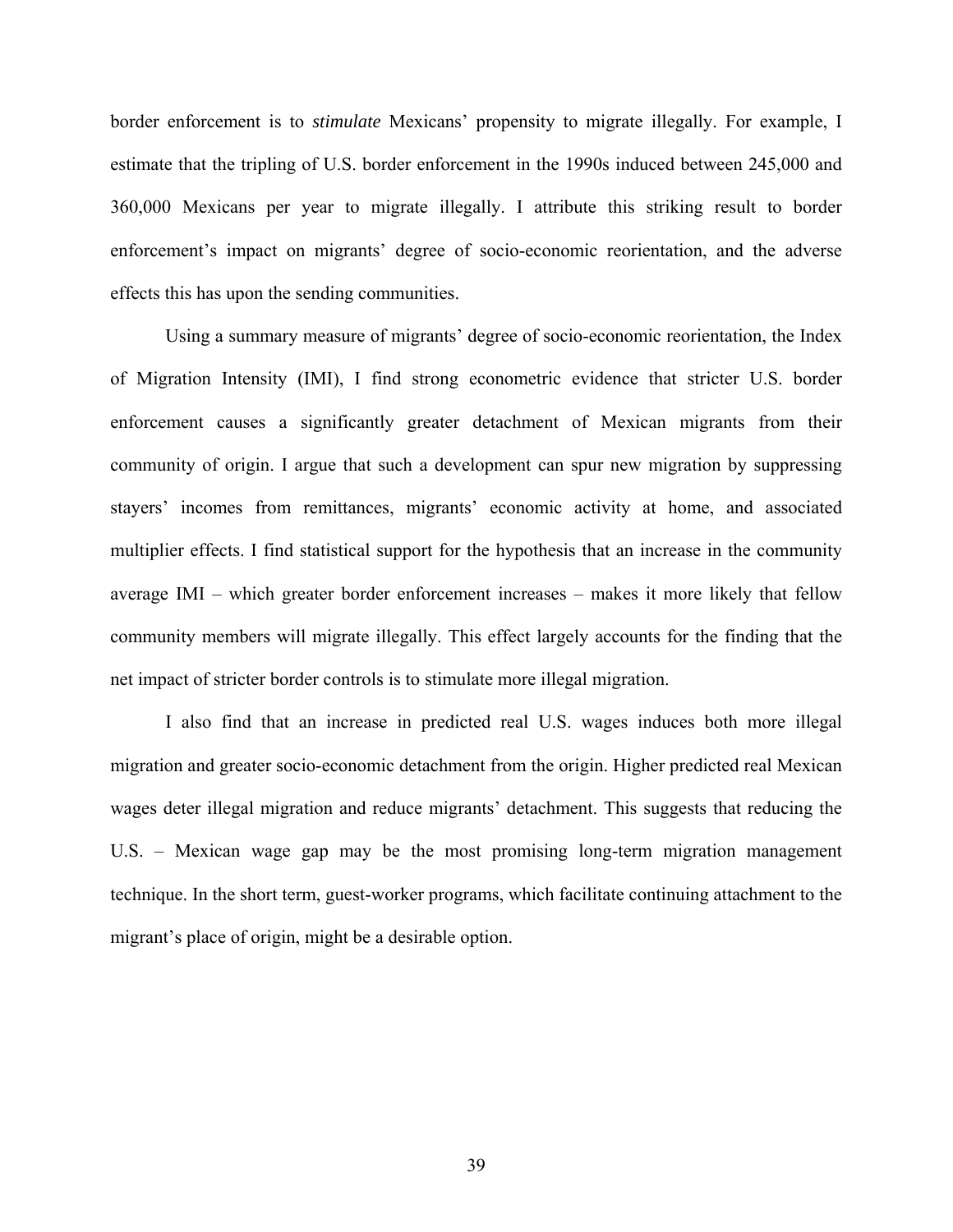### **REFERENCES**

Angelucci, Manuela (2005). "U.S. Border Enforcement and the Net Flow of Mexican Illegal Migration," IZA Discussion Papers No. 1642.

Brownell, Peter (2005). "The Declining Enforcement of Employer Sanctions," Washington, DC: Migration Information Source.

Carrión-Flores, Carmen, and Sorensen, Todd (2006). "The Effects of Border Enforcement on Migrants Border Crossing Choices: Diversion, or Deterrence?," mimeo, University of Arizona.

CBO (2006). *Cost Estimate: S. 2611 - Comprehensive Immigration Reform Act of 2006*, Washington, DC: Congressional Budget Office.

Chamberlain, Gary (1980). "Analysis of Covariance with Qualitative Data," *Review of Economic Studies*, 47(1), 225-38.

Conapo (2000). *Índice de Intensidad Migratoria México-Estados Unidos, 2000*, Mexico, D.F.: Consejo Nacional de Población.

Cornelius,Wayne (2005). "Controlling 'Unwanted' Immigration: Lessons from the United States, 1993–2004," *Journal of Ethnic and Migration Studies*, 31, 775–794.

Cornelius, Wayne (2007). "Introduction: Does Border Enforcement Deter Unauthorized Immigration," in W. Cornelius and J. Lewis (eds.) *Impacts of Border Enforcement on Mexican Migration,* La Jolla, CA: Center for Comparative Immigration Studies.

CRS (2006a). *Immigration: Policy Considerations Related to Guest Worker Programs*, Washington, DC: Congressional Research Service.

DHS (2007). *Estimates of the Unauthorized Immigrant Population Residing in the United States: January 2006*, Washington, DC: U.S. Department of Homeland Security.

Donato, Katharine, Jorge Durand, and Douglas Massey (1992). "Stemming the Tide? Assessing the Deterrent Effects of the Immigration Reform and Control Act," *Demography*, 29(2), 139-57.

Eschbach, Karl, Jacqueline Hagan, and Nestor Rodríguez (2003). "Deaths During Undocumented Migration: Trends and Policy Implications in the New Era of Homeland Security," *In Defense of the Alien,* 26, 37-52.

Espenshade, Thomas (1995), "Using INS border apprehension data to measure the flow of undocumented migrants crossing the U.S.-Mexico frontier," *International Migration Review*, Vol. 29 (2): 545-65.

GAO (2006), Illegal Immigration, *GAO-06-770*, Washington, DC: General Accounting Office.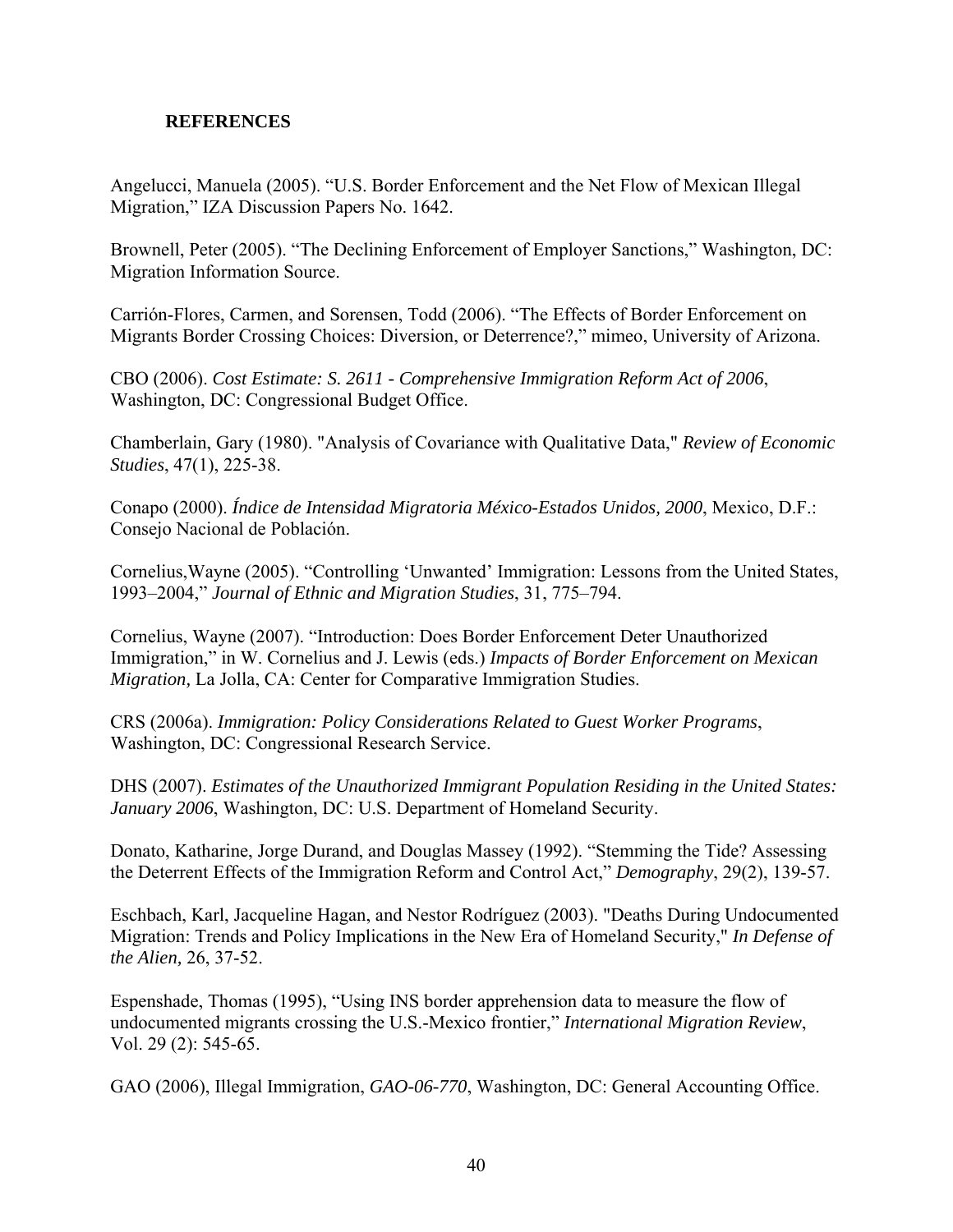Gathmann, Christina (2004). "The Effects of Enforcement on Illegal Markets: Evidence from Migrant Smuggling along the Southwestern Border," IZA Working Paper No. 1004.

Greene, William (2005). "*Econometric Analysis-Fifth Edition*," New York, NY: Pearson Education.

Hanson, Gordon and Antonio Spilimbergo (1999). "Illegal Immigration, Border Enforcement, and Relative Wages: Evidence from Apprehensions at the U.S.-Mexico Border," *The American Economic Review,* 89(5), 1337-57.

Hanson, Gordon, and Antonio Spilimbergo (2001). "Political Economy, Sectoral Shocks, and Border Enforcement," *The Canadian Journal of Economics*, 34 (3), 612-638.

Hanson, Gordon H., Raymond Robertson and Antonio Spilimbergo (2002) "Does Border Enforcement Protect U.S. Workers from Illegal Immigration?" *The Review of Economics and Statistics,* 84(1), 73-92.

Harris, John and Michael Todaro (1970). "Migration, Unemployment and Development: A Two-Sector Analysis," *American Economic Review*, 60(1), 126-42.

Hill, John (1987). "Immigrant Decisions Concerning Duration of Stay and Migratory Frequency," *Journal of Development Economics*, 23, 221 - 234.

Kaufmann, Florian K. 2008a, "Emigrant or Sojourner? Migration Intensity and Its Determinants," University of Massachusetts, Political Economy Research Institute Working Paper # 154.

Kaufmann, Florian K. (2008b), "Emigrant or Sojourner? The Determinants of Mexican Labor Migration Strategies to the United States," University of Massachusetts, Department of Economics, Unpublished Ph.D. Dissertation.

Kossoudji, Sherrie (1992). "Playing Cat and Mouse at the Mexican-American Border," *Demography*, 29(2), 159-180.

Lucas, Robert (2005). *International Migration and Economic Development: Lessons from Low-Income Countries,* Northampton, MA: Edward Elgar.

Massey, Douglas, Rafael Alarcón, Jorge Durand, and Humberto González (1987). *Return to Aztlan: The Social Process of International Migration from Western Mexico*, Berkley, CA: University of California Press.

Massey, Douglas and Audrey Singer (1998). "The Social Process of Undocumented Border Crossing among Mexican Migrants," *International Migration Review*, 32 (3), 561-592.

Massey, Douglas S., Jorge Durand, and Nolan J. Malone (2002). *Beyond Smoke and Mirrors: Mexican Immigration in an Era of Economic Integration*, New York: Russell Sage Foundation.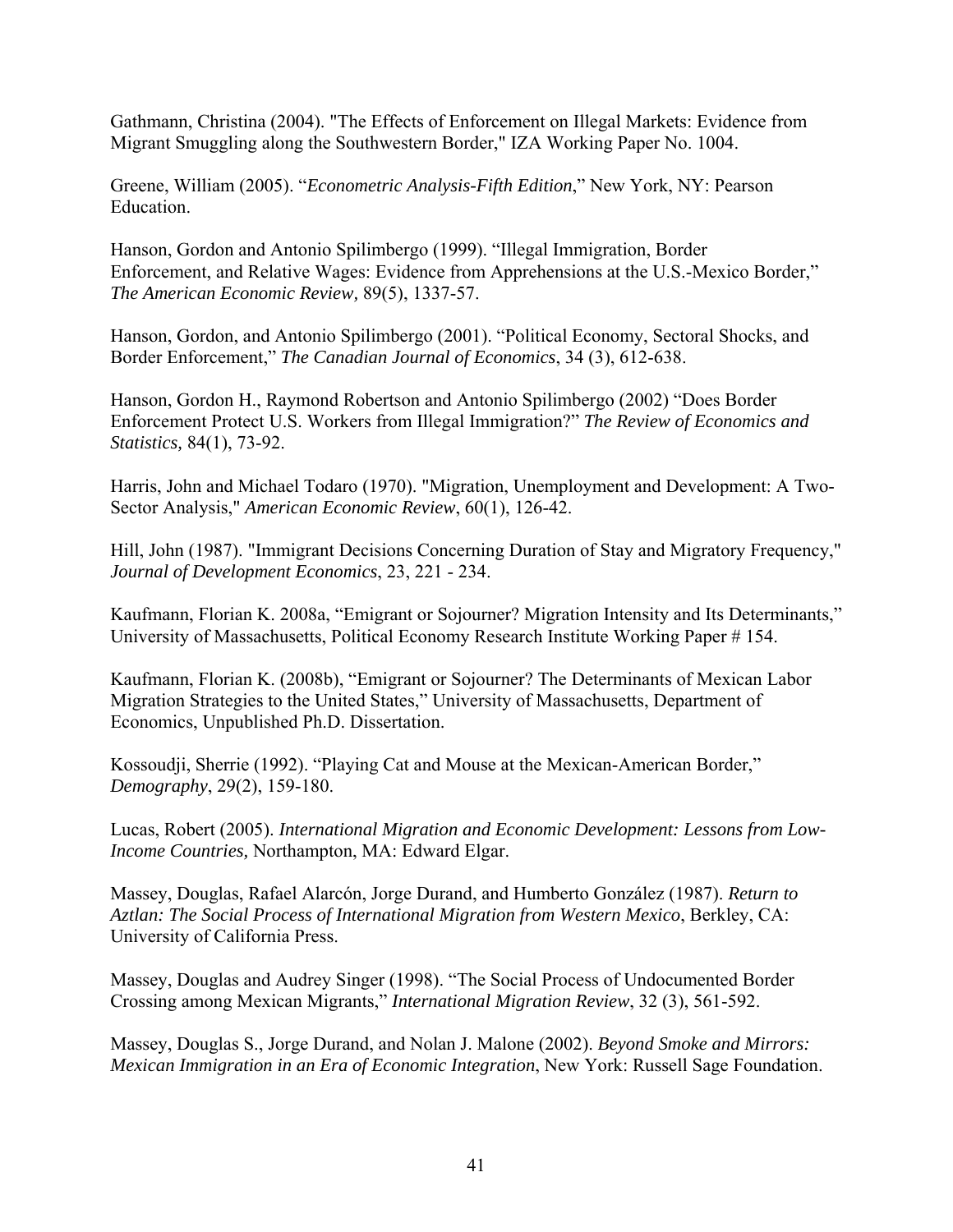Massey, Douglas, and Jorge Durand (2005). C*rossing the Border. Research from the Mexican Migration Project*, New York, NY: Russell Sage Foundation.

Mulhausen, David (2006). "Building a Better Border: What the Experts Say," Backgrounder No. 1952, Washington DC: Heritage Foundation.

Munshi Kaivan. (2003). "Networks in the Modern Economy: Mexican Migrants in the U.S. Labor Market," Quarterly Journal of Economics, 118(2), 549-599.

Orrenius, Pia and Madeline Zavodny (2003). "Do Amnesty Programs Reduce Undocumented Immigration? Evidence from IRCA," *Demography*, 40 (3), 437–450.

Palloni, Alberto, Douglas Massey, Miguel Ceballos, Kristin Espinosa, and Michael Spittel (2001). "Social Capital and International Migration: A Test Using Information on Family Networks," *The American Journal of Sociology,* 106 (5), 1262–98.

Passel, Jeffrey and Roberto Suro (2005). *Rise, Peak, and Decline: Trends in U.S. Immigration 1992–2004*, Washington, DC: Pew Hispanic Center.

Reyes, Belinda, Hans Johnson, Richard Van Swearingen (2002). *Holding the Line? The Effect of the Recent Border Build-up on Unauthorized Immigration*, San Francisco, CA: Public Policy Institute of California.

Richter, Susan, Edward Taylor, and Antonio Yúnez-Naude (2005). "Impacts of Policy Reforms on Labor Migration from Rural Mexico to the United States," NBER Working Paper No 11428.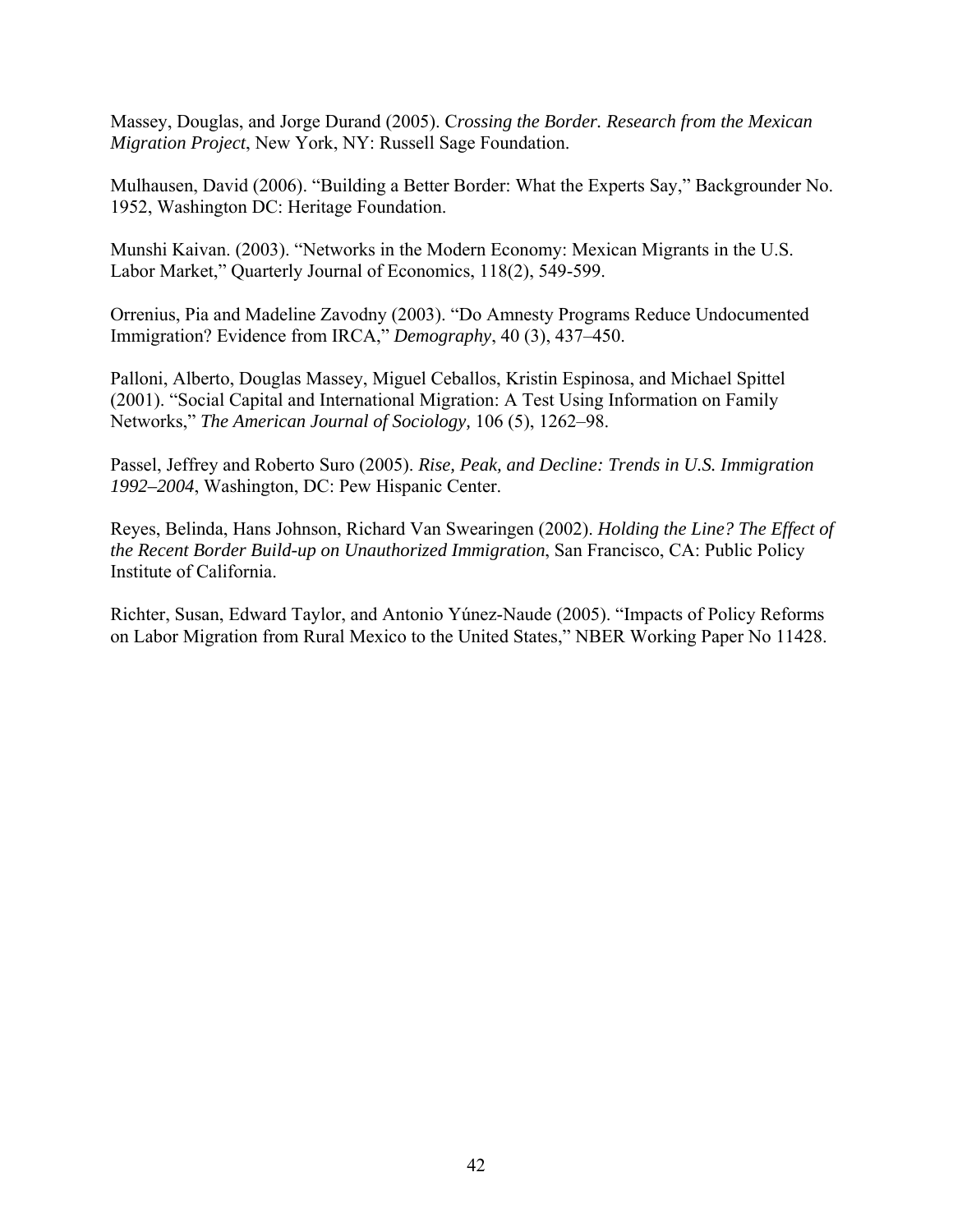### **APPPENDIX A: Mathematical Appendix**

1.) Optimal Migration Strategy

Table A.1: Optimal Migration Strategy

| $\alpha$ M<br>∡IM<br>$-\frac{1}{(1-\alpha)(w^* - w)}$ | $HT^{IM} = R^{IM} = \frac{\delta(E-AD)}{\delta(E-AD)}$                      |
|-------------------------------------------------------|-----------------------------------------------------------------------------|
| $n^{IM} = \frac{\delta(E-AD)}{A}$<br>$t^{\alpha}D$    | $C^{IM} = \delta t^{-\alpha} \left( \frac{\delta}{1-\delta} E + AD \right)$ |

Notes:  $D = \frac{M}{1-\alpha} + t$  $\frac{A}{\alpha} + t^{\alpha}$  and  $E = \frac{1-\delta}{\delta} w^* T t^{\alpha}$ .

### 2.) Partial Derivatives of Optimal Migration Strategy

*A*) Let  $X = (n, t, R, C, t^*)$  be the optimal solution as defined in Table A.1. Then the partial derivates are (with superscripts suppressed):

$$
\left[\begin{array}{c}\frac{\alpha}{\sqrt{(1-\alpha)}+\frac{\alpha}{M}t^{\alpha}}}{t^{\alpha}D^{2}}\end{array}\right](E-AD)+E\left[\begin{array}{c}\left(<0\right)\\
\frac{\delta}{t^{\alpha}D^{2}}\left(\frac{DE}{w^{*}}+\frac{\alpha}{\Delta w}(E-AD)\right)\\
t\end{array}\right](>0)
$$

$$
\frac{\partial X}{\partial M} = \begin{vmatrix} \frac{t}{M} \\ \frac{\partial E}{\partial M} \end{vmatrix} \qquad \qquad \left| \begin{array}{c} (>0) \\ (<0) \end{array} \right| \qquad \frac{\partial X}{\partial w^*} = \begin{vmatrix} -\frac{t}{\Delta w} \\ \frac{(1-\delta)Tt^{\alpha}}{D^2} \left\{ \frac{t\Delta w}{\alpha} - tw^* + t^{\alpha} \right\} \end{vmatrix} \qquad \qquad \left| \begin{array}{c} (<0) \\ (>0)^b \end{array} \right|
$$

$$
\frac{\partial X}{\partial M} = \begin{cases}\n\frac{\partial X}{\partial E} & \left\{\n\begin{array}{c}\n(0) \quad \circ \quad \frac{\partial X}{\partial w^*} = \n\end{array}\right\} \frac{(1-\delta)Tt^{\alpha}}{D^2} \left\{\n\frac{t\Delta w}{\alpha} - tw^* + t^{\alpha}\right\} \\
(0) & \left\{\n\begin{array}{c}\n\frac{\partial X}{\partial A} \\
\frac{t^{\alpha}}{B}\n\end{array}\right\} \\
(0) & \left\{\n\begin{array}{c}\n(0) \quad \circ \quad \frac{\partial X}{\partial w^*} = \n\end{array}\right\} \frac{(1-\delta)Tt^{\alpha}}{D^2} \left\{\n\frac{t\Delta w}{\alpha} - tw^* + t^{\alpha}\right\} \\
(0) & \left\{\n\begin{array}{c}\n(0) \quad 0\n\end{array}\right\} \\
(0) & \left\{\n\begin{array}{c}\n(0) \quad 0\n\end{array}\right\} \\
(0) & \left\{\n\begin{array}{c}\n(0) \quad 0\n\end{array}\right\} \\
(0) & \left\{\n\begin{array}{c}\n(0) \quad 0\n\end{array}\right\} \\
(0) & \left\{\n\begin{array}{c}\n(0) \quad 0\n\end{array}\right\} \\
(0) & \left\{\n\begin{array}{c}\n(0) \quad 0\n\end{array}\right\} \\
(0) & \left\{\n\begin{array}{c}\n(0) \quad 0\n\end{array}\right\} \\
(0) & \left\{\n\begin{array}{c}\n(0) \quad 0\n\end{array}\right\} \\
(0) & \left\{\n\begin{array}{c}\n(0) \quad 0\n\end{array}\right\} \\
(0) & \left\{\n\begin{array}{c}\n(0) \quad 0\n\end{array}\right\} \\
(0) & \left\{\n\begin{array}{c}\n(0) \quad 0\n\end{array}\right\} \\
(0) & \left\{\n\begin{array}{c}\n(0) \quad 0\n\end{array}\right\} \\
(0) & \left\{\n\begin{array}{c}\n(0) \quad 0\n\end{array}\right\} \\
(0) & \left\{\n\begin{array}{c}\n(0) \quad 0\n\end{array}\right\} \\
(0) & \left\{\n\begin{array}{c}
$$

$$
\left(\frac{t^{\alpha}}{Tt^{\alpha}\Delta\left\{w+\alpha^{2}t^{\alpha-1}-\alpha(1-\delta)w^{*}\right\}+\alpha\delta AD}{\delta(1-\alpha)\Delta w(E-AD)}\right)(>0)^{a}\qquad \qquad \left(\frac{t^{\alpha}}{\delta(E-AD)^{2}}\left\{ADt-\frac{1}{w^{*}}DE-\frac{\alpha t^{\alpha}}{\Delta w}(E-AD)\right\}+\frac{t}{\Delta w}\right)(<0)^{b,c}
$$

where  $\Delta w=w^*$ - w,  $D = \frac{M}{1-\alpha} + t$  $\frac{A}{\alpha}$  + t<sup> $\alpha$ </sup> and E =  $\frac{1-\delta}{\delta}$  w<sup>\*</sup>Tt<sup> $\alpha$ </sup>. Superscripts "a)", "b)", and "c)" require that for the indicated sign to be valid, Condition A1-a, A1-b or A1-c holds, respectively.

*Condition A1:* 

a) 
$$
w^* \{I - \alpha (I - \delta) \} > w - \left\{ \alpha^2 t^{\alpha - 1} + \alpha \delta \frac{AD}{Tt^{\alpha}} + \frac{(I - \alpha) \Delta wAD}{E - AD} \right\}
$$
  
b)  $w^* (I - \alpha) \ge w - \alpha t^{\alpha - 1}$   
c)  $w^* \delta \ge w - \left\{ \alpha t^{\alpha - 1} + \frac{\delta AD}{Tt^{\alpha}} \right\}$ 

Note: Numerical simulation suggests that Conditions A1 are very likely to hold for optimal migration strategies (see Appendix D-II in Kaufmann 2008b).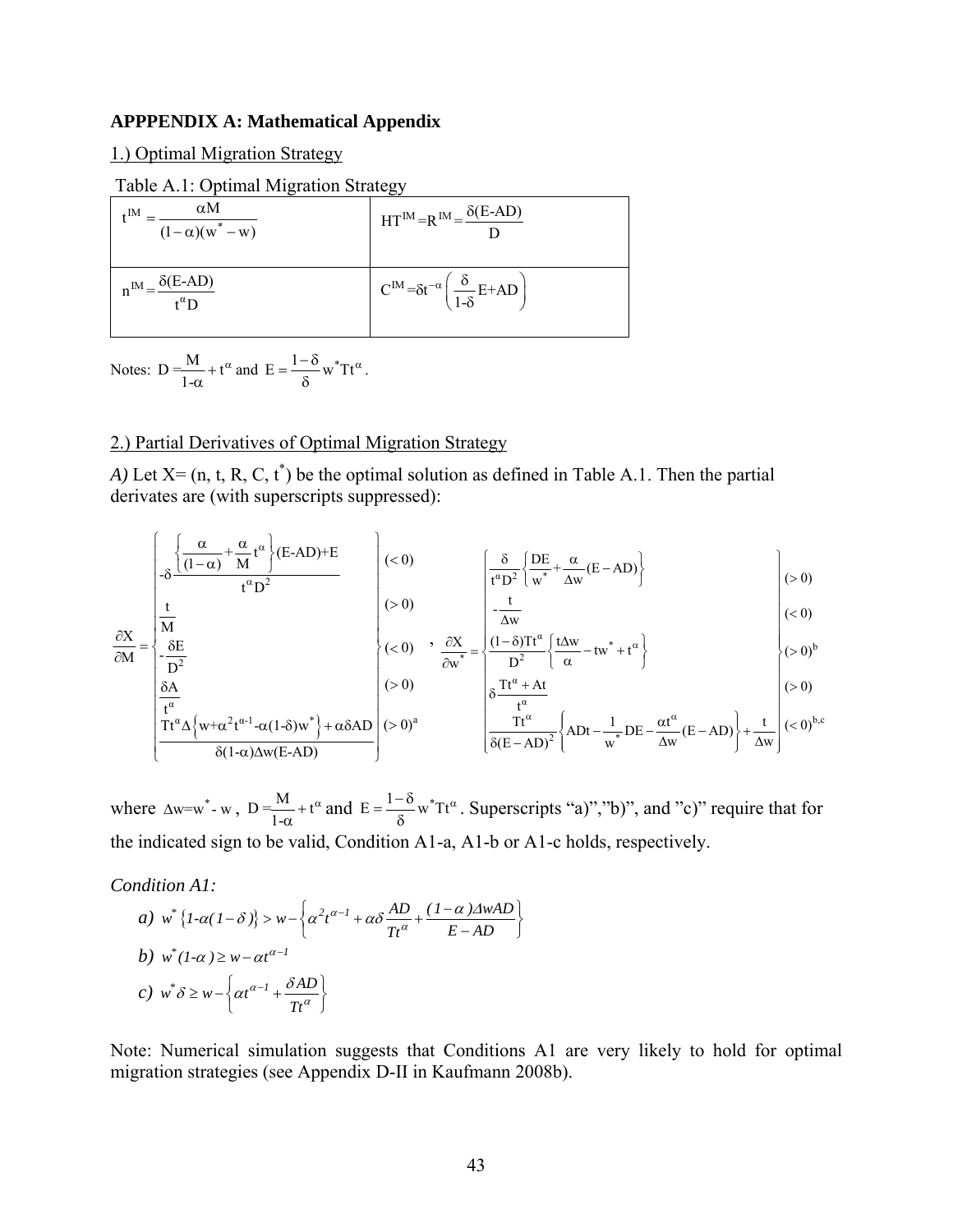### **APPPENDIX B: Construction of Variables**

### Regional Border Enforcement:

 $\overline{a}$ 

I compute two-way frequency tables of destination and origin states. I find that on average three-fourths of all trips from a certain Mexican state destine to no more than two U.S. states. Hence, it appears reasonable to focus on each Mexican state's two most favorite migration routes. I group the nine U.S. border enforcement zones into four regions – west, center-west, center-east, and east – and assess through which each state's favorite migration routes pass, assuming that migrants prefer to take the shortest possible way once in the U.S (see Figure C.1 in Appendix C). I then use the breakdown of total enforcement hours into enforcement zones and year to calculate a weighted regionalized total enforcement measure for each Mexican state and year.<sup>46</sup>

### Predicted Real Wages in the U.S. and Mexico:

I use MMP income data to run three independent Mincer regressions on monthly nominal wages (in logs) and then predict wages for each individual and year. All regressions include the following variables: age, gender, marital status, work experience (either U.S. or Mexican), work experience squared, educational and occupational dummies, and state and year dummies. I first predict Mexican wages, which is simple since both migrants and non-migrants report their most recent Mexican income. Next, I use migrants' reported U.S. wages on their first and last U.S. trip to predict U.S. wages. For the MI panel, I need to predict U.S. wages for migrants only, which does not constitute a problem. Yet for the ME panel, I additionally need potential wages for nonmigrants, which are not observed. Hence, I run a standard two-stage selection model in which I first model the migration choice and then the U.S. income equation. As exclusion restriction I use a measure of rainfall in the individual's state of origin. After prediction, I convert all wages into constant dollars or pesos of  $2000^{47}$ 

 $46$  I weight the total enforcement hours of the two border regions through which the state's two most popular migration routes pass by the routes' frequency and sum them.

<sup>&</sup>lt;sup>47</sup> When I form year averages, I find great accordance between my predicted U.S. wages and the DOL's agricultural wages and between my predicted Mexican wages and the INEGI's real index of wages in Mexican manufacturing (for definitions of wage series see Table C.2 in Appendix C).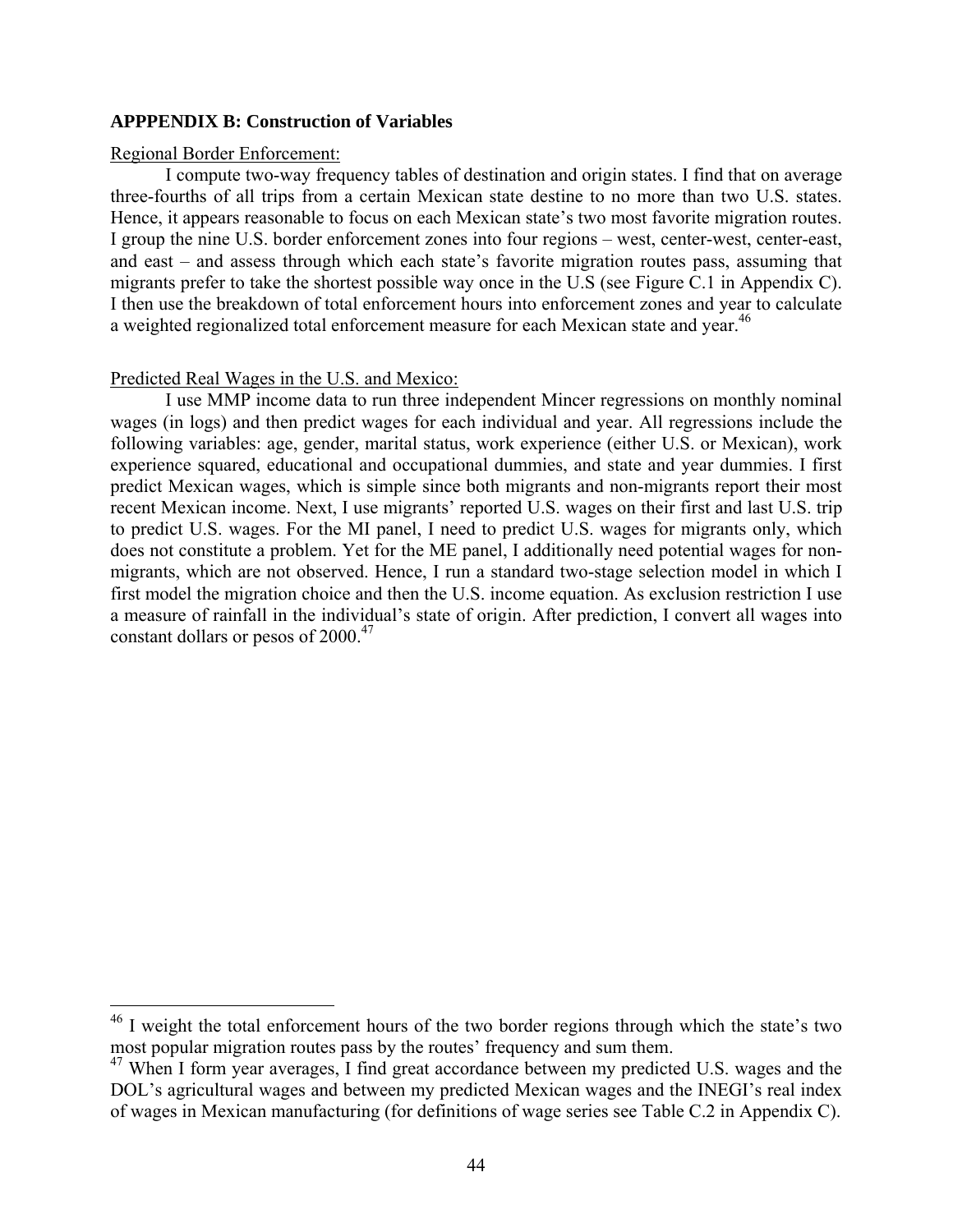### **APPENDIX C: Additional Tables and Figures**



**Figure C.1: Map of U.S. - Mexican Border Regions, Crossing Points, and Enforcement Zones** 

Notes: Blue and yellow signs mark main border crossing points and center of U.S. enforcement zones, respectively.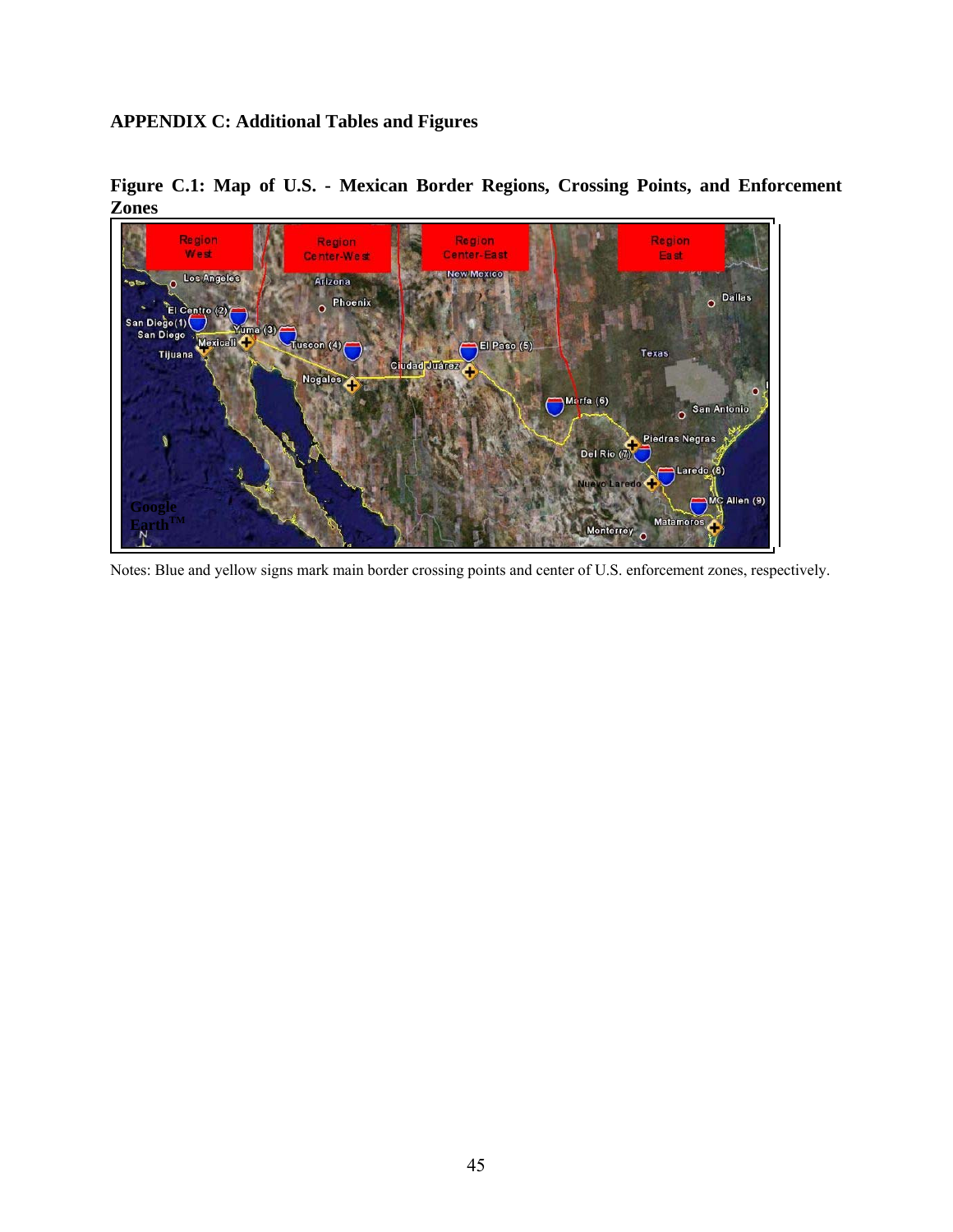| <b>Study</b>                      |                              | <b>Specification</b>                          | <b>Data</b>   |               | <b>U.S. Border Enforcement</b> |             |                   |             | <b>Wages</b>                        |                         |                                          |                                           |
|-----------------------------------|------------------------------|-----------------------------------------------|---------------|---------------|--------------------------------|-------------|-------------------|-------------|-------------------------------------|-------------------------|------------------------------------------|-------------------------------------------|
| Author(s)                         | Dependent<br>variable        | <b>Econometric Model</b>                      | <b>Size</b>   | Period        |                                | Coefficient |                   |             | Instruments                         | Deterence               | US wages                                 | MX wages                                  |
|                                   |                              |                                               |               |               | Significant?                   | Min         | Max               | <b>Best</b> |                                     | Elasticity (at<br>mean) |                                          |                                           |
| Angelucci (2005)                  | Stay/ migrate                | Linear probability<br>model (OLS/IV)          | 135,260       | 1972-<br>1993 | Yes<br>(less)                  | $-0.025$    | $-0.007$          |             | -0.013 Real DEA budget              | $[-0.65,$<br>$-1.26$ ]  | Peso-wage $(+)$                          | Wage-index $(+/0)$                        |
| Carrion &<br>Sorensen (2006)      | % village in<br>U.S. state i | Nested logit model<br>(OLS/IV)                | 17,631        | 1976-<br>2001 | Yes<br>(less)                  | $-0.93$     | 1.09              | $-0.46$     | Border states'<br>political clout   |                         |                                          |                                           |
| Gathmann<br>(2004)                | Stay/ migrate                | Linear probability<br>model (OLS/IV)          | 71,060        | 1978-<br>1998 | N <sub>O</sub>                 | $-0.012$    | $-0.084$          | $-0.021$    | Nominal budget<br>of DEA            | $[-0.43,$<br>$-3.05$ ]  | Predicted wage (+)                       | Predicted<br>wage $(-)$                   |
| Genicot &<br>Senesky (2004)       | Stay/ Migrate                | Cox's proportional<br>hazard model            | 12,458        | 1967-<br>1995 | N <sub>O</sub>                 | $-0.121$    | 0.005             |             |                                     |                         | Average wage $(0)$                       | Avgerage wage $(0)$                       |
| Hanson &<br>Spilimbergo<br>(2001) | # Appre-<br>hensions         | OLS/IV (Levels $&$<br>First Differences)      | 342           | 1968-<br>1996 | Yes<br>(less)                  | 0.533       | 1.292             | ---         | Defense budget,<br>elections, other | $[-0.53,$<br>$-1.292$ ] | Peso-wage $(0)$ ,<br>dollar-wage $(+/0)$ | Real wage (-),<br>minimum wage $(0)$      |
| Hanson &<br>Spilimbergo<br>(1999) | # Appre-<br>hensions         | <b>Bivariate Vector</b><br>Autoregression     | 240           | 1977-<br>1996 | N <sub>O</sub>                 |             |                   | 0.605       |                                     |                         | Real wage $(+)$                          | Real wage (-)                             |
| Kossoudji (1992)                  | Duration in<br>Mexico        | Duration model                                | 1,860         | 1974-<br>1979 | Yes<br>(more)                  |             |                   | 0.362       |                                     |                         | Ratio of US &                            | MX minimum wage                           |
| Orrenius $\&$<br>Zavodny (2003)   | $#$ Appre-<br>hensions       | OLS/ IV (First<br>Differences)                | 335           | 1969-<br>1996 | Mixed                          |             | $-0.491$ $0.578*$ | ---         | Defense budget,<br>past enforcement | $[-0.58,$<br>$0.49$ ]   | Real wage $(0)$ ,<br>minimum wage $(0)$  | Real wage $(-/0)$ ,<br>minimum wage $(0)$ |
| Reyes et al.<br>(2002)            | Stay/ migrate                | 2-stage model: logit<br>$(1st)$ & OLS $(2nd)$ | 11,241/<br>28 | 1970-<br>1998 | N <sub>O</sub>                 | 0.17<br>(a) | 0.353<br>(a)      | 0.24<br>(a) | ---                                 |                         |                                          |                                           |
| Richter et al.<br>(2005)          | % village<br>that migrates   | Dynamic model<br>(OLS)                        | 1,759         | 1980-<br>2002 | Yes<br>(more)                  |             |                   | 0.011       | $---$                               | $+3.77$                 |                                          | ---                                       |

Table C.1: Econometric Studies Analyzing the Effect of U.S. Border Enforcement on the Flow of Illegal Mexican Migration

Notes: Column 6 reports if border enforcement's coefficient was significant at 5% level and caused *more* or *less* migration. All studies use line-watch hours of U.S. border patrol agents, except Kossoudji and Richter et al. who use number of apprehensions and change in border patrol budget, respectively. Columns 9 and 10 report border enforcements' estimated coefficient (may not be comparable across specifications); negative signs indicate deterrence (except for Hanson). (a) Reported results are from second stage.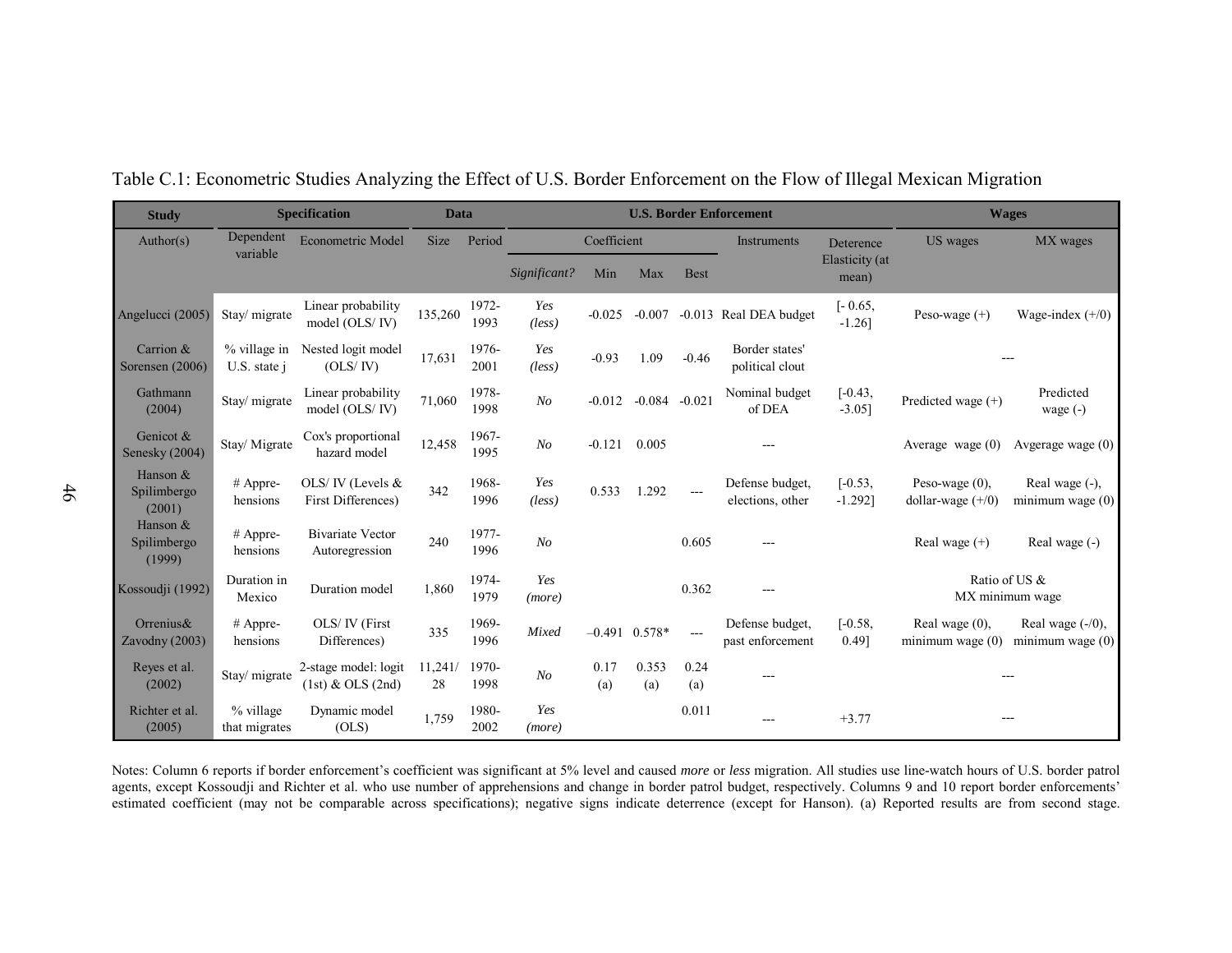| <b>Category</b>                | <b>Description</b>                                                                                                   | <b>Mean</b> | SD    | Min      | <b>Max</b> |
|--------------------------------|----------------------------------------------------------------------------------------------------------------------|-------------|-------|----------|------------|
| Dependent                      | IMI: Index of Migration Intensity                                                                                    | 0.03        | 0.37  | $-0.31$  | 0.95       |
| Variables                      | ME: Dummy if person starts new illegal U.S. trip in<br>year t                                                        | 0.03        | 0.17  | 0.00     | 1.00       |
|                                | Line-watch hours of U.S. Border Patrol Agents at the<br>Southern U.S. Border (*)                                     | 2.90        | 1.90  | 1.24     | 9.80       |
|                                | Predicted monthly wages in Mexico<br>(in constant 2000 pesos, thousands)                                             | 4.16        | 3.16  | 0.30     | 45.95      |
| <b>Baseline</b><br>Independent | Predicted monthly wages in U.S.<br>(in constant 2000 dollars, thousands)                                             | 1.17        | 0.30  | 0.51     | 3.83       |
| Variables                      | # of parents of migrant that have gone to U.S. before<br>year t                                                      | 0.10        | 0.33  | 0.00     | 2.00       |
|                                | Number of green cards availabe to Mexicans (*)                                                                       | 0.00        | 0.00  | 0.00     | 0.00       |
|                                | Yearly change in Mexican CPI                                                                                         | 38.79       | 35.03 | 4.55     | 131.83     |
| Average<br>Community<br>IMI    | Average of community members' predicted IMI in<br>years t-2 to t-6                                                   | $-0.09$     | 0.14  | $-0.33$  | 0.51       |
|                                | Proportion of time spend in U.S. in 5 years                                                                          | 0.25        | 0.36  | 0.00     | 1.00       |
| <b>IMI</b>                     | House index: house in Mexico $(-1)$ , no house $(0)$ ,<br>house in U.S. $(1)$                                        | $-0.51$     | 0.55  | $-1.00$  | 1.00       |
| Indicators                     | Proportion of dependents that have gone to U.S. in<br>last 3 years                                                   | 0.11        | 0.27  | 0.00     | 1.00       |
|                                | Dummy of long-term U.S. immigration                                                                                  | 0.17        | 0.38  | 0.00     | 1.00       |
| ment                           | Alt. Enforce- Total enforcement hours of U.S. Border Patrol agents<br>by year and Mexican state (*) (see Appendix A) | 1.48        | 0.56  | 0.85     | 3.75       |
|                                | Index of real earnings in Mexican manufacturing                                                                      | 116.27      | 31.10 | 72.26    | 164.04     |
| Alternative<br>Wage            | Weekly earnings in U.S. construction (in constant<br>2000 dollars)                                                   | 599.24      | 19.75 | 568.20   | 644.79     |
| Alternative                    | Non-immigrant visas granted to Mexicans (*)                                                                          | 1.50        | 0.87  | 0.36     | 4.45       |
| <b>Visas</b>                   | Temporary worker permits granted to Mexicans (*)                                                                     | 0.02        | 0.03  | 0.00     | 0.14       |
|                                | Growth in Mexican real per capita GDP (index)                                                                        | 0.01        | 0.04  | $-0.08$  | 0.06       |
| Additonal<br>Macro             | Unemplyoment rate in Mexico (in percent)                                                                             | 0.05        | 0.02  | 0.02     | 0.08       |
| Controls                       | Unemplyoment rate in U.S. (in percent)                                                                               | 6.60        | 1.35  | 3.97     | 9.71       |
|                                | Dummy if year is subsequent to IRCA                                                                                  | 0.67        | 0.47  | 0.00     | 1.00       |
|                                | Age of indiviudal                                                                                                    | 38.2        | 13.5  | 16.0     | 65.0       |
|                                | Sex of indiviudal $(1=$ male; $2=$ female)                                                                           | 1.15        | 0.36  | 1.00     | 2.00       |
|                                | Dummy if individual is married                                                                                       | 0.67        | 0.47  | 0.00     | 1.00       |
| Additional<br>Individual-      | Dummy: 6-8 years of education                                                                                        | 0.26        | 0.44  | 0.00     | 1.00       |
| Level                          | Dummy: 9-11 years of education                                                                                       | 0.12        | 0.33  | 0.00     | 1.00       |
| Controls                       | Dummy: 12-14 years of education                                                                                      | 0.08        | 0.26  | $0.00\,$ | 1.00       |
|                                | Dummy: >14 years of education                                                                                        | 0.05        | 0.22  | 0.00     | 1.00       |
|                                | Hectars of land owned                                                                                                | 2.10        | 36.77 | 0.00     | 3600       |
|                                | Number of businesses owned                                                                                           | 0.15        | 0.39  | 0.00     | 4.00       |

Table C.2: Determinants of Mexican Migration Behavior: Descriptive Statistics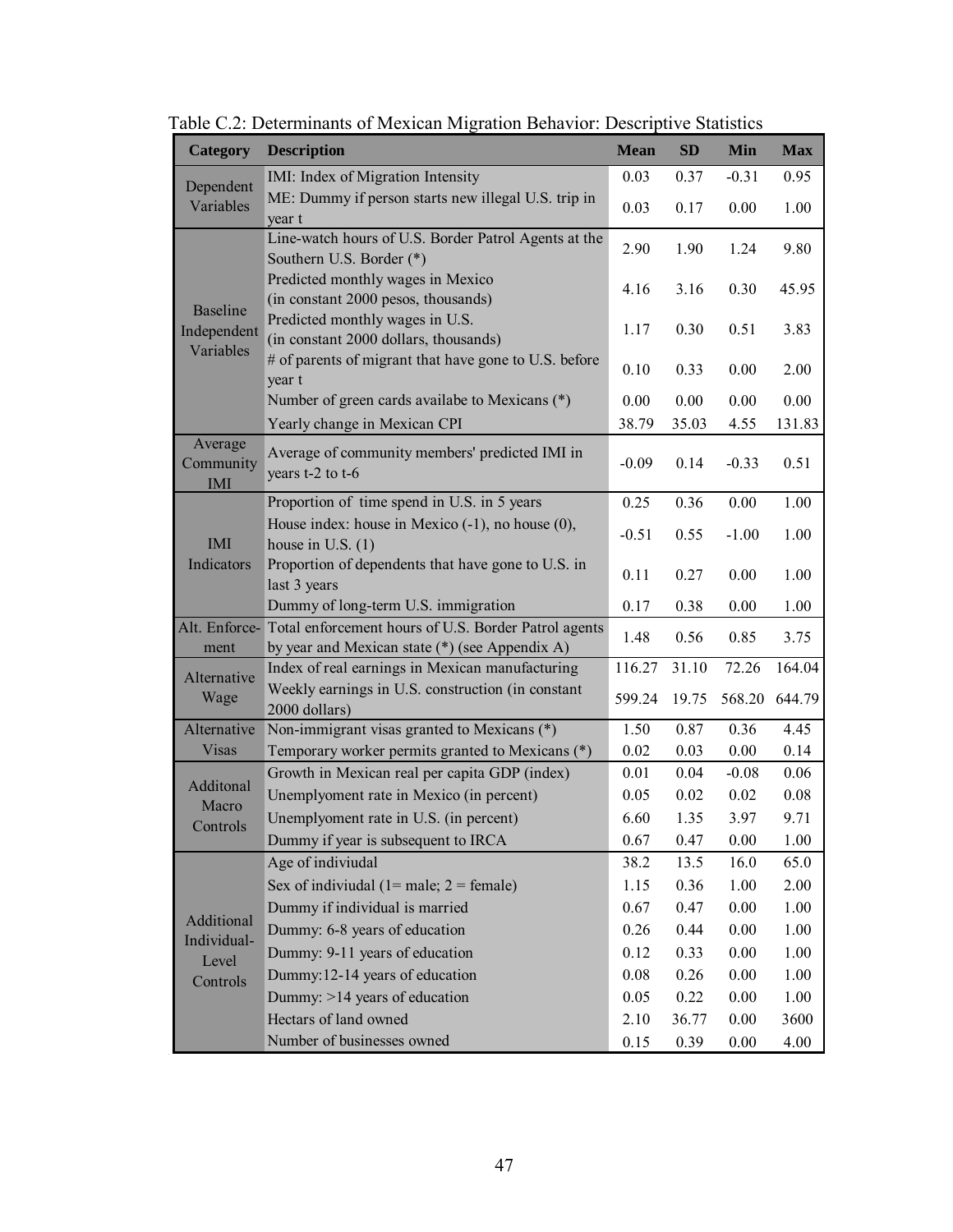|  | Table C.2: Determinants of Mexican Migration Behavior - Descriptive Statistics |  |  |  |  |
|--|--------------------------------------------------------------------------------|--|--|--|--|
|  | (Continued)                                                                    |  |  |  |  |

|                           | Dummy if U.S. president was Republican in past<br>period                                            | 0.66  | 0.47                 | 0.00  | 1.00   |
|---------------------------|-----------------------------------------------------------------------------------------------------|-------|----------------------|-------|--------|
|                           | Dummy if majority in Senate was Rebublicans in<br>past period                                       | 0.40  | 0.49                 | 0.00  | 1.00   |
|                           | Dummy if majority in House of Representatives<br>was Rebublican in year t-1                         | 0.16  | 0.36                 | 0.00  | 1.00   |
| Instruments               | Budget of DEA: Staffing and Appropriations - all<br>sources (in constant 1995 dollars) (*)          |       | 676.09 341.05 237.70 |       | 1645.8 |
| for Border<br>Enforcement | Number of Representatives from Southern border<br>states in U.S. House of Representatives in year t | 77.63 | 6.93                 | 73.00 | 96.00  |
|                           | Highest within-party seniority of senators from<br>Southern border states in year t                 | 23.90 | 7.01                 | 11.00 | 38.00  |
|                           | Number of Representatives from Southern border<br>states in House approprations committee in year t | 9.72  | 2.89                 | 5.00  | 14.00  |
|                           | Number of Representatives from Southern border<br>states in House judicidary committee in year t    | 7.61  | 1.40                 | 6.00  | 10.00  |

Notes: Statistics are based on ME panel, but are similar for MI panel. (\*) Measured in millions.

| Correpsonds to Table 5.1, Column No.     | $\boldsymbol{\varDelta}$ | 6                | 7             | 8                |
|------------------------------------------|--------------------------|------------------|---------------|------------------|
|                                          | <b>Political</b>         | <b>Political</b> | <b>DEA</b>    | <b>Political</b> |
|                                          | <b>Majority</b>          | <b>Majority</b>  | <b>Budget</b> | <b>Clout</b>     |
| <b>President Republican</b>              | 0.3885                   | 0.4698           |               |                  |
| (past period)                            | $(0.005)$ ***            | (0.359)          |               |                  |
| Senate Majority Republican               | 0.0014                   | $-0.1393$        |               |                  |
| (past period)                            | (0.006)                  | (0.359)          |               |                  |
| House Majority Republican                | 4.3065                   | 4.1216           |               |                  |
| (past period)                            | $(0.007)$ ***            | $(0.847)$ ***    |               |                  |
| <b>DEA</b> Budget                        |                          |                  | 0.0051        |                  |
| (constant 2000 Dollars, millions)        |                          |                  | $(0.001)$ *** |                  |
| Senate Seniority (of senior senator from |                          |                  |               | $-0.1250$        |
| border states)                           |                          |                  |               | $(0.025)$ ***    |
| Size of House Delegation                 |                          |                  |               | 0.7508           |
| (from border states)                     |                          |                  |               | $(0.096)$ ***    |
| # Members in House Appropriations        |                          |                  |               | $-0.1894$        |
| Committee (from border states)           |                          |                  |               | (0.216)          |
| # Members in House Judiciary             |                          |                  |               | 0.3109           |
| Committee (from border states)           |                          |                  |               | (0.256)          |
| Observations                             | 346545                   | 346545           | 346545        | 290392           |
| Adj. R-squared without instruments       | 0.26                     | 0.12             | 0.12          | 0.10             |
| Adj. R-squared with instruments          | 0.76                     | 0.78             | 0.80          | 0.05             |

### **Table C.3: First Stage Regression Results for Extensive Migration Behavior**

Notes: \*\*\*", "\*\*", "\*" significant at the 1%, 5% and 10% level, respectively. The dependent variable is line-watch hours. Standard errors in parentheses are robust to clustering at year level. Regressions include all second stage regressors.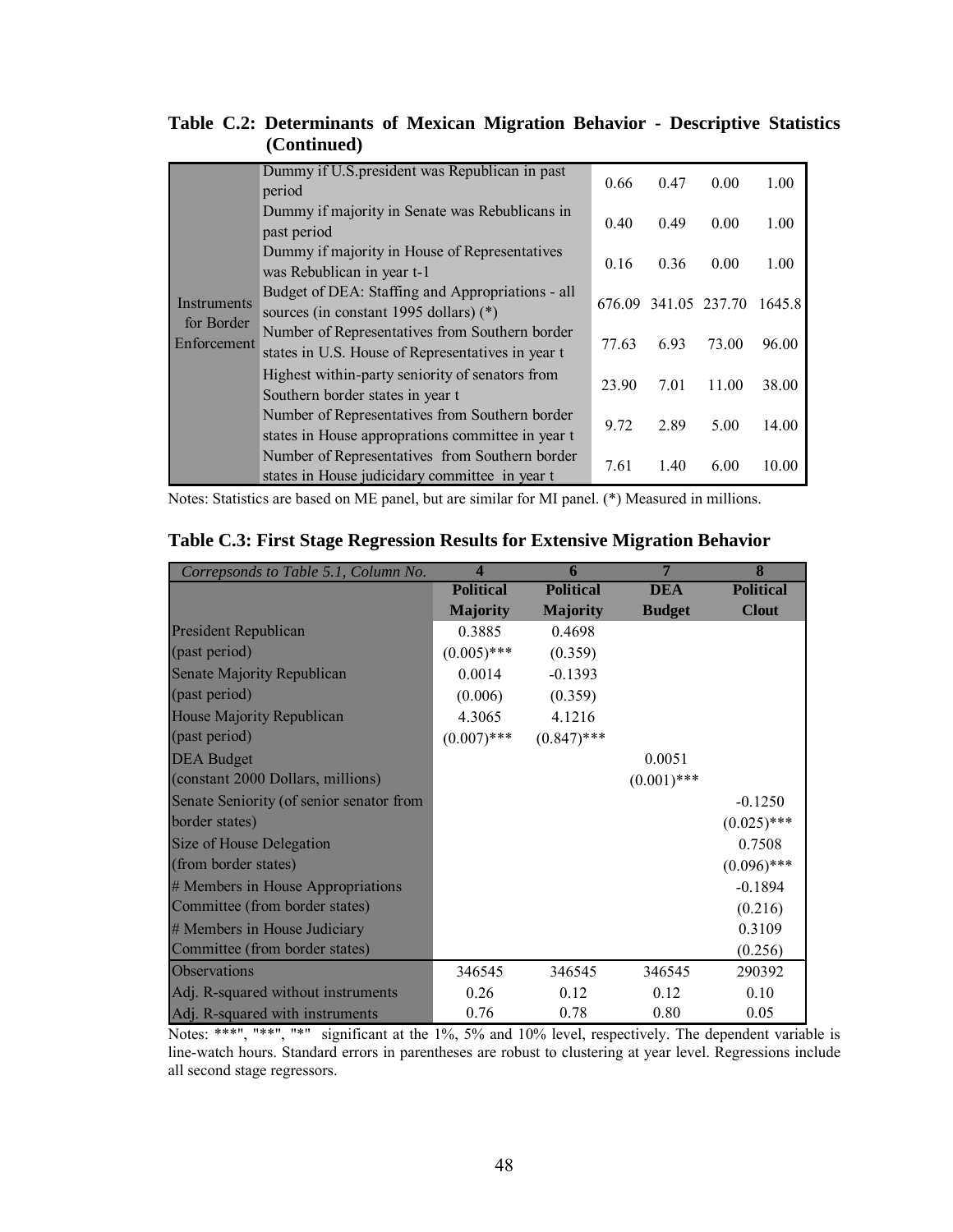|                                          |                | $\mathfrak{D}$                                      | $\overline{\mathcal{E}}$ | $\overline{4}$                             | 5              | 6              |
|------------------------------------------|----------------|-----------------------------------------------------|--------------------------|--------------------------------------------|----------------|----------------|
|                                          |                | <b>Migrant send any</b><br>remittances on last trip |                          | Proportion of income remitted on last trip |                |                |
|                                          |                | Probit                                              |                          | <b>OLS</b>                                 |                | Tobit          |
| Border enforcement                       | $-0.0176$      | $-0.0362$                                           | $-0.0138$                | $-0.0169$                                  | $-0.0178$      | $-0.0232$      |
| (millions of line-watch hours)           | (0.0145)       | $(0.0176)$ **                                       | $(0.0043)$ ***           | $(0.0054)$ ***                             | $(0.0048)$ *** | $(0.0061)$ *** |
| Dummy if migrant is married              | 0.1558         | 0.1499                                              | 0.0328                   | 0.0317                                     | 0.0380         | 0.0360         |
|                                          | $(0.0796)*$    | $(0.0796)*$                                         | (0.0262)                 | (0.0262)                                   | (0.0295)       | (0.0295)       |
|                                          | $-0.0092$      | $-0.0084$                                           | $-0.0006$                | $-0.0005$                                  | $-0.0012$      | $-0.0010$      |
| Age of migrant                           | $(0.0022)$ *** | $(0.0022)$ ***                                      | (0.0007)                 | (0.0007)                                   | (0.0008)       | (0.0008)       |
| Migrant completed 6-8 years              | $-0.2038$      | $-0.1914$                                           | $-0.0329$                | $-0.0310$                                  | $-0.0490$      | $-0.0457$      |
| of education (dummy)                     | $(0.0620)$ *** | $(0.0624)$ ***                                      | $(0.0187)$ *             | (0.0188)                                   | $(0.0209)$ **  | $(0.0211)$ **  |
| Migrant completed 9-11 years             | $-0.3972$      | $-0.3767$                                           | $-0.0695$                | $-0.0665$                                  | $-0.1025$      | $-0.0974$      |
| of education (dummy)                     | $(0.0786)$ *** | $(0.0794)$ ***                                      | $(0.0240)$ ***           | $(0.0242)$ ***                             | $(0.0271)$ *** | $(0.0273)$ *** |
| Migrant completed 12-14                  | $-0.5526$      | $-0.5367$                                           | $-0.0560$                | $-0.0533$                                  | $-0.0940$      | $-0.0893$      |
| years of education (dummy)               | $(0.0943)$ *** | $(0.0947)$ ***                                      | $(0.0309)*$              | $(0.0310)*$                                | $(0.0351)$ *** | $(0.0352)$ **  |
| Migrant completed >14 years              | $-0.5560$      | $-0.5451$                                           | $-0.0108$                | $-0.0093$                                  | $-0.0403$      | $-0.0377$      |
| of education (dummy)                     |                | $(0.1377)$ *** $(0.1378)$ ***                       | (0.0470)                 | (0.0471)                                   | (0.0531)       | (0.0531)       |
| % of household members that              | $-0.1310$      | $-0.1355$                                           | $-0.0793$                | $-0.0803$                                  | $-0.0985$      | $-0.1004$      |
| are working                              | (0.1030)       | (0.1030)                                            | $(0.0325)$ **            | $(0.0325)$ **                              | $(0.0364)$ *** | $(0.0365)$ *** |
| Annual rainfall in state of              | $-0.0000$      | $-0.0001$                                           | $-0.0001$                | $-0.0001$                                  | $-0.0001$      | $-0.0001$      |
| origin                                   | (0.0002)       | (0.0002)                                            | (0.0000)                 | (0.0000)                                   | (0.0001)       | (0.0001)       |
| Dummy if household owned a               | 0.0625         | 0.0595                                              | 0.0416                   | 0.0415                                     | 0.0466         | 0.0466         |
| business prior to last US trip           | (0.0700)       | (0.0699)                                            | $(0.0217)*$              | $(0.0217)*$                                | $(0.0243)*$    | $(0.0243)*$    |
| Annual change in Mexican                 | 0.0044         | 0.0040                                              | 0.0012                   | 0.0011                                     | 0.0016         | 0.0015         |
| <b>CPI</b>                               | $(0.0011)$ *** | $(0.0011)$ ***                                      | $(0.0003)$ ***           | $(0.0003)$ ***                             | $(0.0004)$ *** | $(0.0004)$ *** |
| Growth in Mexican real per               | $-0.0796$      | $-0.2587$                                           | 0.3497                   | 0.3307                                     | 0.5203         | 0.4885         |
| capita GDP (index)                       | (0.9545)       | (0.9551)                                            | (0.2841)                 | (0.2849)                                   | $(0.3161)*$    | (0.3170)       |
| LWH instrumented                         |                | <b>YES</b>                                          |                          | <b>YES</b>                                 |                | <b>YES</b>     |
| Observations                             | 4533           | 4533                                                | 3492                     | 3492                                       | 3492           | 3492           |
| Marginal effect of border<br>enforcement | $-0.004$       | $-0.0083$                                           | $-0.0138$                | $-0.0169$                                  | $-0.0123$      | $-0.0160$      |

|  |  | Table C.4 Remittance Behavior of Migrant Household Heads on Last U.S. Trip |  |  |
|--|--|----------------------------------------------------------------------------|--|--|
|  |  |                                                                            |  |  |

Notes: "\*\*\*," "\*\*," and "\*" significant at the 1%, 5% and 10% level, respectively. Table shows regression coefficients and standard errors (in parentheses). All observations include dummies for migrants' community of origin. IV regressions use political majority instruments. For a description of the variables see Table C.2.